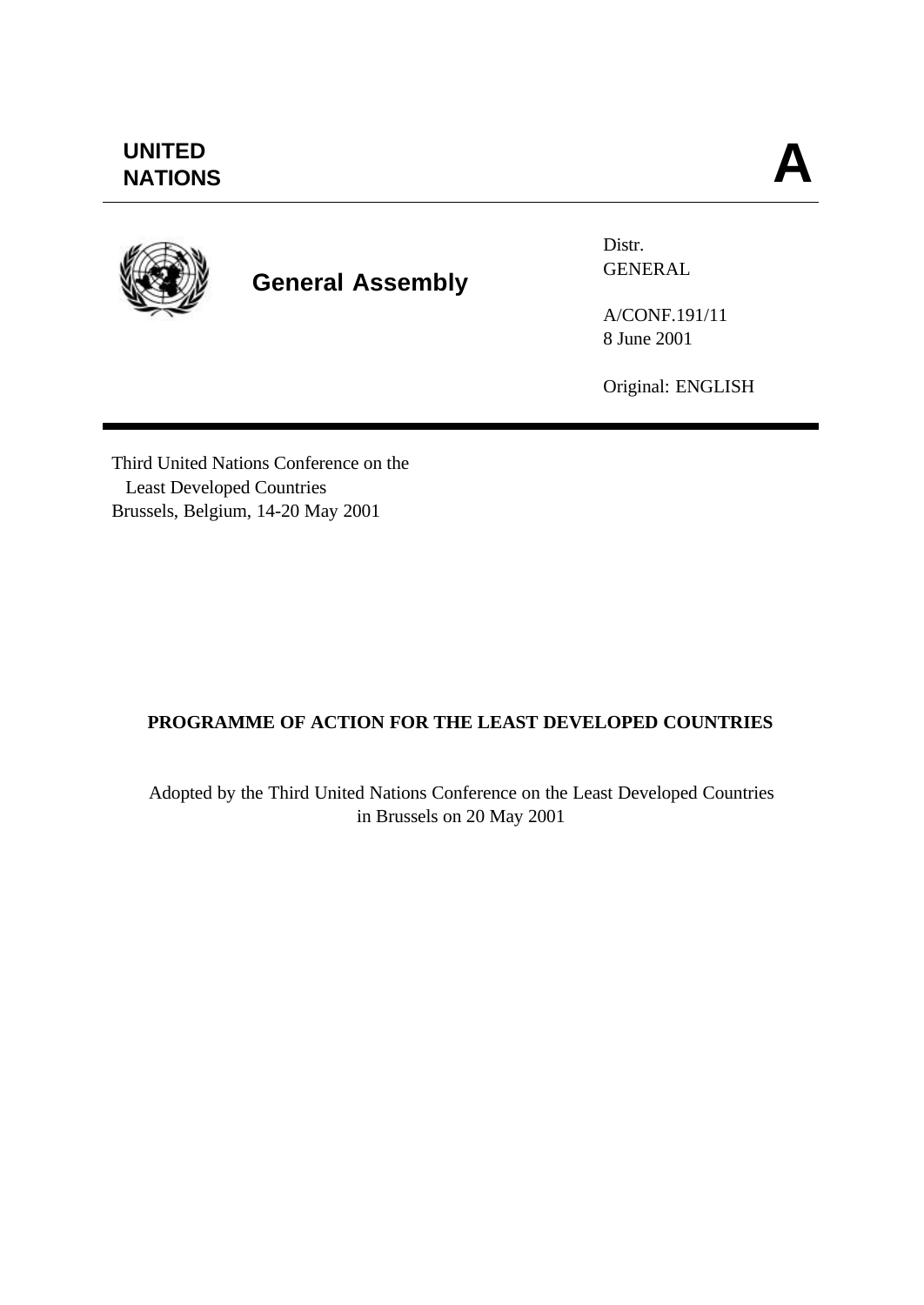# **CONTENTS**

|    | <b>Chapter</b>                                            |                                                      |    |
|----|-----------------------------------------------------------|------------------------------------------------------|----|
|    |                                                           |                                                      | 3  |
| I. |                                                           |                                                      | 4  |
| Π. |                                                           |                                                      | 6  |
|    | Commitment 1:                                             | Fostering a people-centred policy framework          | 9  |
|    | Commitment 2:                                             | Good governance at national and international levels | 11 |
|    | Commitment 3:                                             | Building human and institutional capacities          | 14 |
|    | Commitment 4:                                             | Building productive capacities to make               |    |
|    |                                                           |                                                      | 23 |
|    | Commitment 5:                                             | Enhancing the role of trade in development           | 35 |
|    | Commitment 6:                                             | Reducing vulnerability and protecting                |    |
|    |                                                           |                                                      | 43 |
|    | Commitment 7:                                             |                                                      | 46 |
| Ш. | Arrangements for implementation, follow-up and monitoring |                                                      |    |
|    |                                                           |                                                      | 54 |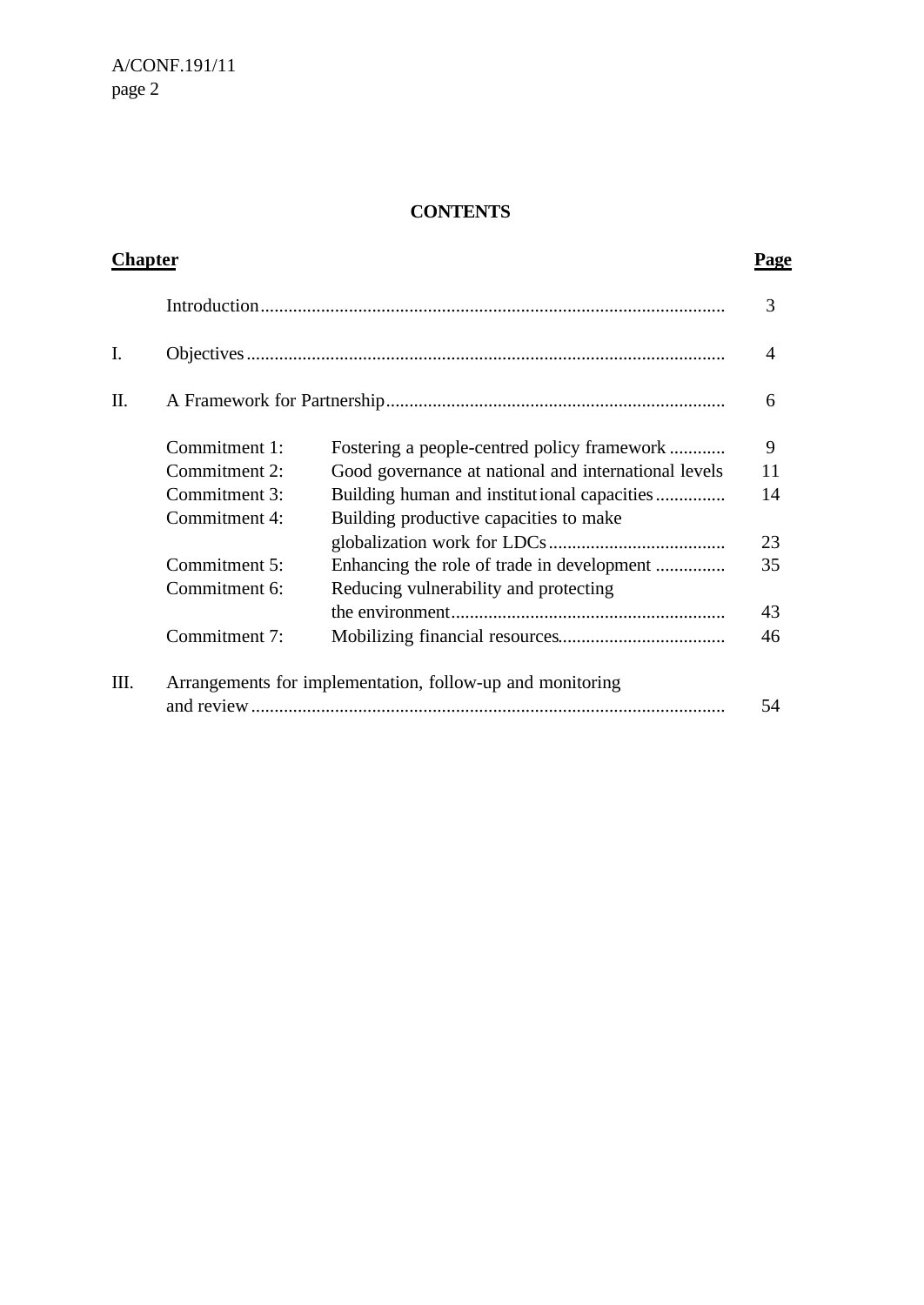#### **INTRODUCTION**

1. The least developed countries (LDCs) represent the poorest and weakest segment of the international community. The economic and social development of these countries represents a major challenge for LDCs themselves, as well as for their development partners. Extreme poverty, the structural weakness of their economies and the lack of capacities related to growth and development, often compounded by geographical handicaps, hamper efforts by these countries to improve effectively the quality of life of their peoples. These countries are characterized by their exposure to a series of vulnerabilities and constraints such as limited human, institutional and productive capacity; acute susceptibility to external economic shocks, natural and man-made disasters and communicable diseases; limited access to education, health and other social services and to natural resources; poor infrastructure; and lack of access to information and communication technologies. In the context of these vulnerabilities and constraints, needed international support has been inadequate. More commitment to provide increased and more effective international support for LDCs is required to overcome these conditions. To be effective, sustainable development strategies concerning LDCs should seek to address these vulnerabilities, taking into account the special needs, problems and potentials of each country. This Programme of Action aims to do so.

2. Ten years after the adoption of the Paris Programme of Action by the Second United Nations Conference on LDCs in 1990, the objectives and goals set therein have not been achieved. LDCs are being bypassed by the process of globalization, leading to their further marginalization. For their part, most LDCs have pursued economic reform programmes set out in the previous Programmes of Action, including eliminating or substantially reducing tariffs and other trade barriers, liberalizing currency regimes, privatizing public enterprises, establishing and strengthening institutional and regulatory frameworks and adopting liberal investment policies. The results of these reform efforts have been below expectations. Declining availability of financial resources, domestic and external, including ODA, a heavy and unsustainable debt burden, falling or volatile commodity prices, complex trade barriers, lack of economic and export diversification and market access for key products which LDCs benefit from, as well as supply-side constraints, have seriously affected the growth and development prospects of LDCs.

3. This Programme of Action articulates policies and measures by LDCs on the one hand and their development partners on the other to reverse these trends and to promote sustained economic growth and sustainable development of LDCs and their beneficial integration into the world economy. It also builds on the outcomes of recent major UN Conferences and summits in the specific context of LDCs and adopts ways and means of their application to address the particular problems facing those countries. Effective mechanisms and arrangements for implementation, follow-up, review and monitoring of these policies and measures are critical to the success of the Programme. It is recognized that only by absorbing the previous experiences and lessons can a new, realistic and action-oriented programme be produced.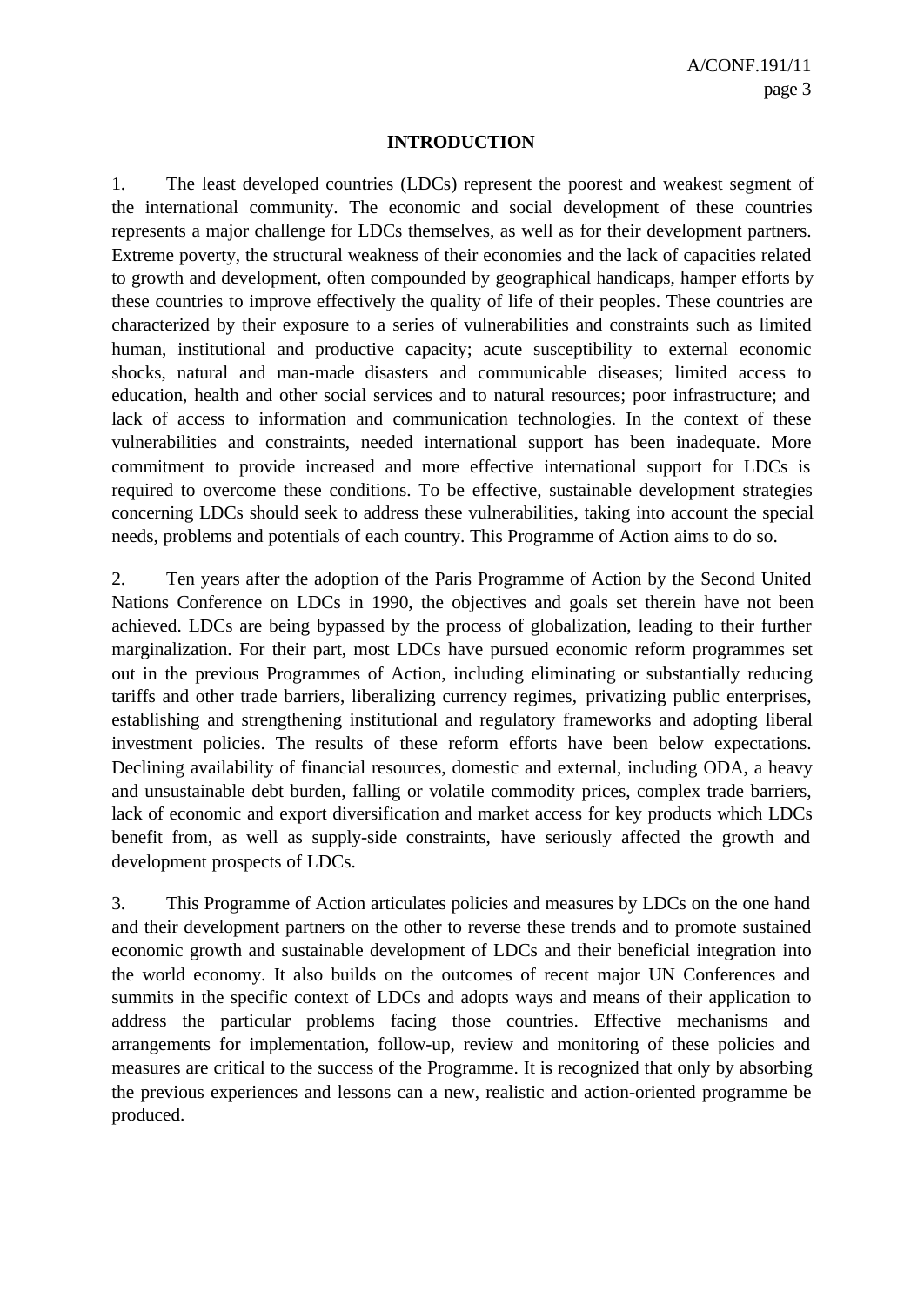#### **I. OBJECTIVES**

4. This Programme of Action aims to significantly improve the human conditions of more than 600 million people in 49 LDCs during the present decade. Against the backdrop of lack of progress in socio-economic development in the LDCs and in the implementation of the Programme of Action for the 1990s, it provides a framework for a strong global partnership to accelerate sustained economic growth and sustainable development in LDCs, to end marginalization by eradicating poverty, inequality and deprivation in these countries, and to enable them to integrate beneficially into the global economy.

5. This Programme of Action is based on the international development targets, actions by LDCs and commensurate support measures by their development partners, and on the values, principles and objectives of the Millennium Declaration. These political, economic and social objectives and, as appropriate, other UN targets are incorporated into the commitments of the Programme of Action.

6. The overarching goal of the Programme of Action is to make substantial progress toward halving the proportion of people living in extreme poverty and suffering from hunger by 2015 and promote the sustainable development of the LDCs. This will require, among other things, significant and steady increases in GDP growth rates in LDCs. To that end, LDCs, with the support of their development partners, will strive to attain a GDP growth rate of at least 7 per cent per annum and increase the ratio of investment to GDP to 25 per cent per annum. In this regard, civil society, including the private sector, is an important participant.

7. National policies of LDCs and external support measures by their partners during the decade will focus *inter alia* on the following priorities:

- (a) A significant reduction in extreme poverty;
- (b) Developing human and institutional resources to support sustained growth and sustainable development;
- (c) Removing supply-side constraints and enhancing productive capacity and promoting the expansion of domestic markets to accelerate growth, income and employment generation;
- (d) Accelerating LDCs' growth with the aim of enhancing their share in world trade and global financial and investment flows;
- (e) Environmental protection, accepting that LDCs and industrialized countries have common but differentiated responsibility;
- (f) Attaining food security and reducing malnutrition.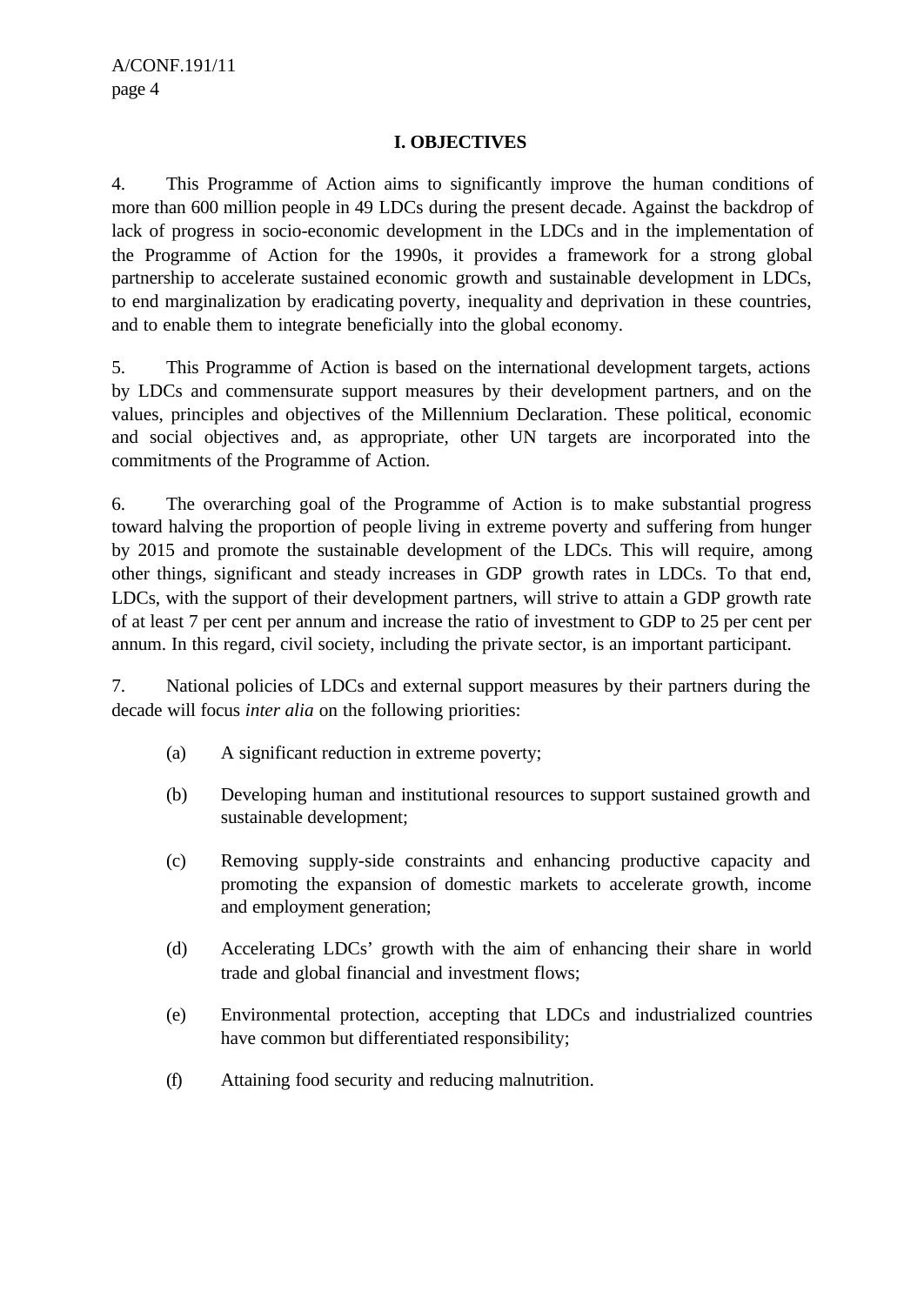8. The Programme of Action recognizes the following as cross-cutting priority issues: poverty eradication, gender equality, employment, governance at national and international levels, capacity-building, sustainable development, special problems of landlocked and small island LDCs, and challenges faced by LDCs affected by conflict.

9. Poverty eradication requires a broad approach, taking into account not only the sheer economic aspects, but also the social, human and environmental dimension. This implies an increased focus on issues like good governance at national and international levels and the fight against corruption, respect for all internationally recognized human rights, gender issues, capacity and institutional building, social services supply and environmental concerns. The majority of the poor live in rural areas. Increasing the sustainable productive capacity of agriculture and fisheries and the income of people working in these sectors in LDCs is therefore a key priority. Women remain the vast majority of the poor in both economic and non-economic terms.

10. A comprehensive policy of confidence building and conflict prevention is an important element of a sustainable development strategy.

11. There are important linkages between development, poverty reduction and gender equality. Gender equality and gender mainstreaming are therefore essential strategic components for poverty reduction.

12. The implementation of this Programme of Action shall be guided by the principles and purposes of the United Nations Charter. The Programme of Action seeks, with particular reference to national programmes of action, concrete ways and means to effectively arrest and reverse the continued socio-economic marginalization of LDCs, improve their share in international trade, foreign direct investment and other financial flows and create an enabling environment for them to be able to benefit from globalization and minimize adverse consequences thereof. It is an ethical imperative for the international community to adopt international support measures to help LDCs to arrest and reverse their marginalization and to promote their expeditious integration into the world economy and fight social exclusion. Implementation of the Programme will also restore confidence and enhance the new form of partnership and cooperation between the LDCs and their development partners. The success of this Programme of Action will be judged, in the end, by its contribution to the overall socio-economic progress of LDCs, especially towards achieving international development targets.

13. Another important objective of the Programme of Action is to contribute to the renovation and invigoration of partnership between the LDCs and their development partners by promoting mutual and shared responsibility, as well as greater opportunity and integration of the LDCs into the global economy. The Programme of Action, among other things, should create conditions necessary for the implementation of policies and strategies based on the new development paradigm where economic growth and development are prerequisites for the eradication of poverty. It should also contribute to the growth and expansion of the private sector, entrepreneurship and innovation by facilitating access to technology, private capital flows and other related resources.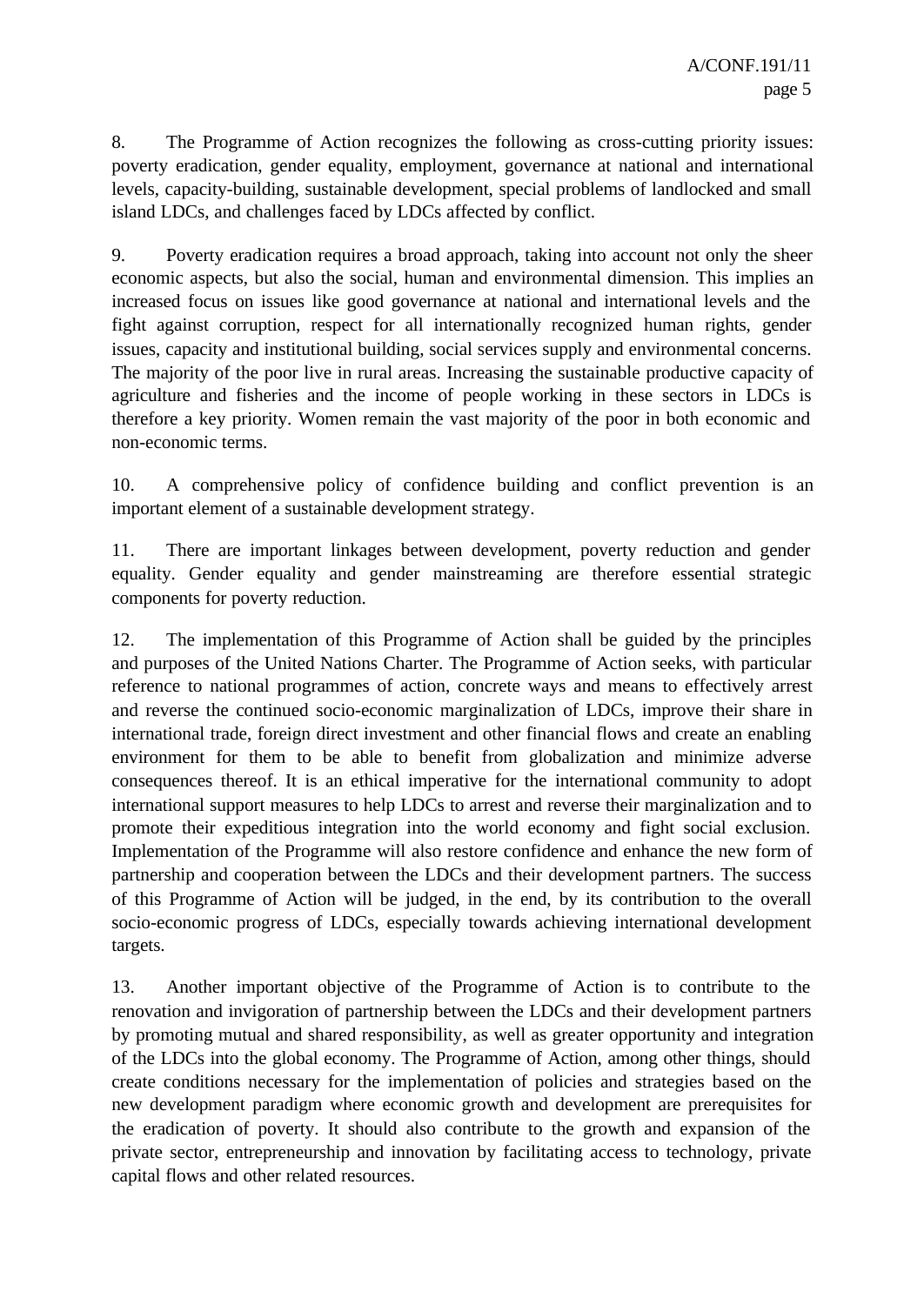#### **II. A FRAMEWORK FOR PARTNERSHIP**

14. This partnership is based on mutual commitments by LDCs and their development partners to undertake concrete actions in a number of interlinked areas set out in the Programme of Action. It is entered into in accordance with the Charter of the United Nations and with full respect for national sovereignty. This partnership will be nurtured and strengthened by mutual collaboration of partners through relevant international forums and processes. While LDCs should assume ownership of designing and formulating appropriate national policies of their own will and choice to create conditions conducive to development and continue to have the primary responsibility for effective implementation of those policies and measures, the full implementation of the Programme of Action is the shared responsibility of these countries and their development partners. The strengthened partnership for development necessitates adequate external support from the LDCs' development partners.

15. Each LDC will translate national policies and measures in the Programme of Action into concrete measures within the framework of its national programme of action, taking into account its particular circumstances and priorities. LDCs should accomplish this with the full involvement of domestic stakeholders and the collaboration of its public and private development partners to implement the agreed commitments. In this respect, it is important to take fully into account the specific geographical constraints and vulnerabilities of each LDC, including small island and landlocked LDCs.

16. The development partners will assist in the implementation of the Programme of Action through the commitments undertaken herein in a spirit of genuine solidarity and shared responsibility. An important function of the Programme of Action will be to serve as a common framework for development cooperation with LDCs. Its commitments should be translated into actions in their national development frameworks.

17. There is a need to create a coherence of agendas and actions relating to national development in each LDC. Agendas and processes in support of LDCs already in place in different multilateral entities, in particular the United Nations, WTO and the Bretton Woods institutions, within their mandates and tasks, can draw from this Programme of Action and the national programmes of action, with identification of points of convergence and action. Regular and systematic exchanges of information and coordination and synchronization between stakeholders and actors can assist in implementation of development strategies.

18. South-South cooperation, as well as subregional and regional cooperation, has an important role for LDCs' development in areas such as human and productive capacitybuilding, technical assistance and exchange of best practices, particularly in issues relating to health, education, professional training, environment, science and technology, trade, investment and transit transport cooperation. Such cooperation, including *inter alia* triangular approaches, should be supported by the international community. Deepened GSTP measures in favour of LDCs are also useful in this regard. South-South cooperation should be viewed not as a substitute for but rather as a complement to North-South cooperation.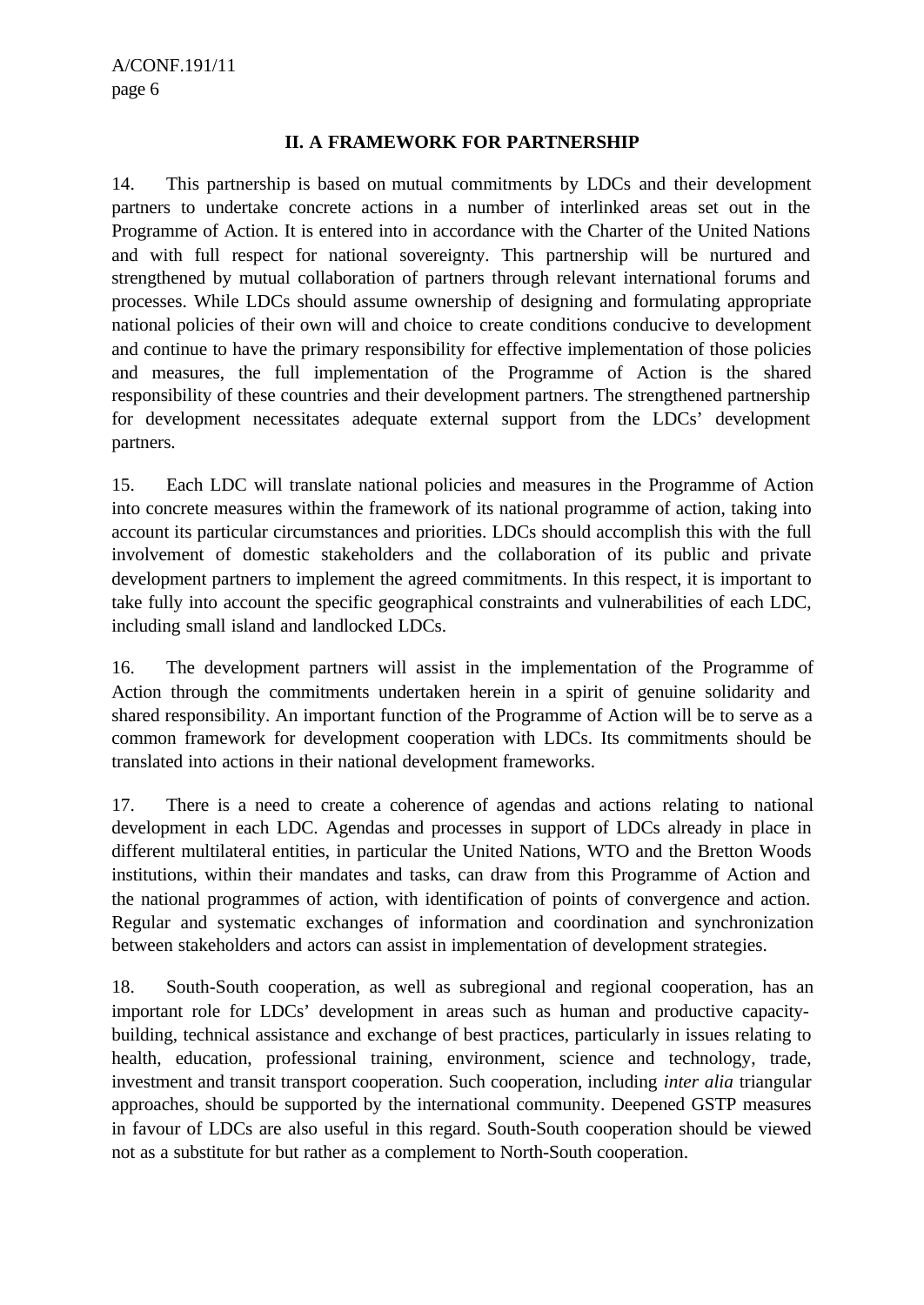19. A new spirit of international cooperation must prevail, based on the principle of getting common benefits, but also on the common, but differentiated responsibilities of developing and developed countries. Developing countries will promote initiatives in favour of LDCs in the context of South-South cooperation, among others, making the best use of the possibilities provided by the triangular mechanisms, through which successful South-South cooperation may be attained using financial contributions from one or more donors, and taking advantage of economic complementarities among developing countries.

20. The Programme of Action recognizes the important role that Governments, as well as civil society and the private sector, have to play in the implementation and follow-up, *inter alia* through stronger public-private partnerships.

21. The LDCs and their partners will be guided by the following considerations in the implementation of the Programme of Action:

- (a) *An integrated approach:* The development process should be viewed in a comprehensive, coherent and long-term manner by LDCs and their partners, including the multilateral agencies within and outside the United Nations system. When addressing economic development and poverty eradication, above all there should be a balance between economic and other objectives of development. The implementation of the Programme of Action should be integrated into all international processes of concern to the LDCs.
- (b) *Genuine partnership:* With greater alignment between national policies and strategies in LDCs and the external assistance strategies of their partners, the scope for more effective dialogue between them has expanded. Open and transparent development cooperation, underpinned by strong political will, can help bring about rapid transformations in LDCs.
- (c) *Country ownership*: All efforts should be made by LDCs and their partners to ensure genuinely country-led development. This will be aided by the joint identification of development priorities by LDCs and their development partners. Also, LDCs will need to be effectively involved in areas such as aid coordination and debt relief.
- (d) *Market considerations:* While acknowledging the importance of market forces in the sustained process of economic growth and poverty reduction, there is a need to ensure an appropriate mix of public-private participation. However, this cannot be achieved without adequate attention to market weaknesses as well as government weaknesses, and consideration of the preparedness of the private sector. It is necessary to work towards a good balance between public action and private initiative. To be fully productive, however, a market must operate within a stable legal and economic framework.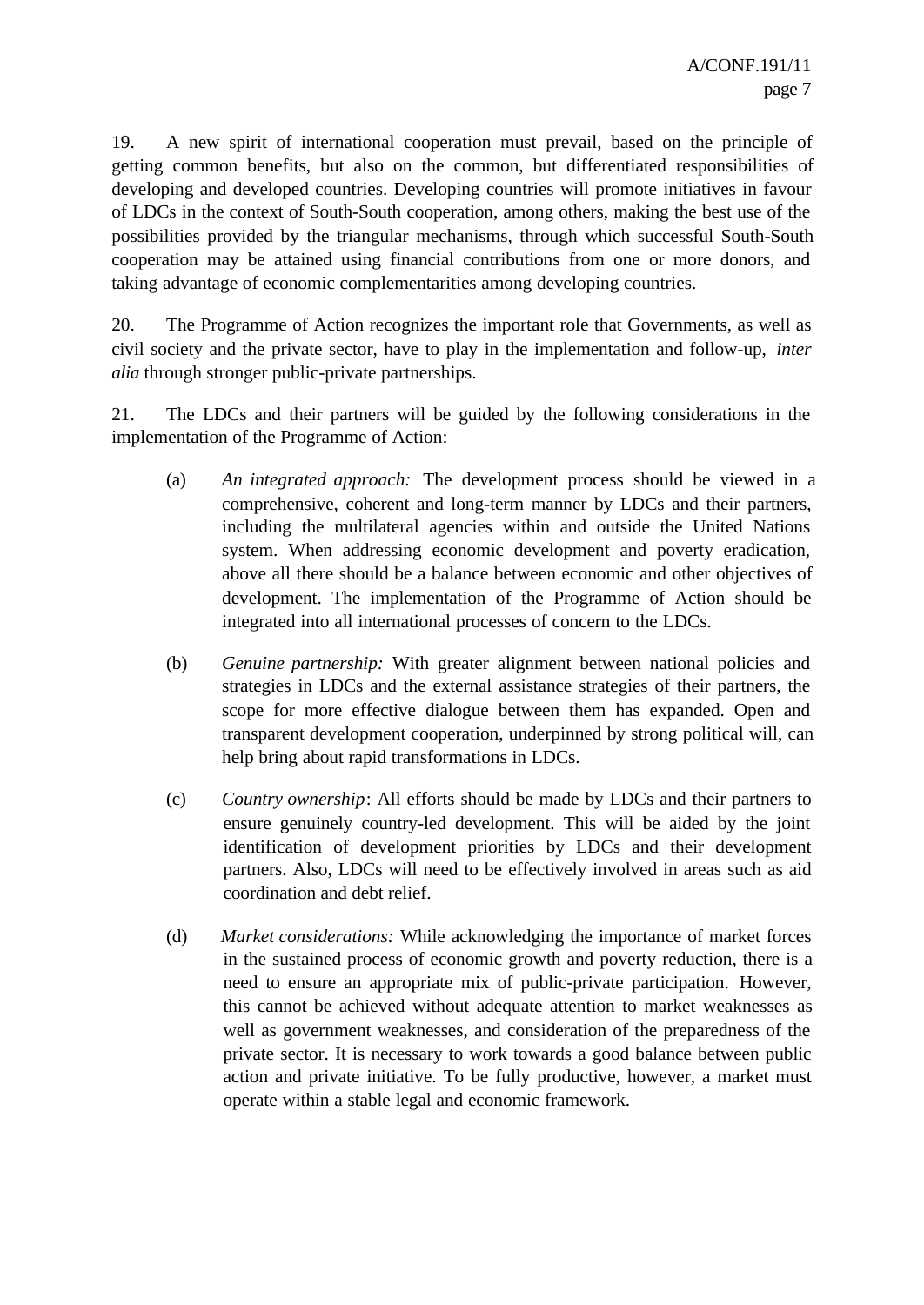A/CONF.191/11 page 8

> (e) *Result orientation:* Only positive concrete processes and outcomes can sustain public confidence in the development partnership between LDCs and their development partners. The process of identifying, assessing and monitoring progress on processes and concrete outcomes will be a key aspect of the implementation of the Programme of Action and its success will be judged by its contribution to progress of LDCs towards achieving international development targets, as well as their graduation from the list of LDCs.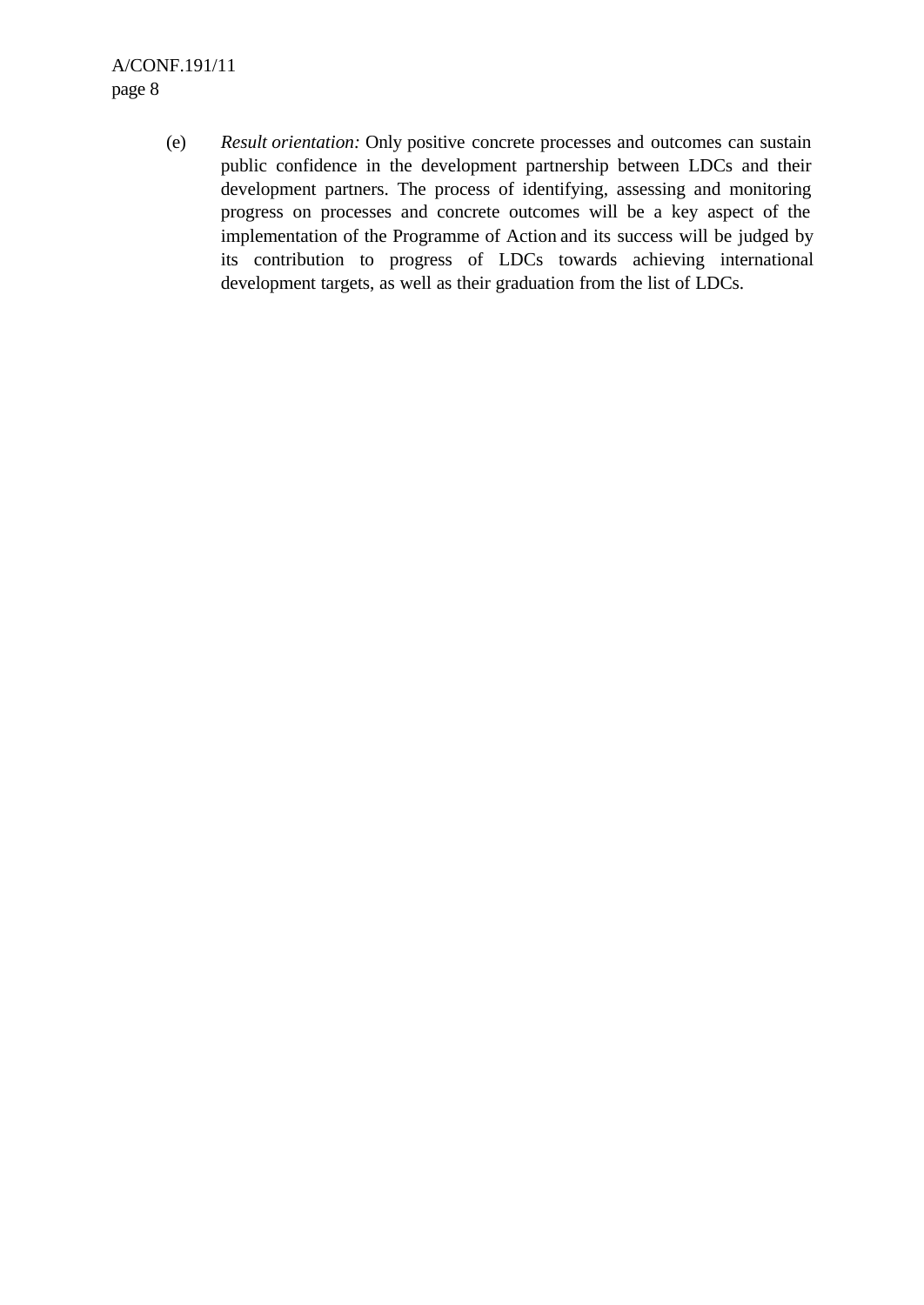## **Commitment 1: Fostering a people-centred policy framework**

22. The objective of the policy framework is to create an overall enabling environment for national and international actions to eradicate poverty and overcome the structural bottlenecks in the LDCs and ultimately to put LDCs on a path of accelerated growth and sustainable development that provides opportunities for all, particularly the poorest, and enables these countries to integrate beneficially into the global economy based on the principle that human beings are at the centre of the concerns for sustainable development.

23. An effective poverty eradication strategy should aim at strengthening physical, social and human capacities, including through equal access to production resources and social, health and education services. Empowering the poor in bringing about this social transformation and articulating their interests and views is crucial. LDCs, with the help of their development partners, must facilitate this process by creating an enabling environment in terms of policy, law-making and institutions while improving the scope and effectiveness of service delivery vis-à-vis the poor. There is a need to empower women and redress gender inequality by mainstreaming the gender perspective in policy, legal and institutional frameworks. There is a further need to engage the energies of young people who currently form more than 50 per cent of the population of LDCs.

24. Actions by LDCs and the development partners will be along the following lines:

- *(i) Actions by LDCs*
- (a) Supporting initiatives that help empower people living in poverty, especially women, and promoting their capacities to enable them to improve their access to and better utilize available opportunities, basic social and other types of services, as well as productive resources;
- (b) Building on successful policy reforms and continuing efforts toward sound economic management with a view to attaining levels of economic growth necessary for reaching the objectives of the Programme of Action, including through focusing efforts in the areas of fiscal and financial sector reform and promotion of microcredit;
- (c) Promoting an equitable distribution of the benefits of growth and development in favour of the poor and improving their access to basic social services with a view to increasing their opportunities for participation in economic activity;
- (d) Promoting the efficiency of markets within an effective institutional, regulatory, supervisory and legal setting;
- (e) Improving linkages between different economic activities, particularly between agriculture and micro and small enterprises, and integrating sectoral reforms within broader development objectives**;**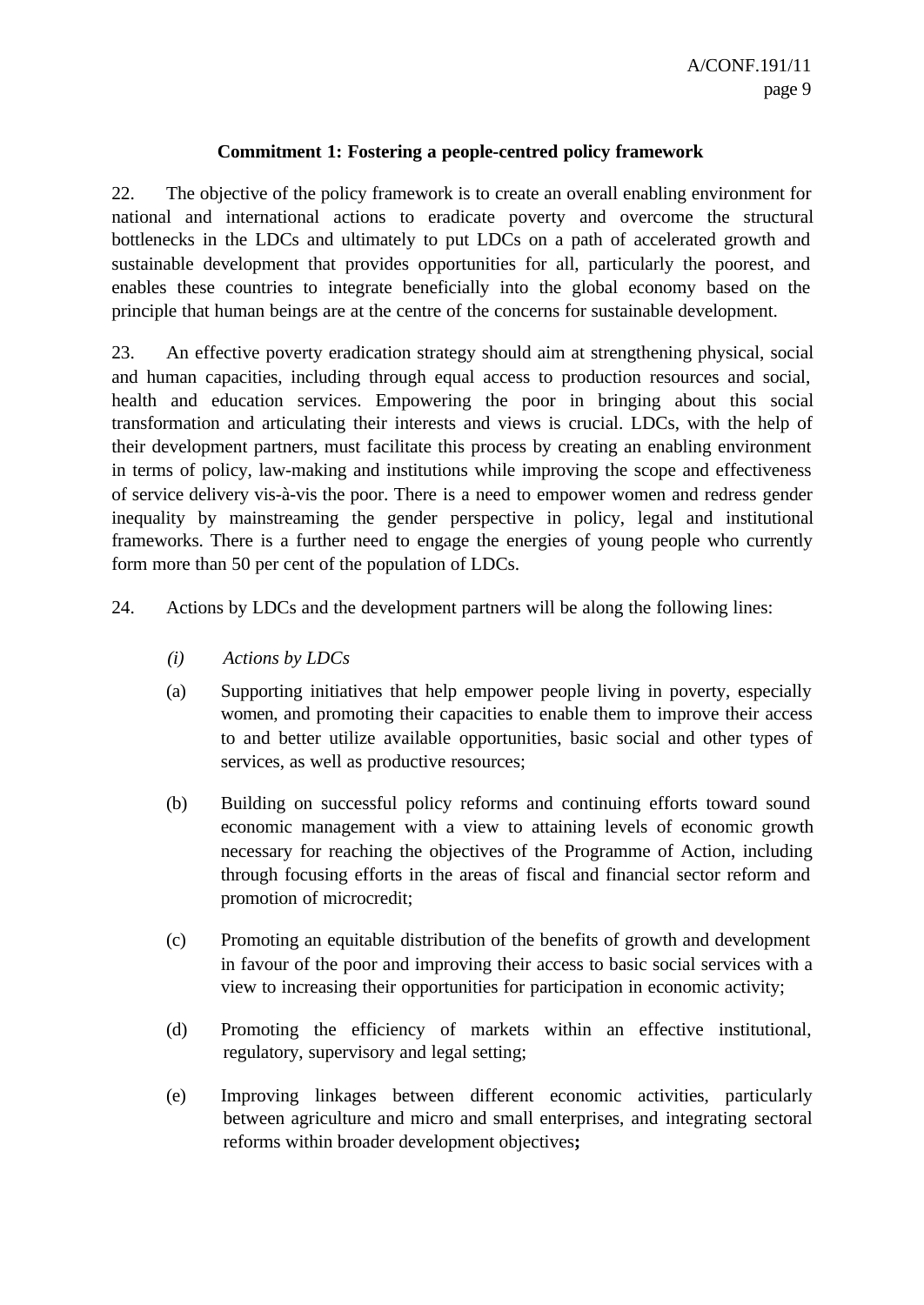- (f) Promoting a comprehensive and integrated information base, including through strengthening of national statistical systems;
- *(ii) Actions by development partners*
- (a) Facilitating an external environment supportive of full and timely realization of the objectives of the Programme of Action through the increasing involvement of LDCs in the work relating to their development strategies in the international financial institutions and other multilateral organizations;
- (b) Extending substantial and more effective support for LDCs' efforts in areas of empowering people living in poverty and ensuring their access to basic social services;
- (c) Assisting LDCs' efforts, through providing financial and other resources, in setting up effective social safety nets to mitigate social exclusion, insecurity and vulnerability of LDCs;
- (d) Creating an enabling environment that will help the LDCs derive benefits from globalization, and supporting them in mitigating its negative consequences;
- (e) In the area of human and institutional capacity building, designing and providing donor support programmes to genuinely strengthen LDCs' national capacities and not replace them;
- (f) Supporting LDCs in gaining access to information and communications technologies, necessary physical infrastructure and critical capacity-building that would facilitate bridging the digital divide, bearing in mind the need for diffusion and transfer of technology;
- (g) Supporting sectoral policies and programmes in a manner that helps achieve an appropriate balance between economic objectives, such as strengthening and diversification of the LDC economies, and social development goals;
- (h) Undertaking public information campaigns, with the participation of relevant stakeholders, to increase public understanding of the development challenges faced by the LDCs, as well as public support in favour of the genuine and urgent need for development of the LDCs;
- (i) Supporting the efforts of the LDCs in creating and promoting a comprehensive and integrated information base, including through strengthening of national statistical systems.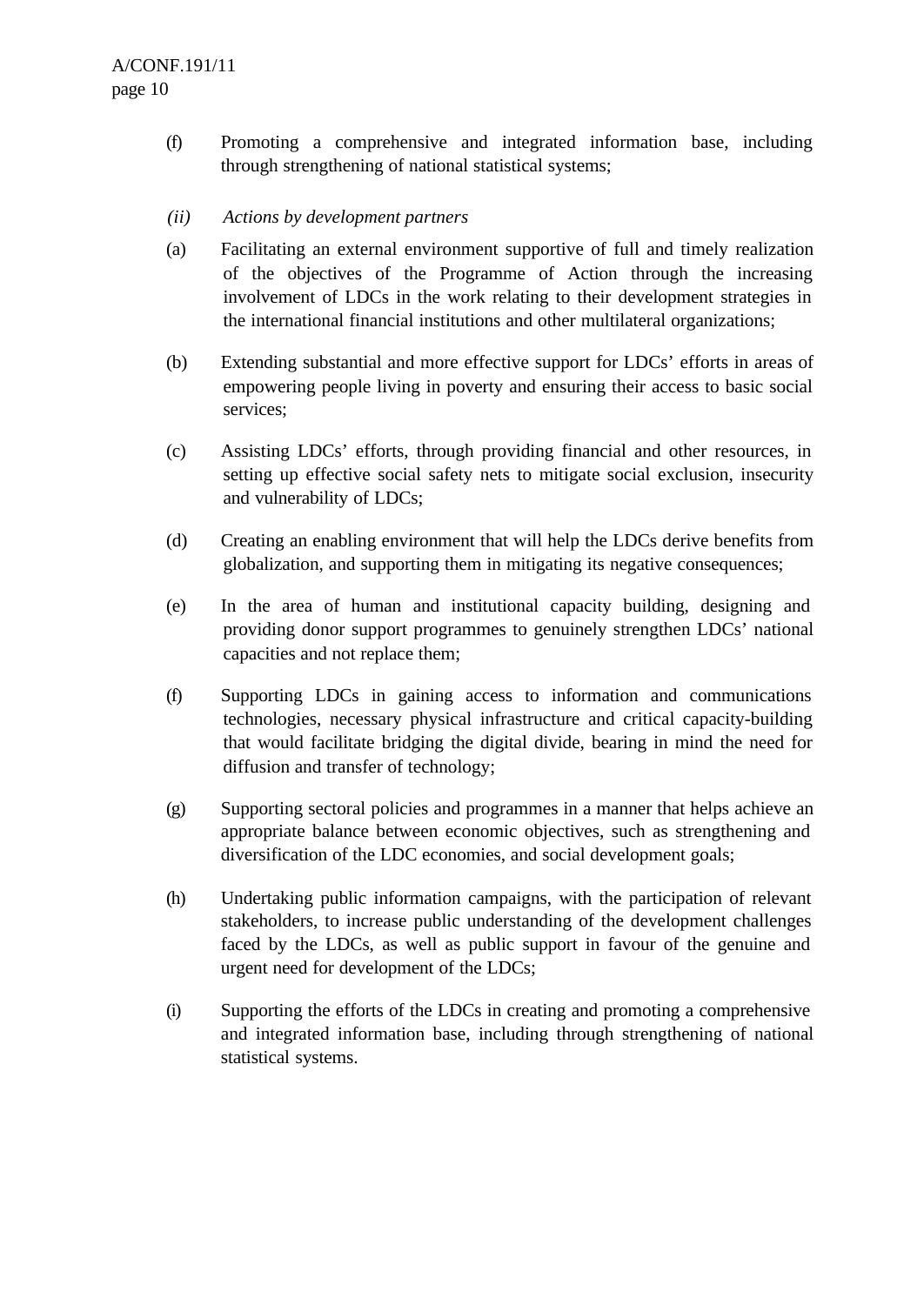## **Commitment 2: Good governance at national and international levels**

25. Success in meeting the objectives of development and poverty eradication depends, *inter alia*, on good governance within each country. It also depends on good governance at the international level and on transparency in the financial, monetary and trading systems. We are committed to an open, equitable, rule-based, predictable and non-discriminatory multilateral trading and financial system. No effort will be spared to promote democracy and strengthen the rule of law, as well as respect for all internationally recognized human rights and fundamental freedoms, including the right to development.

26. Good governance at both national and international levels is essential for the implementation of the commitments embodied in this Programme of Action.

27. Successful implementation of the objectives, policies, commitments and measures contained in the Programme of Action will require, at the national level among other things, that these be supported by good governance through transparent, accountable, and efficient institutions and practices within the Government, the private sector and civil society. Despite efforts by LDCs in this regard, their governance goals have not yet been achieved. These efforts need to be pursued, with the support of the international community as an essential factor. In LDCs, many institutions and processes are inadequately developed, reflecting low overall levels of socio-economic development. It should be recognized that promoting good governance in these countries needs to be approached with a long-term view.

28. Governance issues at the international level and international economic decisionmaking processes that affect LDCs' development, including issues of their effective participation, should be addressed. Multilateral policy and regulatory issues that affect LDCs' development efforts should also be addressed. The circumstances and interests of LDCs should be taken fully into account in multilateral institutions and processes. Adequate attention must be paid to checking unfair business practices and corruption by multinational companies, domestic firms and any other business entities.

29. Actions by the LDCs and their development partners will be along the following lines:

- *(i) Actions by LDCs*
- (a) Continuing efforts to establish an effective, fair and stable institutional, legal and regulatory framework in order to strengthen the rule of law and to foster effective participation of and close cooperation among all relevant stakeholders at national and local levels in the development process;
- (b) Promoting and respecting all internationally recognized human rights, including the right to development;
- (c) Respecting, promoting and realizing the principles contained in the ILO "Declaration on Fundamental Principles and Rights at Work and its Followup";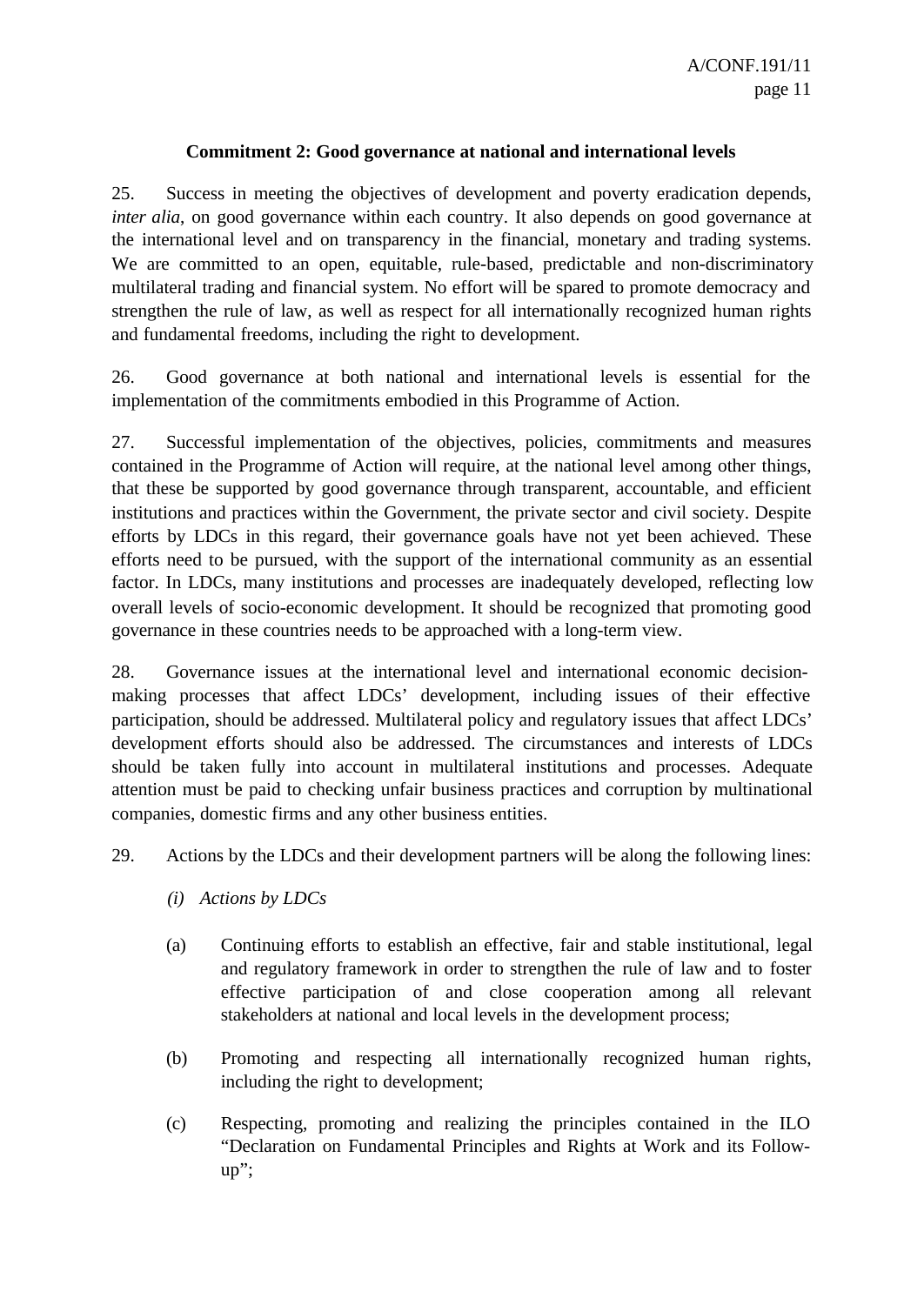- (d) Fostering just, transparent and well-functioning Governments accountable to the people as well as promoting an accessible and independent judicial system;
- (e) Pursuing national policies and strategies to promote confidence building and conflict prevention, and in countries affected by conflict, to promote peaceful settlement of disputes, reconciliation and post-conflict peace building;
- (f) Promoting broad-based popular participation in development, *inter alia* through decentralization, where appropriate;
- (g) Enabling the poor through promoting social inclusion and empowerment in order to enhance their effective participation in the governance process, *inter alia* by strengthening their social networks;
- (h) Striving to fully protect and promote gender equality, non-discrimination and the empowerment of women as effective means contributing to eradication of poverty, elimination of hunger, combating disease and stimulating growth and sustainable development;
- (i) Promoting effective representation and participation of women in all spheres of decision-making, including the political process at all levels;
- (j) Strengthening policies and measures aimed at social, economic and political inclusion of all segments of societies;
- (k) Strengthening efforts to fight corruption, bribery, money laundering, illegal transfer of funds and other illicit activities by strengthening anti-corruption laws and regulations and their effective application;
- (l) Continuing to promote and enhance effective measures, including fiscal and financial sector reforms for better domestic resource mobilization, and reallocating public resources for investment in social development, *inter alia* through the appropriate reduction of excessive military expenditures, including global military expenditures;
- (m) Strengthening human and institutional capacities for the formulation, application and evaluation of relevant policies and actions in the above areas.
- *(ii) Actions by development partners*
- (a) Ensuring meaningful support for full and effective participation of LDCs in international dialogue and action on development, peace and security, as well as in decision- and rule-making and standard-setting in all areas affecting their development;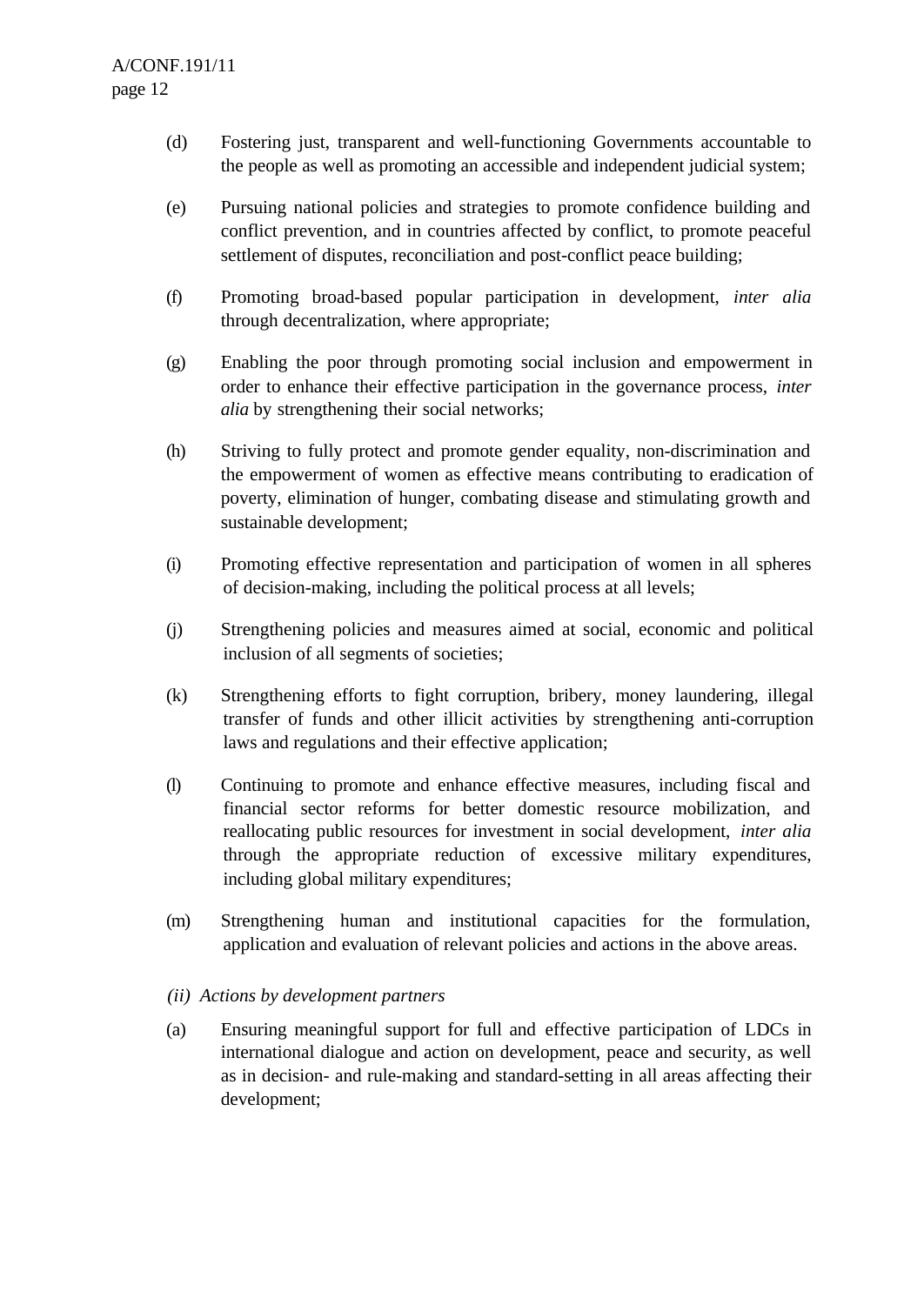- (b) Providing adequate and appropriate response, including financial and technical assistance, to requests of LDCs for human and institutional capacity building for governance functions;
- (c) Providing appropriate assistance in response to a request by an LDC Government, and in accordance with the UN Charter, to help the prevention and resolution of conflicts, as well as supporting confidence-building, postconflict peace-building, reintegration and reconstruction, thus paving the way for durable peace and sustainable development;
- (d) Supporting the efforts of LDCs to strengthen institutional capacity and regulatory frameworks for preventing corruption, bribery and money laundering, illegal transfer of funds and other illicit activities by both public and private entities;
- (e) Working with LDCs to ensure transparency of development cooperation programmes, including tendering for international aid projects;
- (f) Assisting LDCs in building partnerships and networks domestically among their institutions as well as at the international level, including those in the private sector, civil society and relevant intergovernmental bodies, in order to promote private and public sector dialogue to improve their capacity to enhance transparency and accountability in economic activities and development.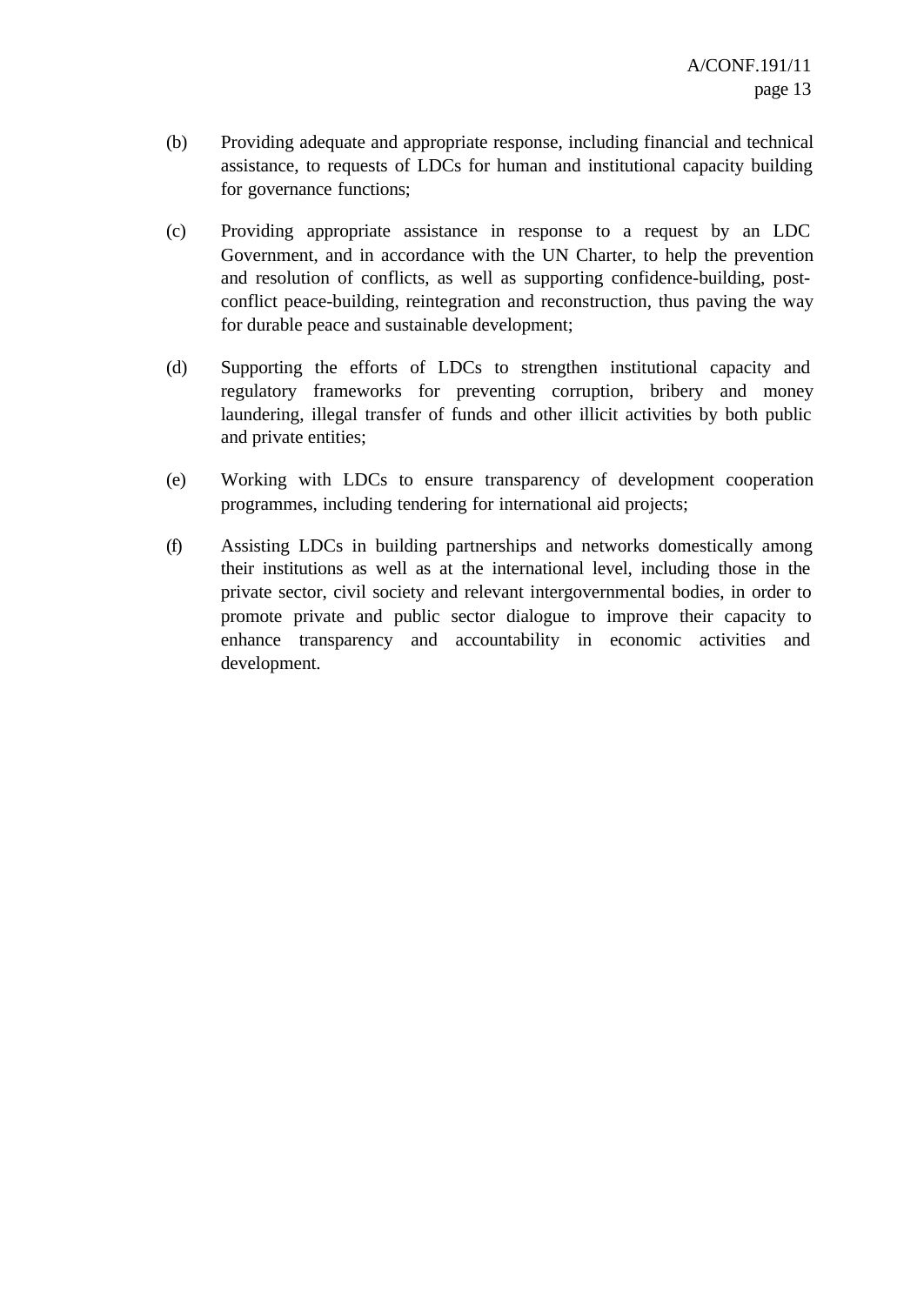#### **Commitment 3: Building human and institutional capacities**

30. LDCs' greatest assets are their women, men and children, whose potentials as both agents and beneficiaries of development must be fully realized. Efforts at development of human capacities in LDCs have been affected by low school enrolment and low health, nutrition and sanitation status and by the prevalence of the HIV/AIDS pandemic, particularly in Africa, and malaria, tuberculosis and other communicable diseases, as well as by natural and man-made disasters. Making steady progress in this area will be a major objective during the decade. An immediate priority is to focus greater effort on fighting HIV/AIDS, malaria and tuberculosis and their social and economic impact. At the same time, longer-term policies and strategies must be pursued in health, education, employment and rural development, with due consideration for cross-sectoral synergies.

31. The 20/20 initiative is to be implemented on the basis of mutual agreement and commitment by donors and LDCs. It is recognized that this initiative is important in mobilizing new and additional resources, both from domestic and external sources, with a view to facilitating universal access to basic social services.

#### **A. Social infrastructure and social service delivery**

32. Actions by LDCs and the development partners will be along the following lines:

- *(i) Actions by LDCs*
- (a) Increasing budgetary allocations in favour of social infrastructure and basic social services, including through intersectoral reallocation and appropriate cost-recovery measures, with due consideration for the protection of the poor;
- (b) Creating an efficient environment for and enhancing the effectiveness of social sector investment, including through greater reliance on a participatory local community approach in the design, implementation and evaluation of measures relating to the provision of social infrastructures and basic social services, particularly to improve the condition of the poor members of the community, including through building on deeply embedded traditions of voluntary mutual aid and self-help forms of social capital;
- (c) Offering training, including on-the-job training, to social service providers, particularly to teachers and health-care personnel, taking into account gender equality;
- (d) Encouraging private sector involvement to complement public sector provision of social infrastructure and social services within an appropriate regulatory framework, and seeking lessons from the past in order to avoid repeating failure;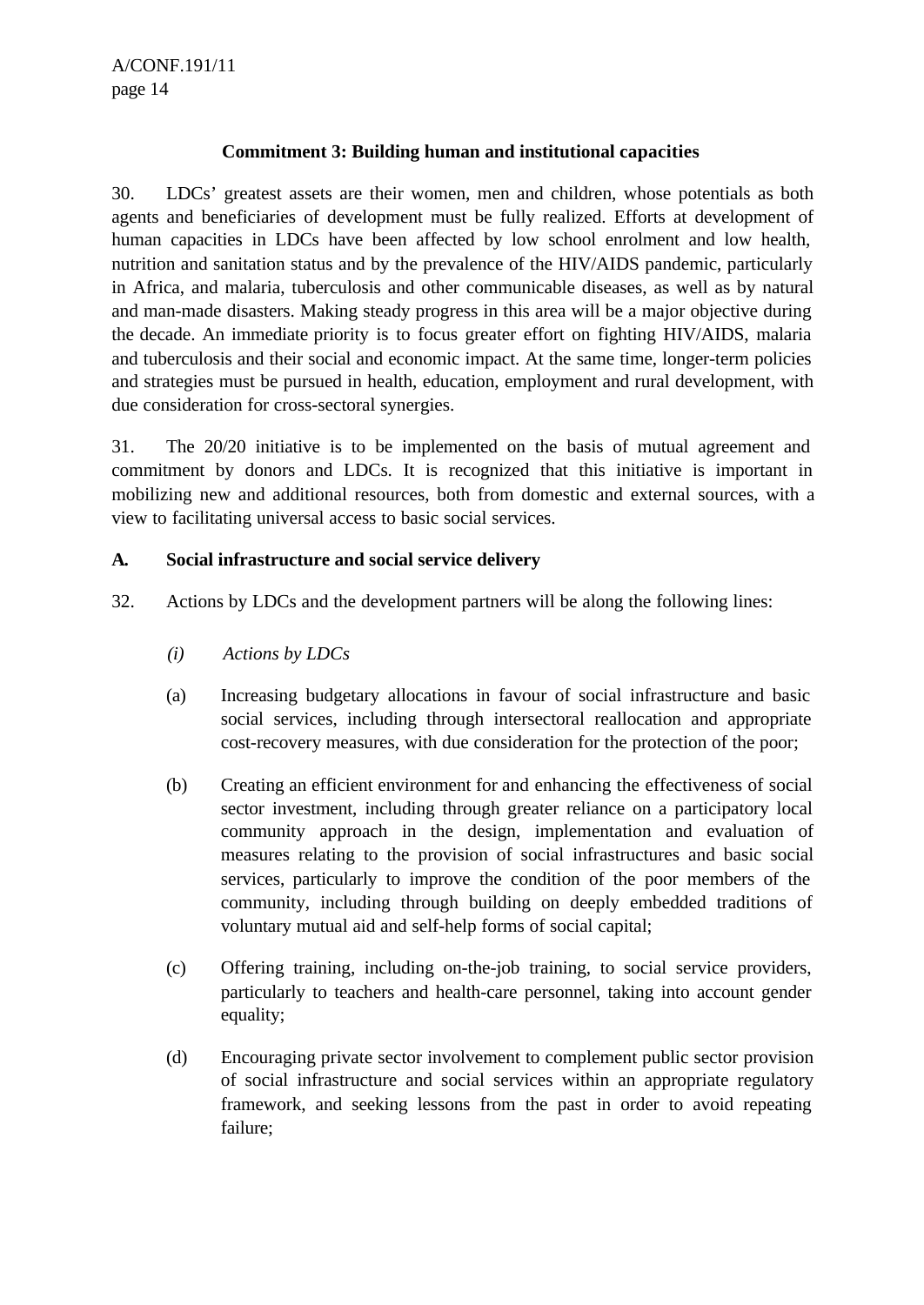- (e) Giving adequate priority to issues of housing and sustainable human settlements in rural areas and in urban locations with a concentration of the poor;
- (f) Making efforts towards the establishment and improvement of national health facilities and statistics.
- *(ii) Actions by development partners*
- (a) Making determined efforts to increase ODA in support of LDCs' efforts towards provision of social infrastructure and social services, in order to reach the UN social targets in this Programme of Action;
- (b) Promoting and encouraging innovative sources of funding and providing technical support through partnerships among LDC and donor Governments, the national and international private sector, and NGOs and foundations;
- (c) Contributing to enhancing the efficiency and effectiveness of the social sector by reducing aid-related transaction costs and facilitating government coordination efforts among relevant stakeholders;
- (d) Assisting in improving the collection and dissemination of relevant information, including in the establishment and improvement of national health facilities and statistics in LDCs;
- (e) Assisting LDCs in developing effective safety nets and swift response mechanisms to cope with natural disasters and socio-economic shocks, including those resulting from economic reform programmes and fiscal adjustment.

# **B. Population**

33. The following goals, targets and actions will be pursued during the decade in conformity with the Programme of Action and report of the International Conference on Population and Development (ICPD) and the report of the twenty-first Special Session of the General Assembly (ICPD+5).

## *Goals and targets*

- 34. The following goals and targets will be pursued during the decade:
	- (a) Making accessible, through the primary health care system, reproductive health to all individuals of appropriate ages as soon as possible and no later than the year 2015;  $1/$
	- (b) Making available the widest achievable range of safe, effective, affordable and acceptable family planning and contraceptive methods.  $2^{7}$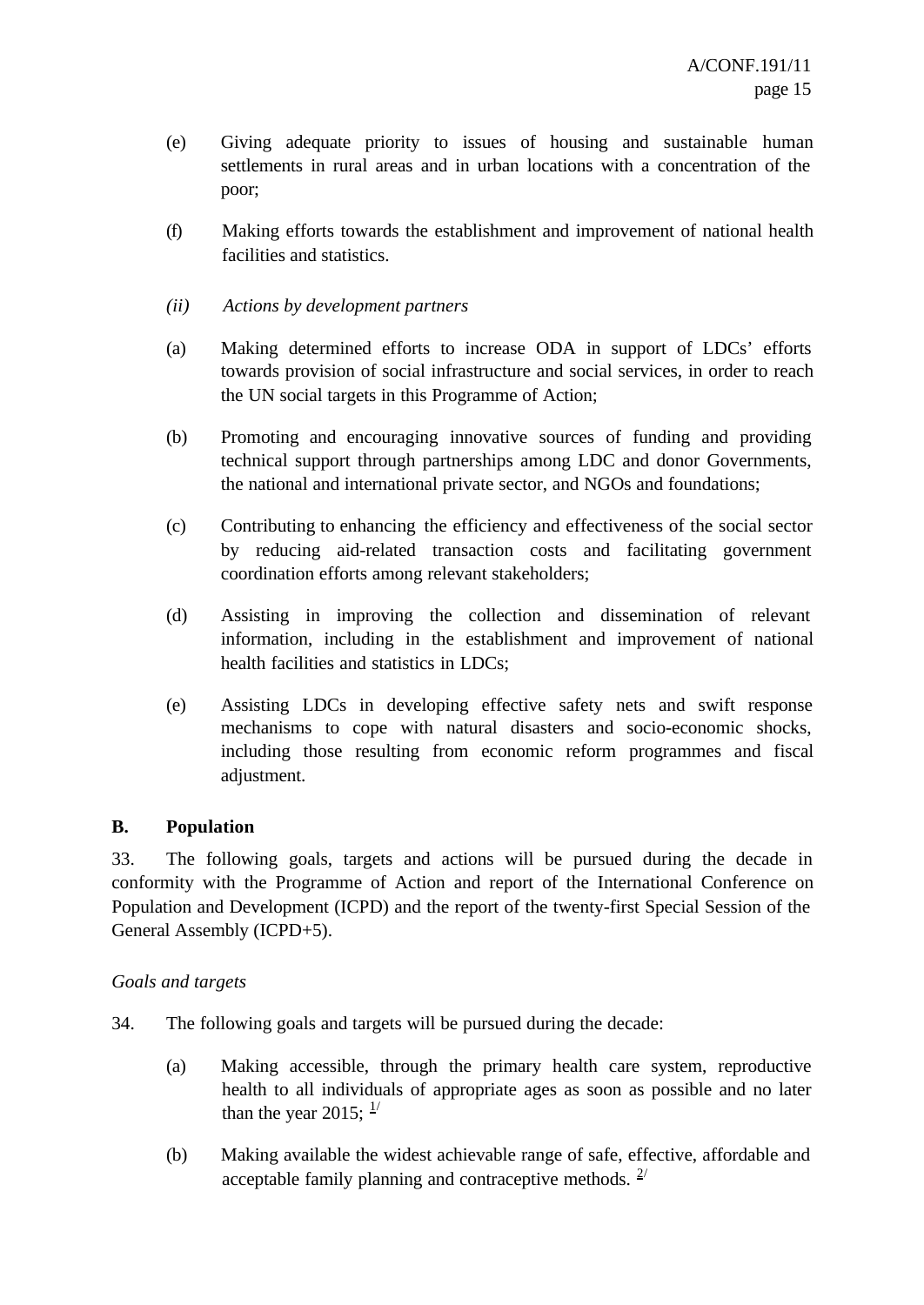- 35. Action by LDCs and the development partners will be along the following lines:
	- *(i) Actions by LDCs*
	- (a) Strengthening population policies and strategies consistent with internationally agreed goals and objectives, as well as with the particular circumstances and demographic trends of LDCs, as an integral part of development policies;
	- (b) Strengthening basic health care systems and increasing access to and availability of the widest range of quality health care, including reproductive and sexual health care and promoting reproductive rights as defined in the ICPD Programme of Action, in the broader context of health sector reform, with particular emphasis on maternal/child health;
	- (c) Addressing effectively, including through appropriate policies, problems and conditions of labour supply and internal migration.
	- *(ii) Actions by development partners*
	- (a) Providing enhanced and strengthened support to LDCs in their efforts to build national capacity for formulating and implementing population and development policies and strategies and to access and use appropriate technology and know-how;
	- (b) Assisting LDCs to redress the severe inadequacies in demographic data that restrict effective policy regarding population and development;
	- (c) Providing support, including technical, financial or other forms of support, to LDCs to improve conditions of labour supply and mitigate problems of migration.

## **C. Education and training**

## *Goals and targets*

- 36. Policies and measures will be pursued in line with the following goals and targets:
	- (a) Ensuring that by 2015 all children, particularly girls, children in difficult circumstances and those belonging to ethnic minorities, have access to and complete, free and compulsory primary education of good quality;  $3^{7}$
	- (b) Achieving a 50 per cent improvement in levels of adult literacy by 2015, especially for women, and equitable access to basic and continuing education for all adults:  $\frac{4}{1}$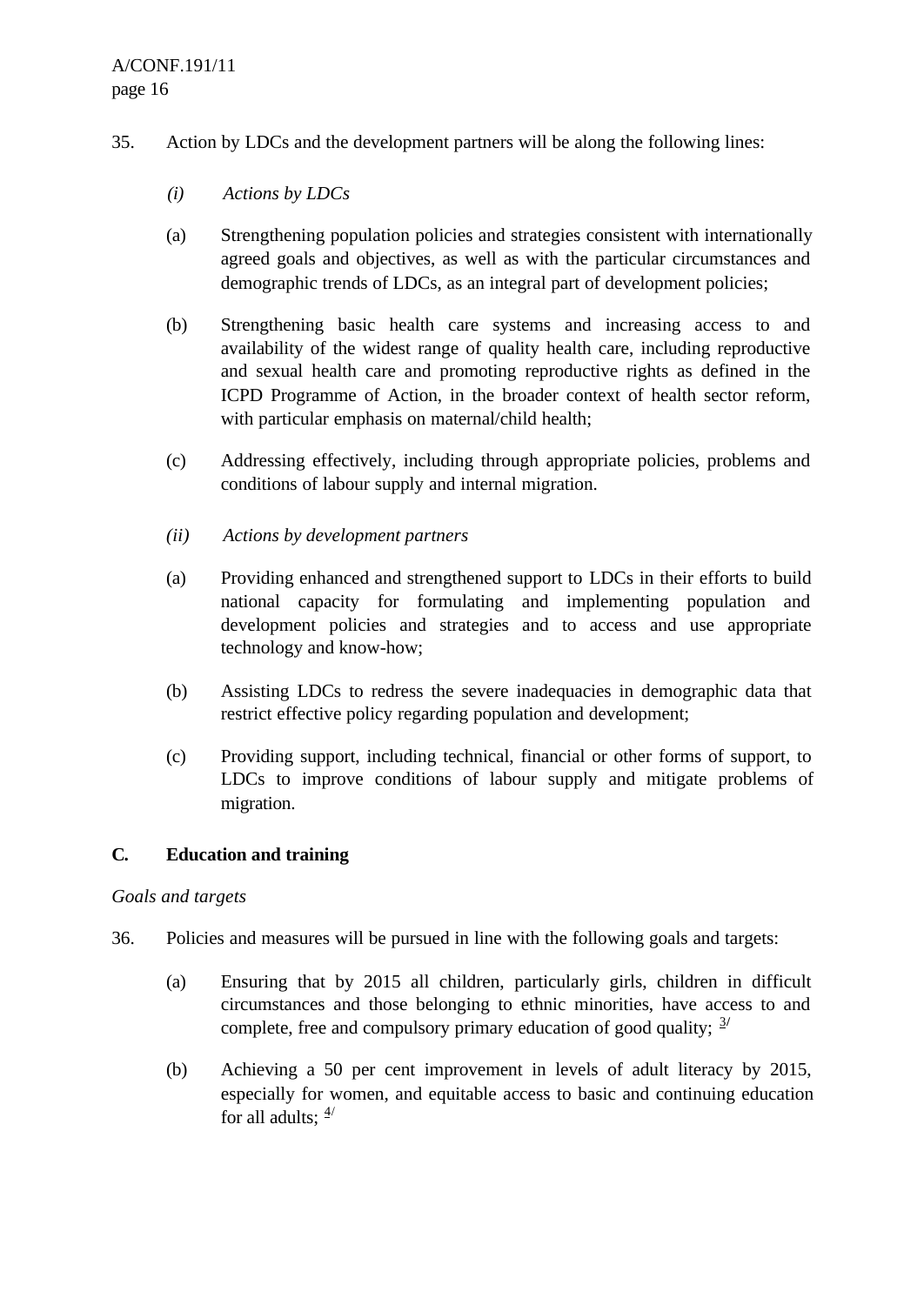(c) Eliminating gender disparities in primary and secondary education by 2005, and achieving gender equality in education by 2015, with a focus on ensuring girls' full and equal access to and achievement in basic education of good quality.  $\frac{5}{4}$ 

37. Actions by LDCs and the development partners in pursuing the above targets will be along the following lines:

- *(i) Actions by LDCs*
- (a) Assigning high priority to education, particularly basic education and vocational training, in development budgets, to improve access to and quality of education;
- (b) Mobilizing national and international political will for Education for All and developing or strengthening existing National Action Plans on Education, as agreed at the Education for All Conference in Dakar, integrated into a wider poverty reduction and development framework, to ensure that all girls and boys and women and men gain the core skills they need to take advantage of economic opportunities;
- (c) Redressing pro-urban and pro-male bias in educational policies, where it exists, by actions on both the demand and supply sides, improving curricula and teacher training so that they are gender-sensitive, and improving girls' enrolment at primary and secondary levels in both urban and rural areas;
- (d) Developing and strengthening instruction and technical and vocational training on science and technology, particularly information and communications technologies (ICTs), and exploiting the potential contribution of ICTs to learning, including through the use of distance learning;
- (e) Taking measures to reduce drop-out rates of children, especially girls, particularly to retain in school children who are poor, vulnerable, disadvantaged and socially marginalized;
- (f) Promoting partnership with the private sector in an integrated system that links education, training and employment, including self-employment;
- (g) Enhancing non-formal education in order to promote adult literacy among women and men;
- (h) Developing an incentive system to attract highly qualified nationals working abroad to take advantage of their skills and make good use of their experience for facilitation of networking between the institutions in which they were working and LDCs' institutions;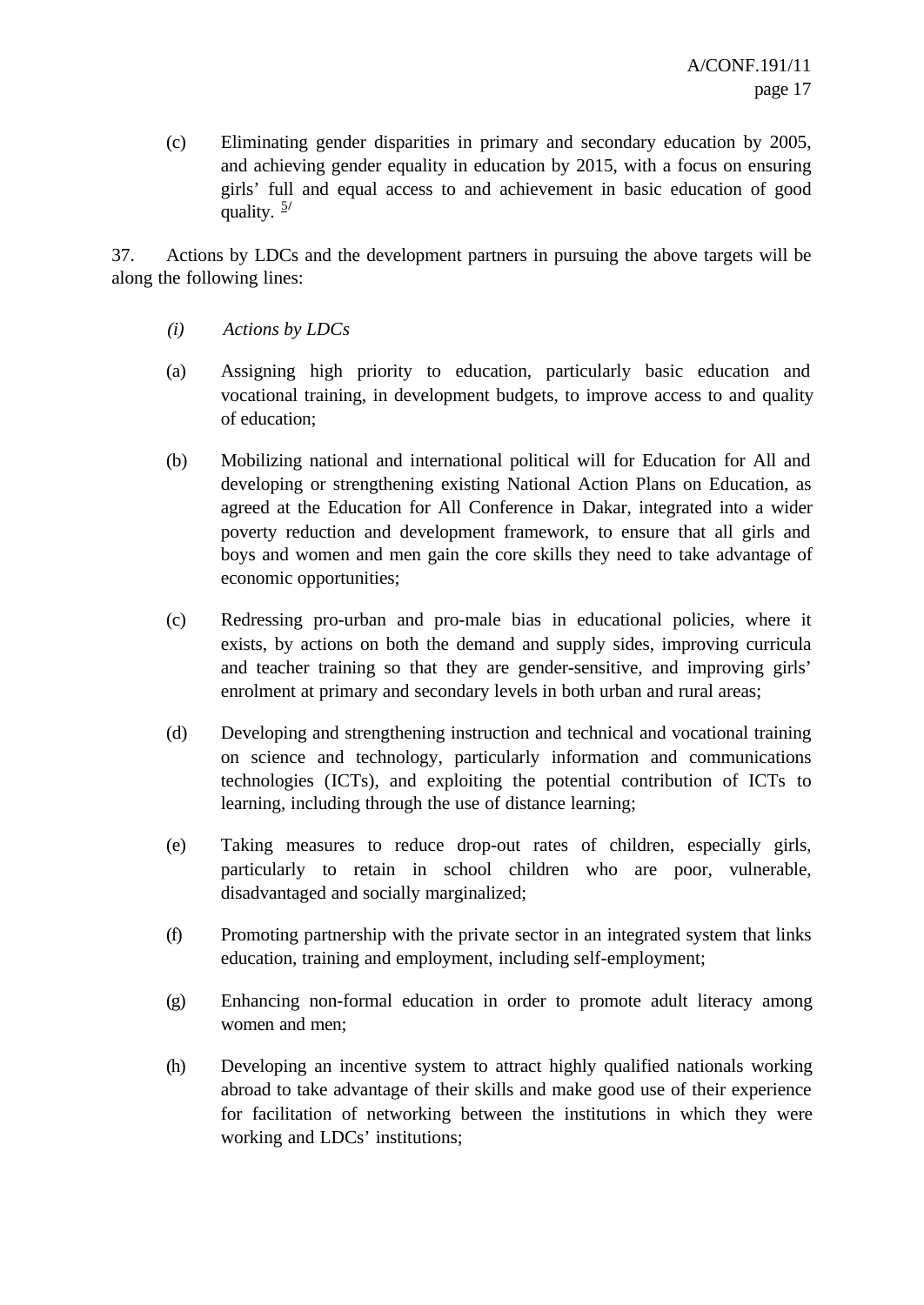- (i) Implementing education programmes and actions, including public awareness programmes, to address the HIV/AIDS pandemic, tuberculosis, malaria, and other communicable diseases;
- (j) Promoting a culture of peace, particularly through education, and strengthening efforts towards peaceful resolution of conflicts;
- (k) Strengthening health education programmes, complemented by immunization programmes, nutrition, safe water and sanitation and the creation of healthier environments, in recognition that healthy well-nourished children are better learners.
- *(ii) Actions by development partners*
- (a) Providing enhanced support, including strengthened ODA, from both bilateral and multilateral sources, to reach the above targets on education and literacy;
- (b) Helping LDCs develop or strengthen national plans of action for education, with provision of special technical support to countries facing significant challenges, such as complex crises and natural disasters;
- (c) Providing support to institutional capacity-building for the formulation and implementation of human resources and institutional development policies and intensifying efforts to transfer knowledge and improve the capacity for local knowledge creation in LDCs;
- (d) Supporting systemic reform activities in the education sector;
- (e) Encouraging and assisting LDCs in building capacities for pre-school, primary, secondary and tertiary education and technical and vocational training;
- (f) Strengthening local stakeholders working in education, largely through local communities and locally based schooling initiatives;
- (g) Supporting LDC Governments in expanding and strengthening education programmes related to HIV/AIDS, malaria, tuberculosis and other communicable diseases, in partnership with NGOs and other national stakeholders;
- (h) Supporting initiatives to overcome barriers to girls' education, and achieving expanded and improved learning for girls;
- (i) Assisting with efforts, including through technical or other forms of support, to introduce innovative education and training methods, including distance learning;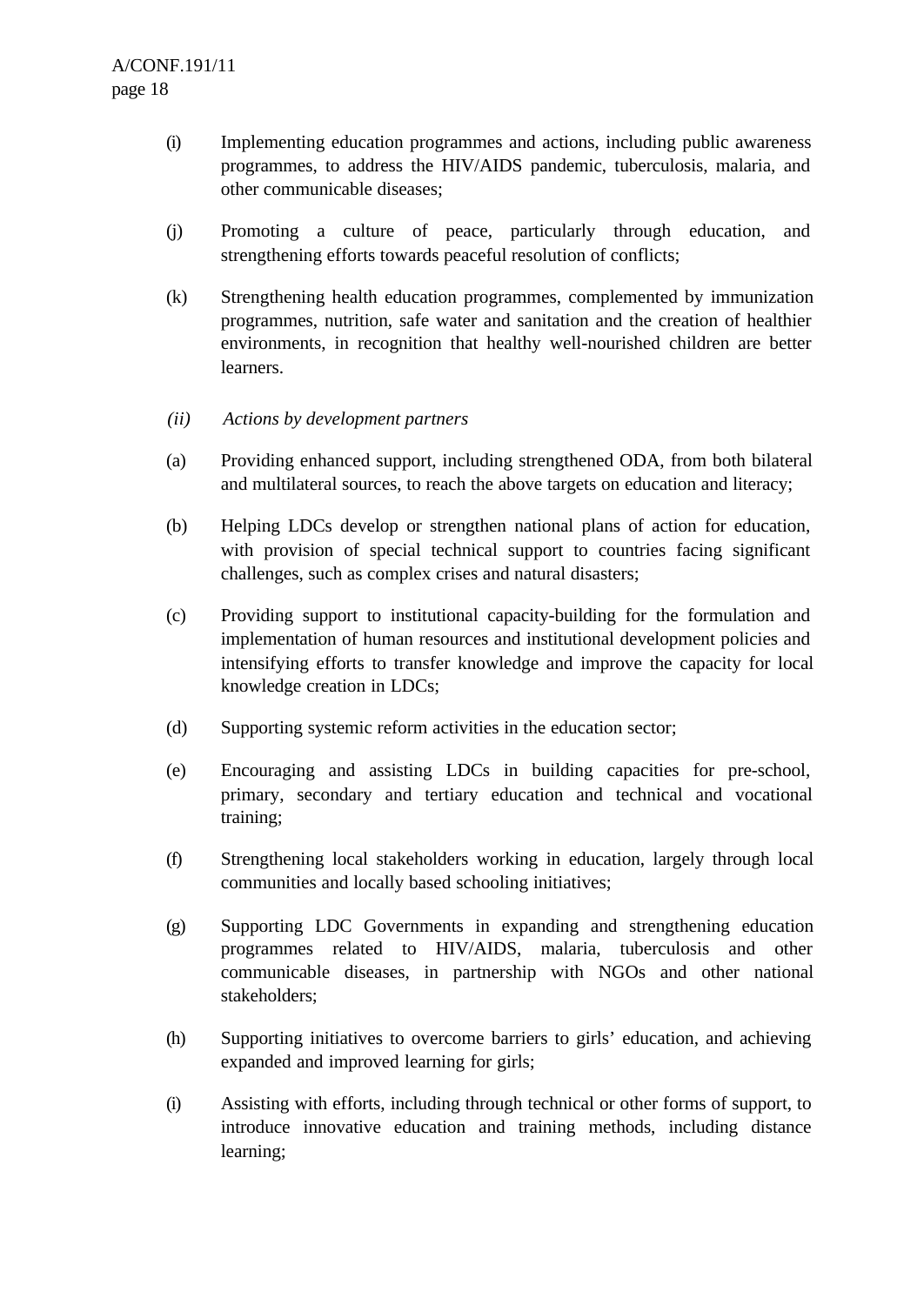- (j) Encouraging and facilitating networking among educational and training institutions in developed countries and those in LDCs, including provision of voluntary services in educational and training fields;
- (k) Providing financial and non-financial resources for research and development activities carried out in LDCs, including facilitating partnerships between researchers in LDCs and researchers in development partner countries granting incentives to international researchers to participate in  $R \& D$  activities in LDCs in such areas as health and sanitation, nutrition, education, and other social services;
- (l) Supporting LDCs' efforts in developing an incentive system to attract highly qualified nationals working abroad.

## **D. Health, nutrition and sanitation**

#### *Goals and targets*

- 38. Policies and measures will be pursued in line with the following goals and targets:
	- (a) Reducing the infant mortality rate below 35 per 1,000 live births by 2015;  $\frac{6}{ }$
	- (b) Reducing the under 5 mortality rate below 45 per 1,000 live births by 2015;  $^{2/}$
	- (c) Reducing the maternal mortality rate by three-quarters of the current rate by  $2015: \frac{8}{1}$
	- (d) Reducing the number of undernourished people by half by the year  $2015$ ;  $\frac{9}{2}$
	- (e) Reducing by half by 2015 the proportion of people who are unable to reach or to afford safe drinking water;  $\frac{10}{10}$
	- (f) Reducing HIV infection rates in persons 15-24 years of age by 2005 in all countries, and by 25 per cent in the most affected countries;  $\frac{11}{1}$
	- (g) Increasing the percentage of women receiving maternal and prenatal care by 60 per cent;
	- (h) Halving malnutrition among pregnant women and among pre-school children in LDCs by 2015;
	- (i) Substantially reducing infection rates from malaria, tuberculosis and other killer diseases in LDCs by the end of the decade; reducing tuberculosis (TB) deaths and prevalence of the disease by 50 per cent by 2010; and reducing the burden of disease associated with malaria by 50 per cent by 2010;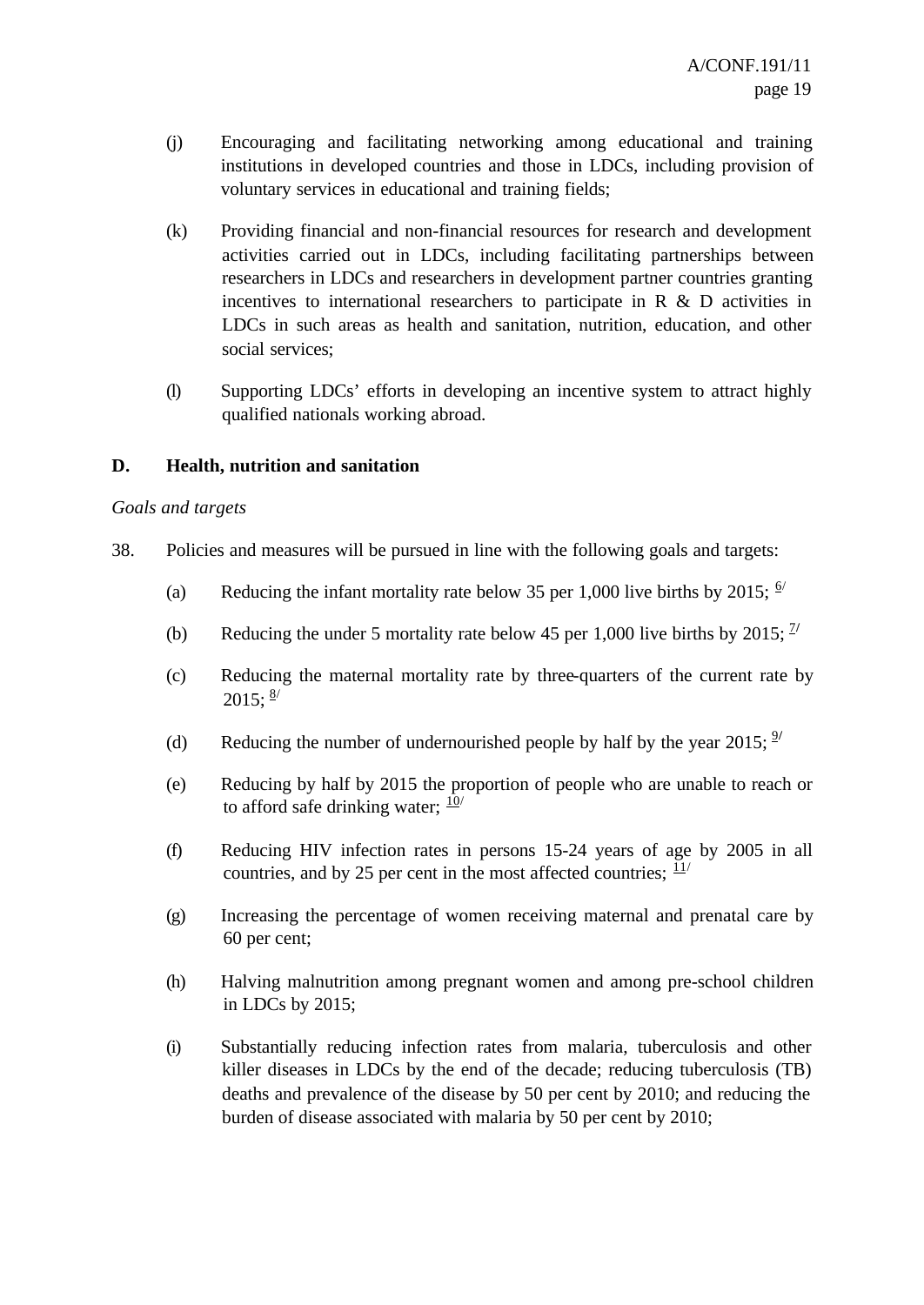- (j) Promoting child health and survival and reducing disparities between and within developed and developing countries as quickly as possible, with particular attention to eliminating the pattern of excess and preventable mortality among girl infants and children;
- (k) Improving the health and nutritional status of infants and children;
- (l) Promoting breast feeding as a child survival strategy.
- 39. Actions by LDCs and the development partners will be along the following lines:
	- *(i) Actions by LDCs*
	- (a) Developing health systems in which special attention is given to the poorest sectors of society by promoting community participation, including, when possible, useful and proven traditional structures, in planning and managing basic health services, including health promotion and disease prevention, bearing in mind the gender aspect;
	- (b) Increasing public expenditure and encouraging greater private and community investment to achieve international goals and targets in the area of health, nutrition and sanitation consistent with public policy objectives related to equitable access;
	- (c) Implementing policies to improve physical and economic access by all to sufficient, nutritionally adequate and safe foods;
	- (d) Embarking on prioritized and verifiable programmes for the prevention, treatment and control of communicable disease, particularly HIV/AIDS, malaria, tuberculosis, diarrhoeal disease and respiratory disease, including the enhancement of public health infrastructures;
	- (e) Giving priority to strengthening the provision of social services related to health care, including nutrition, disease prevention, immunization, education, clean water and safe sanitation;
	- (f) Embracing programmes geared toward providing care for people living with and affected by HIV/AIDS and for children orphaned by AIDS;
	- (g) Encouraging domestic research capacity-building and fully exploiting traditional knowledge systems in the areas of health, as well as adopting best practices elsewhere;
	- (h) Developing and implementing prophylactic programmes for preventable childhood diseases and conditions;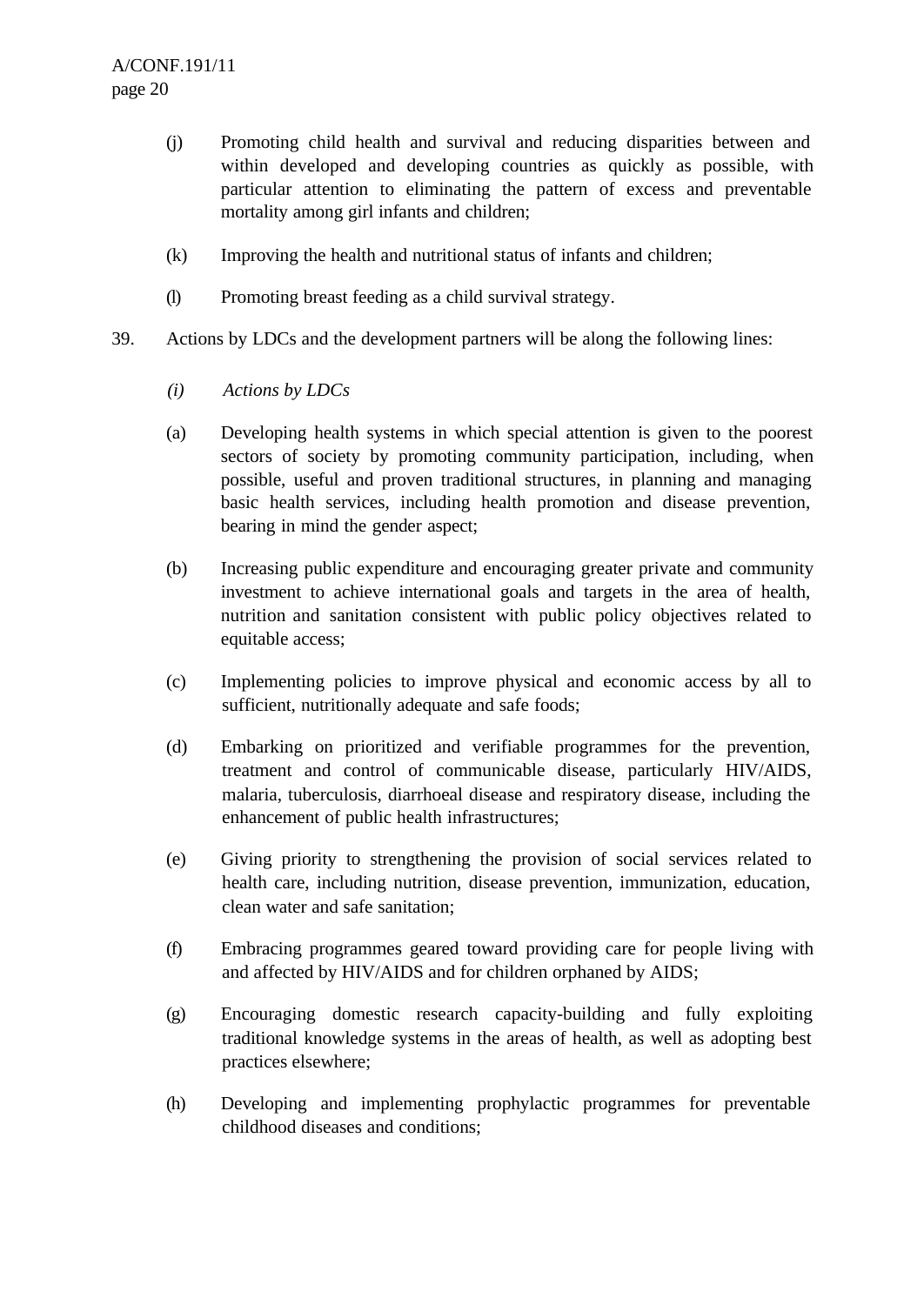- (i) Increasing the availability and accessibility of safe drinking water, particularly for rural populations.
- *(ii) Actions by development partners*
- (a) Enhancing ODA and other forms of support, including technical support, for health, safe water and sanitation and supporting LDCs in ensuring access to and availability of safe drinking water by the year 2005;
- (b) Assisting the LDCs to develop sustainable capabilities to provide their people with access to sufficient, nutritionally adequate and safe food;
- (c) Assisting LDCs to set up effective health infrastructures and to increase access to necessary medicines and vaccines, including urging the pharmaceutical industry to make drugs related to communicable diseases, particularly HIV/AIDS, malaria and tuberculosis, more widely available and affordable, particularly for the LDCs, while reaffirming the need for strict compliance with safety and quality assurance and other relevant laws and regulations;
- (d) Recognizing and protecting traditional knowledge while continuing discussions on the subject in the appropriate fora;
- (e) Supporting LDC Governments in expanding and strengthening programmes related to HIV/AIDS, malaria, tuberculosis and other communicable diseases, in partnership with NGOs, the private sector and other national stakeholders;
- (f) Supporting research and analysis on the effects of environmental pollution on human health as a factor limiting economic growth and development;
- (g) Supporting LDCs' Governments in strengthening programmes for control of epidemics, including quarantine processes and infrastructure.

## **E. Social integration**

40. People living in extreme poverty suffer not only from lack of income but also from lack of access to basic social infrastructure. Poverty fosters social exclusion and exposure to shocks, man-made or natural; it also severely limits the capacity to withstand such shocks, which can increase the number of people living in poverty. Actions by LDCs and their partners should include promoting greater social integration and strengthening, where appropriate, mechanisms for the participation and protection of all people, including disadvantaged and vulnerable groups and persons. Measures should be taken to ensure respect for and protection of the human rights of migrants, migrant workers and their families, to eliminate the increasing acts of racism and xenophobia in many societies and to promote greater harmony and tolerance in all societies.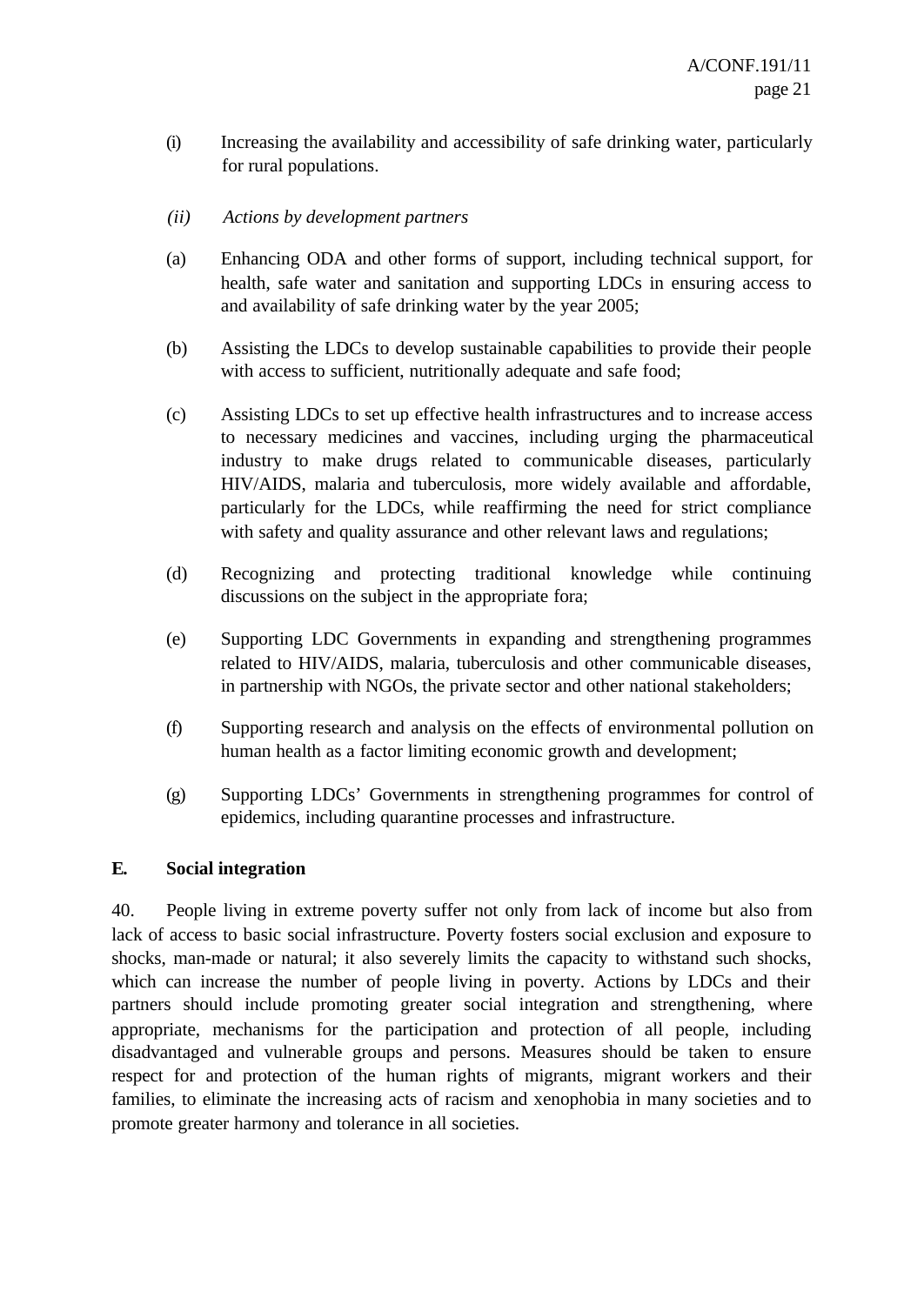- 41. Actions by LDCs and the development partners will be along the following lines:
	- *(i) Actions by LDCs*
	- (a) Supporting civil society, including traditional and community organizations, in efforts to invest in building social capital and social networks, particularly for the poor and marginalized;
	- (b) Promoting appropriate legislation for greater social integration and social inclusion, paying special attention to minorities and other vulnerable groups;
	- (c) Promoting education programmes that emphasize tolerance based on race, religion, sex, age or ethnicity;
	- (d) Promoting diversification of income sources and crop and plot utilization, with the full participation of those involved at the community level;
	- (e) Establishing and strengthening microcredit institutions in view of their capacity to make available credit, mobilize savings and provide related financial and business services for an increasing number of people living in poverty, particularly women.
	- *(ii) Actions by development partners*
	- (a) Strengthening support for policies and measures in LDCs that enhance social integration and social safety nets, including those which encourage voluntary actions, as well as organizations and mechanisms in the governmental and non-governmental sectors promoting such policies;
	- (b) Strengthening the capability and encouraging the cooperation of relevant UN agencies to promote social integration and social safety nets, particularly in complex emergencies and in post-conflict and disaster management strategies;
	- (c) Supporting the strengthening of existing and emerging microcredit institutions in LDCs;
	- (d) Providing a greater financial response to United Nations consolidated humanitarian appeals in respect of LDCs.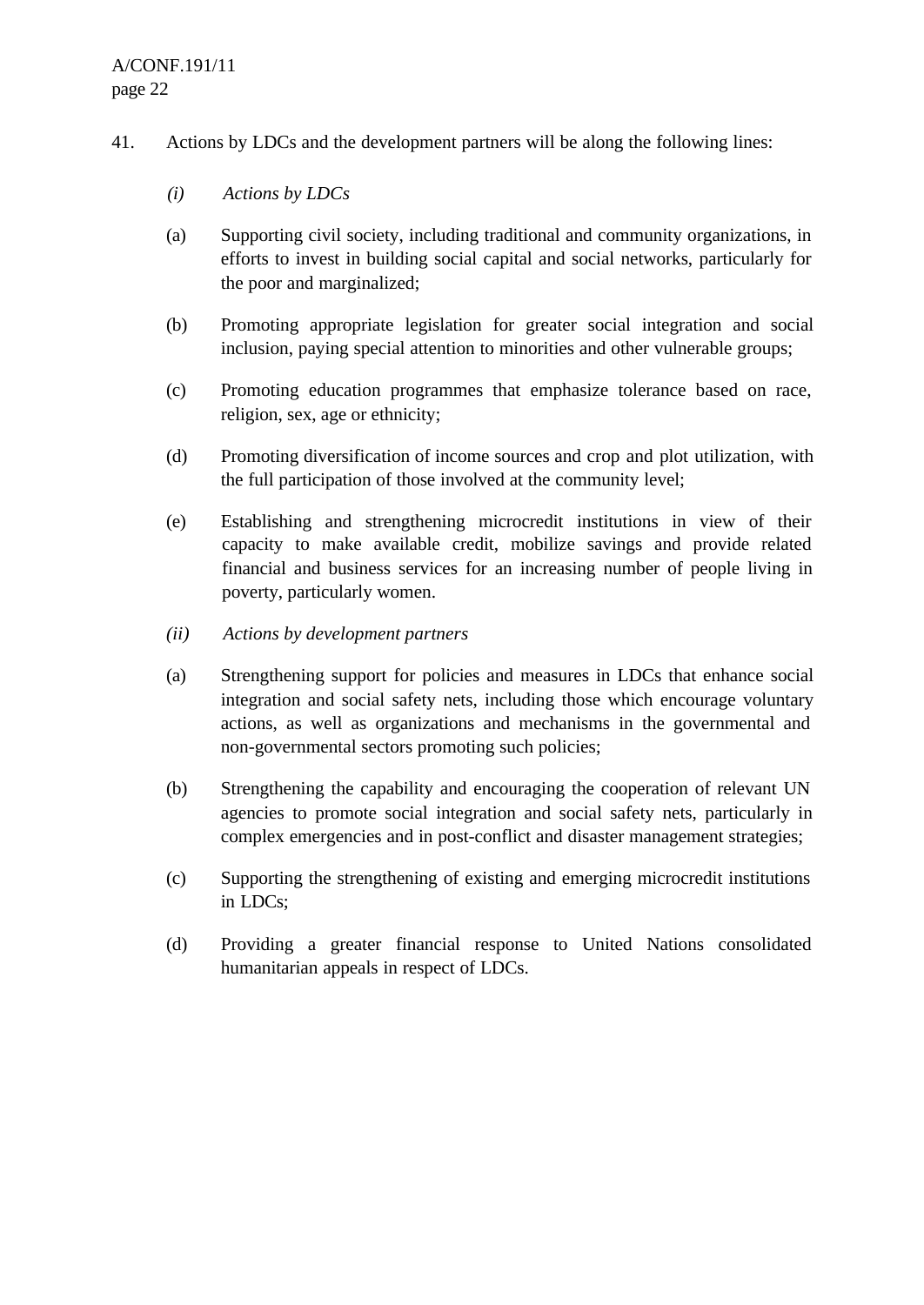## **Commitment 4: Building productive capacities to make globalization work for LDCs**

42. The capacity of LDCs to accelerate growth and sustainable development is impeded by various structural and supply-side constraints. Among these constraints are low productivity; insufficient financial resources; inadequate physical and social infrastructure; lack of skilled human resources; degradation of the environment; weak institutional capacities, including trade support services, in both public and private sectors; low technological capacity; lack of an enabling environment to support entrepreneurship and promote public and private partnership; and lack of access of the poor, particularly women, to productive resources and services. Geographical handicaps faced by landlocked and island LDCs aggravate the impact of these impediments. Critical factors to stimulate productive capacity include: stable macro-economic conditions, a conducive legal and regulatory framework, adequate institutional, physical and social infrastructure and a vibrant private sector. An effective dialogue between government and the private sector, as well as policy consistency within trade, investment and enterprise development, is needed to underpin an enabling environment for economic development. It is also important to encourage and promote good corporate practices. Concrete support should be based upon the national programmes of action or poverty eradication strategies of LDCs.

43. The following goals and targets may be pursued, in accordance with national development policies and strategies:

- (a) Increasing road networks or connections in LDCs to the current level of other developing countries and urban road capacities, including sewerage and other related facilities, by 2010;
- (b) Modernizing and expanding ports and airports and their ancillary facilities to enhance their capacities by 2010;
- (c) Modernizing and expanding railway connections and facilities, increasing their capacities to the level of those in other developing countries by the end of the decade;
- (d) Increasing LDCs' communication networks, including telecommunication and postal services, and improving access of the poor to such services in urban and rural areas to reach the current levels in other developing countries;
- (e) Increasing computer literacy among students in higher institutions and universities by 50 per cent and in junior and high schools by 25 per cent by  $2015$ ;
- (f) Increasing average telephone density to 5 main lines per 100 inhabitants and Internet connections to 10 users per 100 inhabitants by the year 2010.  $\frac{12}{1}$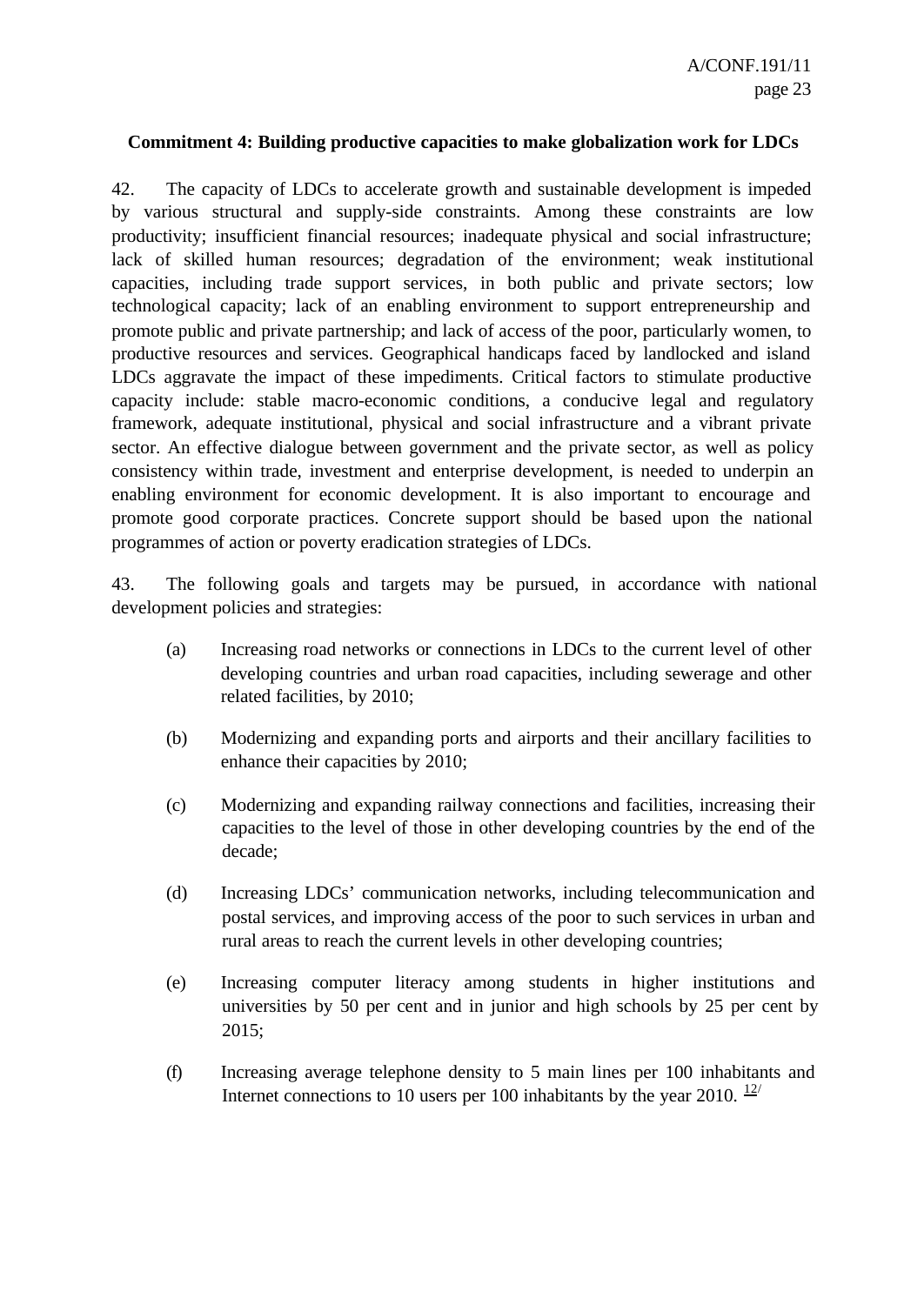44. A paramount objective of the actions by LDCs and their development partners should be to continue to strengthen productive capacities by overcoming structural constraints. Access to finance by way of domestic resource mobilization, foreign direct investment and increased ODA resources will be critical in this regard. LDCs should be treated with flexibility in the application of relevant multilateral disciplines, without compromising those disciplines, so as to allow them a degree of freedom in providing appropriate incentives with a view to improving productive capacity, diversification, and export capability and raising competitiveness.

45. In the LDCs, national development programmes can be effective only if they attempt to address the supply capacity weaknesses of this group of countries.

46. The ongoing process of globalization and interdependence is potentially a powerful and dynamic force that can contribute to growth, poverty eradication and sustainable development for LDCs. However, the LDCs have not been able to take full advantage of these opportunities, owing to supply and demand side constraints facing them. Strong actions are therefore required to help LDCs to integrate beneficially into the world economy, reversing their marginalization in global trade, finance, investment and technology flows. In this respect, addressing supply capacity weaknesses by building productive capacity will be crucial.

## **A. Physical infrastructure**

47. The objective of actions by LDCs and their development partners is to provide a reliable physical infrastructure, which is essential for efficient operation of existing productive assets and enterprises, attracting new investment, and assuring meaningful economic development. The specific geographical constraints and problems of land-locked and small island LDCs deserve particular attention.

48. Actions by LDCs and the development partners will be along the following lines:

- *(i) Actions by LDCs*
- (a) Providing support to the development and strengthening of critical areas of physical infrastructure, including rural infrastructure, transportation, energy, telecommunications, information and communications technologies, and water, including through the encouragement of more private investment;
- (b) Promoting a bilateral, subregional and regional approach to economic infrastructure rehabilitation and development in order to gain economies of scale and attract both FDI and donor funding.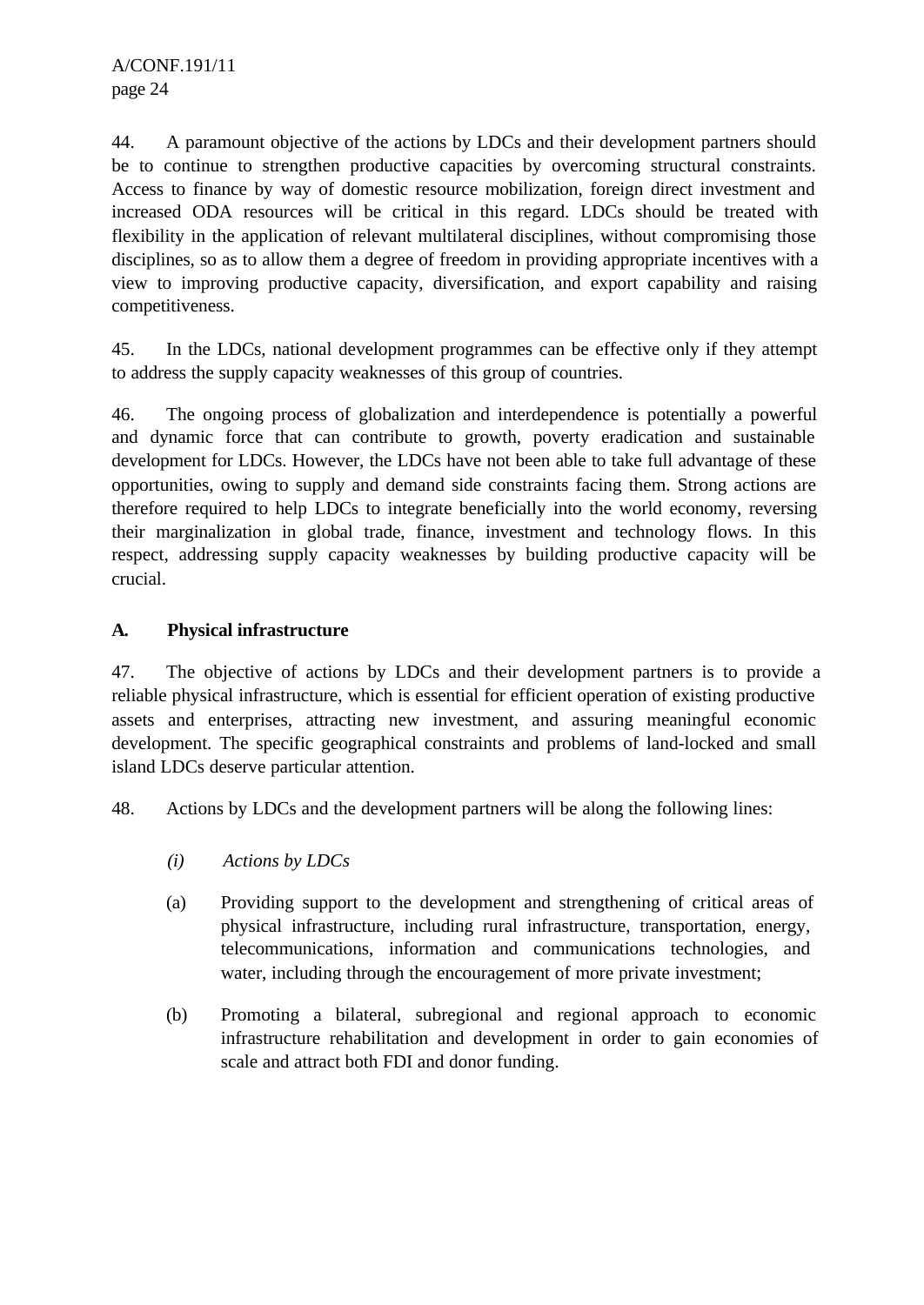- *(ii) Actions by development partners*
- (a) Supporting, *inter alia* through ODA, LDC efforts to upgrade and develop physical infrastructures, by augmenting public investment in maintaining, upgrading and developing such infrastructure;
- (b) Providing technical support and private sector guarantees to support infrastructural programmes in order to facilitate bilateral, subregional and regional complementarities, including between land-locked LDCs and their transit partners;
- (c) Supporting infrastructure development through *inter alia* public investment and by facilitating private investment in order to enhance trade, at the national, regional, and international levels;
- (d) Supporting LDCs' efforts to attract private investment and facilitate the transfer of the relevant technology, in accordance with relevant multilateral agreements, for the development of physical infrastructure.

## **B. Technology**

49. Enterprises in LDCs are characterized by employment of low-level technologies, lack of resources to acquire new technologies, and low capability for upgrading old technologies or adapting and utilizing new ones when they are available. Transfer and diffusion of technology by transnational corporations could be promoted by conducive policies, regulatory transparency, market liberalization and improved absorptive capacity of local enterprises and by addressing the problems of high cost of technology and financial constraints. The very low level of technology in LDCs, including in the areas of new technologies such as ICTs, biotechnology and environmentally sound technologies, will need to be addressed through concerted actions by LDCs and their development partners. LDCs are facing the danger of increased marginalization as access to global networks, new information technologies and advanced services become driving forces of integration into the world economy. In this context, research and development, including *inter alia* through the private sector, has a strategic role to play in strengthening know-how and building the necessary special knowledge base in LDCs to prevent a widening digital divide.

- 50. Actions by LDCs and the development partners will be along the following lines:
	- *(i) Actions by LDCs*
	- (a) Articulating policies and measures to foster an enabling environment to facilitate the acquisition and development of technology and to enhance innovation capacity;
	- (b) Attracting FDI that is conducive to transfer of technology, and building up supply capabilities and promoting inter-firm as well as horizontal and vertical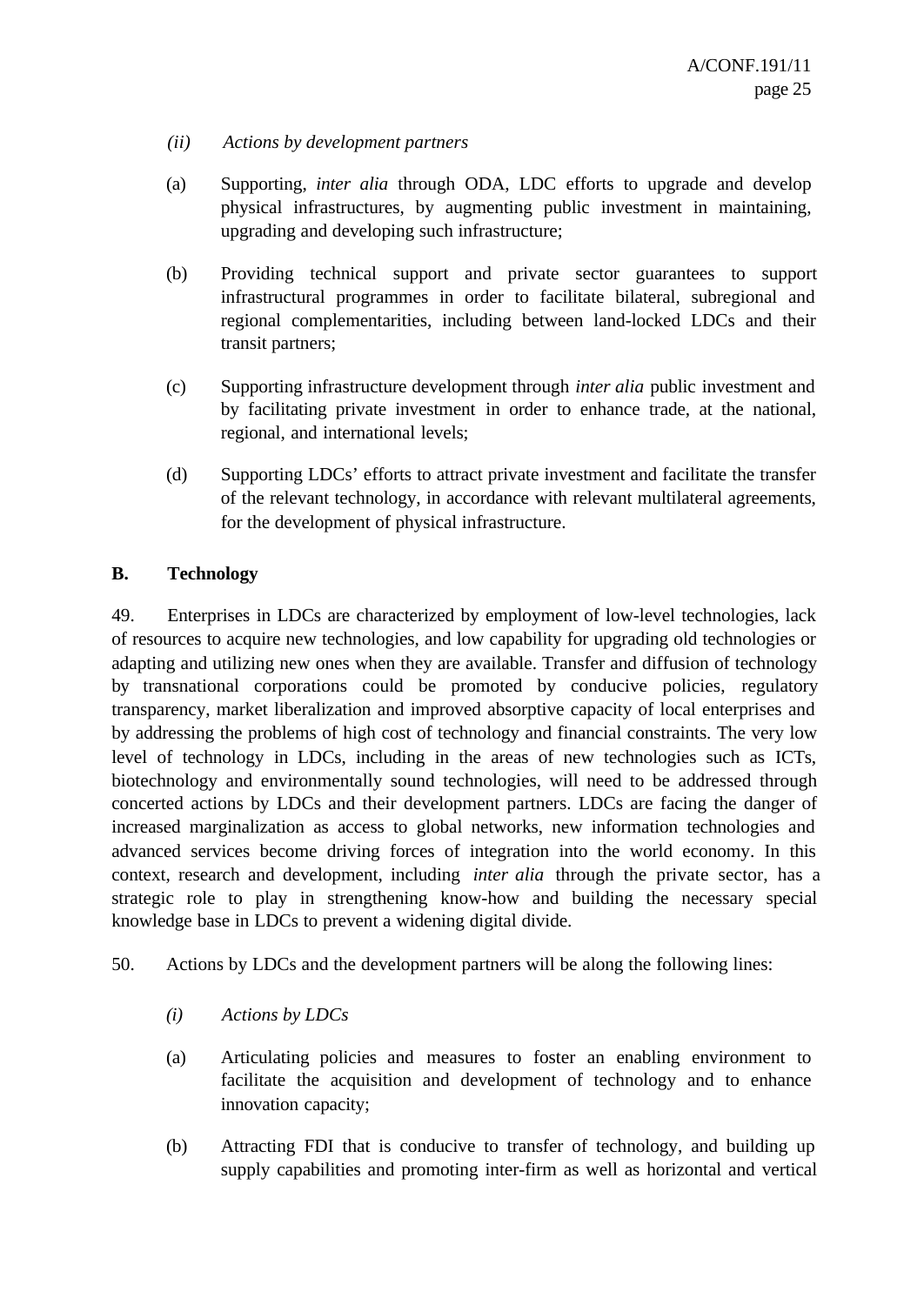linkages in order to foster the diffusion of new technologies within the economy while promoting its integration;

- (c) Promoting appropriate and sustainable technologies by investing in local research and development and capacity-building programmes and by utilizing new and emerging technologies, including the Internet.
- *(ii) Actions by development partners*
- (a) Through financial, technical and/or other assistance, supporting LDCs' efforts to achieve levels of investment in infrastructure for education and training that are consistent with building local technological capabilities, including through innovative private partnerships;
- (b) Assisting LDC firms to link up with firms in developed countries in ways that would play a catalytic role in LDC technological development;
- (c) Considering innovative mechanisms with a view to according LDCs special treatment in facilitating acquisition, transfer and development of technology to help LDCs gain access to technology;
- (d) Fostering concerted international partnership to bring the benefits of ICT to LDCs so as to improve connectivity and reduce the "digital divide";
- (e) Promoting linkages between research and development institutions in the LDCs and their development partners;
- (f) Complying fully with already existing multilateral commitments in the area of technology transfer, particularly by providing incentives as provided for and agreed in article 66(2) of the TRIPS Agreement**;**
- (g) Taking concrete measures to facilitate access to or provide technology and equipment *inter alia* as part of ODA.

## **C. Enterprise development**

51. Production in most LDCs, particularly in the private sector, is dominated by smallholder farmers, small enterprises and the informal sector, including industrial and service enterprises which supply most basic goods and services and generate the greater part of employment and incomes. However, the majority of these enterprises have difficulties in expanding into medium and large-size firms, and usually lack sufficient skills and financial and non-financial business development services, access to finance, technology and managerial and entrepreneurial skills.

52. The private sector can play a crucial role in poverty eradication by contributing to economic growth and creating employment. Specific attention should be given to the needs of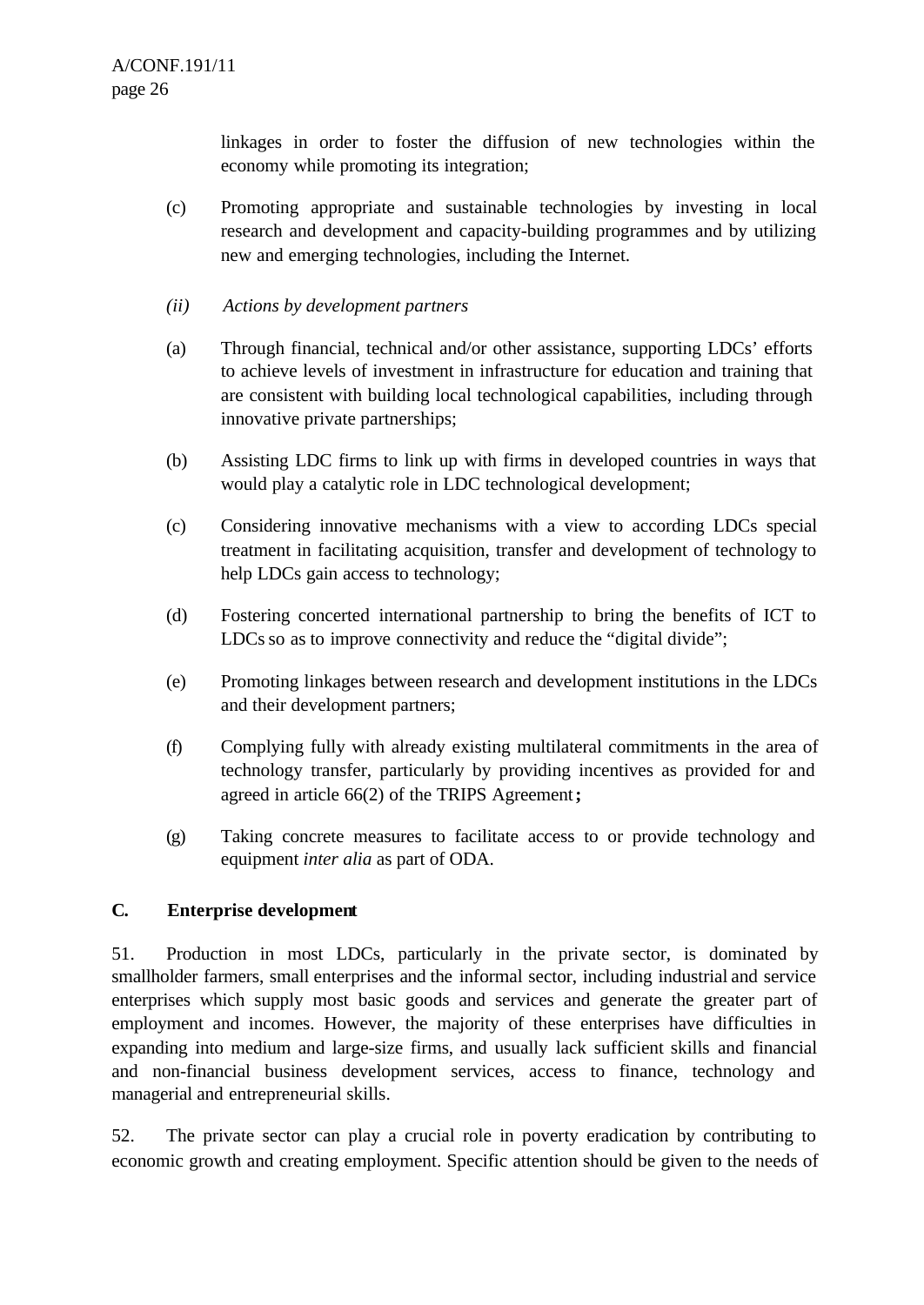micro, small and medium-sized enterprises, including enterprises owned by female entrepreneurs, and to the development of a sustainable financial sector.

- 53. Actions by LDCs and the development partners will be along the following lines:
	- *(i) Actions by LDCs*
	- (a) Creating an enabling environment for the development of entrepreneurship, including by providing access to finance, including new and innovative forms of financing, as well as targeted business support services to micro, small and medium-sized enterprises in rural and urban areas, including female entrepreneurs;
	- (b) Promoting the informal sector through an appropriate legal and institutional framework, including property rights, that facilitates their graduation to the formal sector and improves access to energy, land, water and credit;
	- (c) Creating mechanisms for public-private sector dialogue and partnership in order to enhance coherence between trade, investment and enterprise policies and in this regard assist capacity-building of representative business associations.
	- *(ii) Actions by development partners*
	- (a) Complementing the domestic efforts of LDCs by supporting programmes to improve access of informal, small and medium-sized enterprises to financial and business services, *inter alia* through public and private venture capital funds and partnerships as well as microcredit mechanisms, and to build the capacity of local sectoral trade support institutions in both the private and public sectors, as a means of transferring and diffusing technology;
	- (b) Providing support to strengthen managerial and technical skills and other business support services, including access to information;
	- (c) Encouraging public-private dialogue and partnerships with LDC enterprises to facilitate foreign direct investment flows, including technology and other intangible assets;
	- (d) Providing support for capacity-building programmes that provide training, business-development services, networking and partnering, and the institutional framework to foster entrepreneurial capabilities, managerial and technical skills, as well as the growth of internationally competitive small and mediumsized enterprises (SMEs).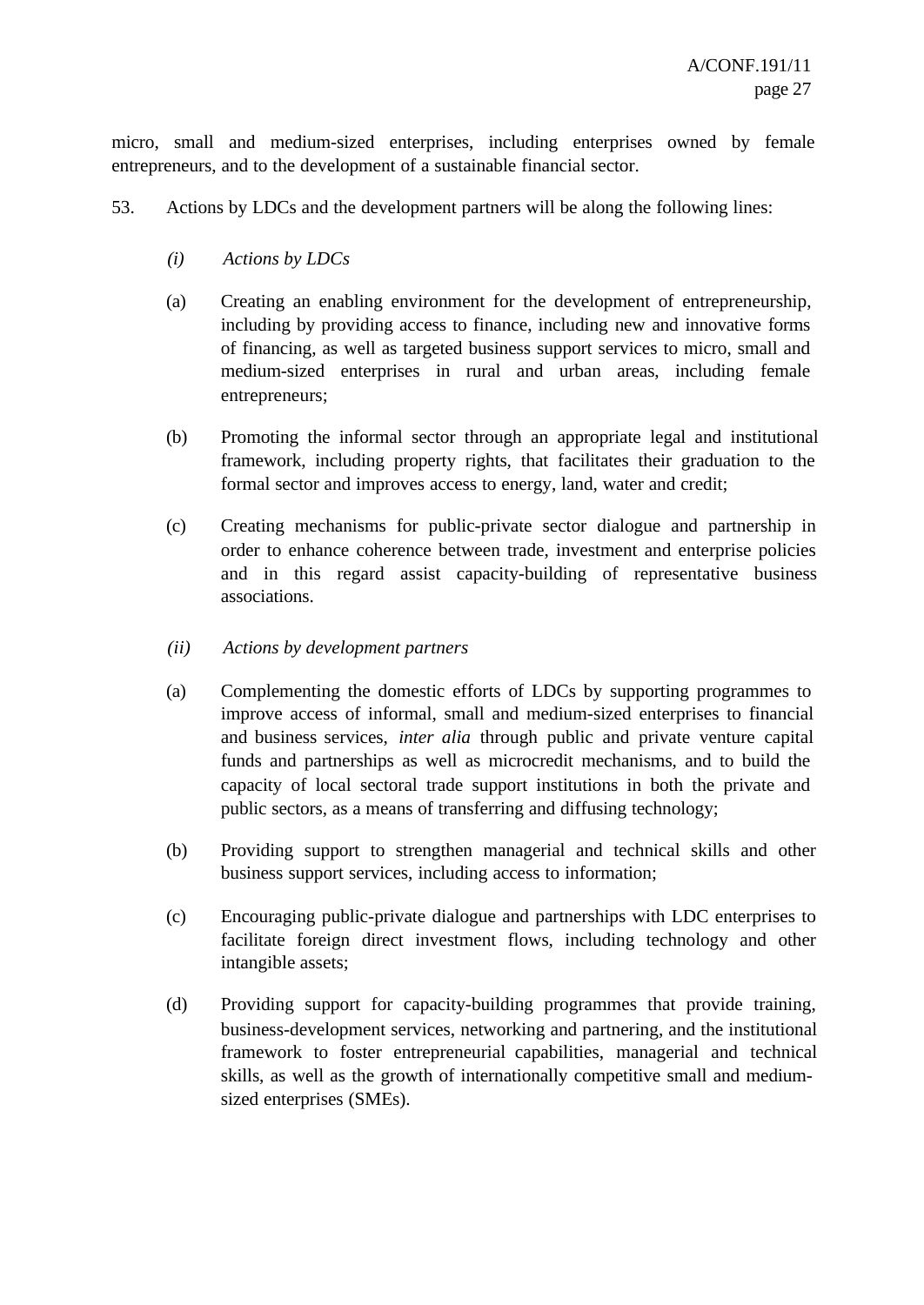## **D. Energy**

54. The levels of production and consumption of energy in the majority of LDCs are inadequate and unstable. The majority of people, especially in rural areas, have to rely heavily on traditional sources of energy which are injurious to health and the environment. Efficient energy systems are a key element of economic growth, productivity increases, investment in improved technology, lower costs, and a higher level of national welfare. Energy also plays a key role in enhancing competitiveness and in attracting private investment. A strong, efficient, competitive energy sector can support technologies that promote a mix of cost-effective, clean fossil and renewable energy sources for growth and sustainable development.

55. Access to energy, transport and communication systems at affordable prices is important to sustainable development and poverty eradication. This will require, over the next few years, large-scale investments and the mobilization of an important amount of domestic and external resources. While domestic public investments have a positive role to play, in view of scarcities of domestic resources in LDCs, it will also be important to mobilize external capital, including official development assistance and foreign direct investment.

- 56. Actions by LDCs and the development partners will be along the following lines:
	- *(i) Actions by LDCs*
	- (a) Facilitating the availability of affordable energy, including through the introduction and promotion of innovative financing schemes in rural areas, such as micro-financing and cooperative arrangements for credit and licensing agreements, in order to encourage the involvement of the private sector in providing energy services;
	- (b) Enhancing capacities in energy production, trade, and distribution;
	- (c) Promoting renewable energy development by putting in place an enabling policy environment, with appropriate institutional arrangements;
	- (d) Promoting policies that address energy requirements and, in this context, giving as appropriate preference to cost-effective energy sources, including fossil and renewable energy development;
	- (e) Encouraging regional, subregional and bilateral cooperation in research and development, as well as investment to increase the production and consumption of both renewable and clean fossil fuels and to encourage the interconnection of energy grids;
	- (f) Attracting domestic and foreign investments to increase energy infrastructure by creating a predictable and transparent framework of rules and regulations.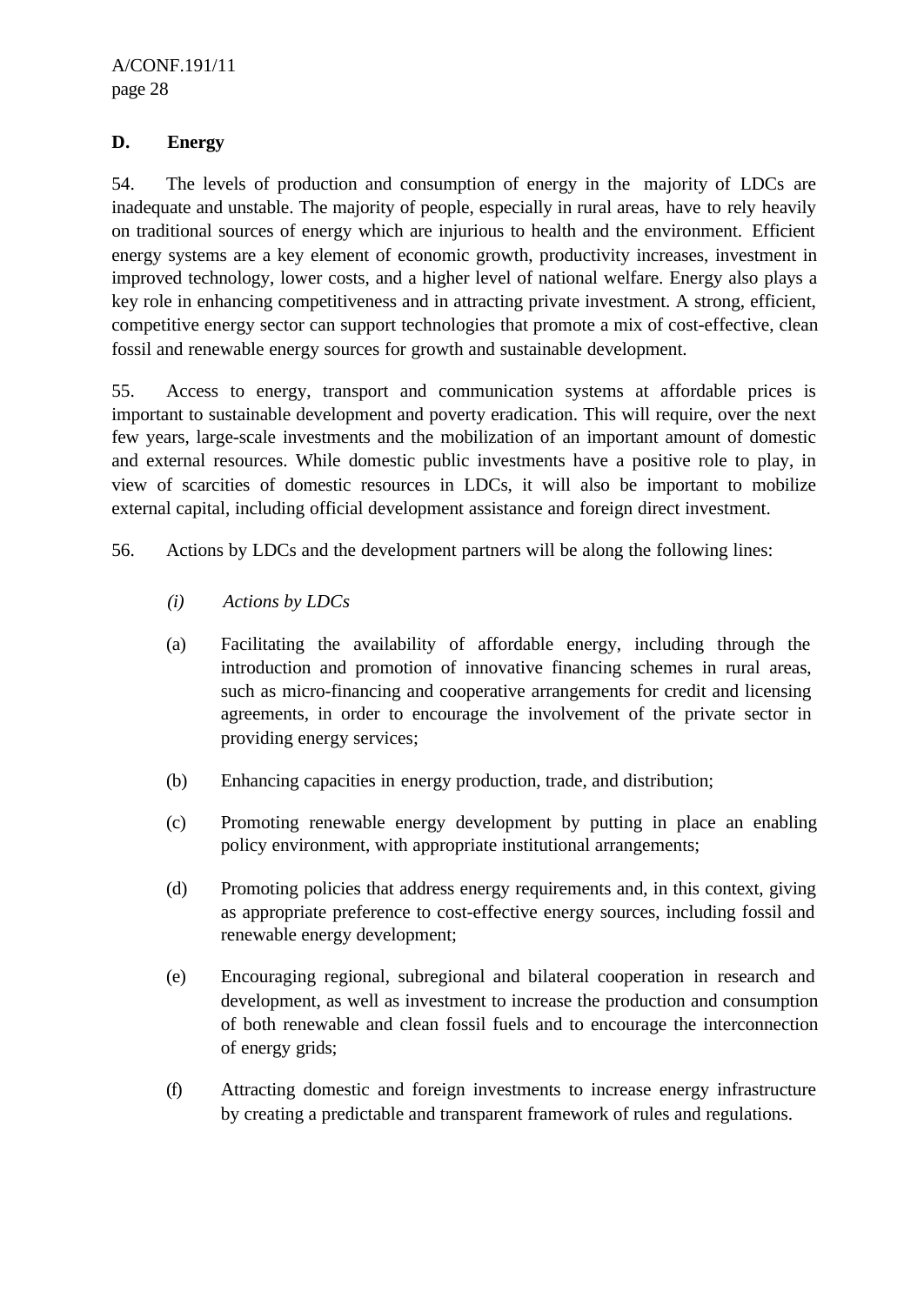- *(ii) Actions by development partners*
- (a) Supporting the LDCs in their development of energy resources, including renewable energy, natural gas and other clean energy sources, *inter alia* through financial assistance and by facilitating private sector investment;
- (b) Facilitating the transfer of technology for the development of clean energy technologies in accordance with relevant international agreements;
- (c) Promoting capacity building in the energy sector, including through national and regional centres of excellence;
- (d) Addressing LDCs' concerns in coping with increases in prices of energy imports, *inter alia* by supporting LDC efforts to diversify sources of energy, where feasible, and to take measures so that energy policies are supportive of LDCs' efforts to eradicate poverty;
- (e) Supporting LDC efforts to diversify sources of energy, where feasible, in order to reduce dependence on any one source.

## **E. Agriculture and agro-industries**

57. Agriculture is the pivotal sector in the LDCs, as it underpins food security, foreign exchange earnings, industrial and rural development, and employment generation. LDCs and their partners should pursue further reforms, taking into account the developmental concerns of LDCs, to improve the productive capacity of agriculture and fisheries, enhance productivity and competitiveness, diversify exports and move up the value chain in the processing and export of agricultural products. Increasing the productive capacity of agriculture and fisheries and the income of people working in these sectors in LDCs is therefore a key priority. It requires new investments in regional and national agricultural and fishery research and rural infrastructure, extension of better farming and fishing practices and innovative and sustainable technologies, as well as marketing advice, structured and effective finance and greater tenure security, including access to and control over land by female farmers irrespective of their marital status.

- 58. Actions by LDCs and the development partners will be along the following lines:
	- *(i) Actions by LDCs*
	- (a) Increasing public and private investments in agriculture and programmes for rural economic and social infrastructure, including improving access to rural credit facilities, providing improved investment incentives in accordance with their international commitments, as well as supporting institutions involved in research and development and extension services;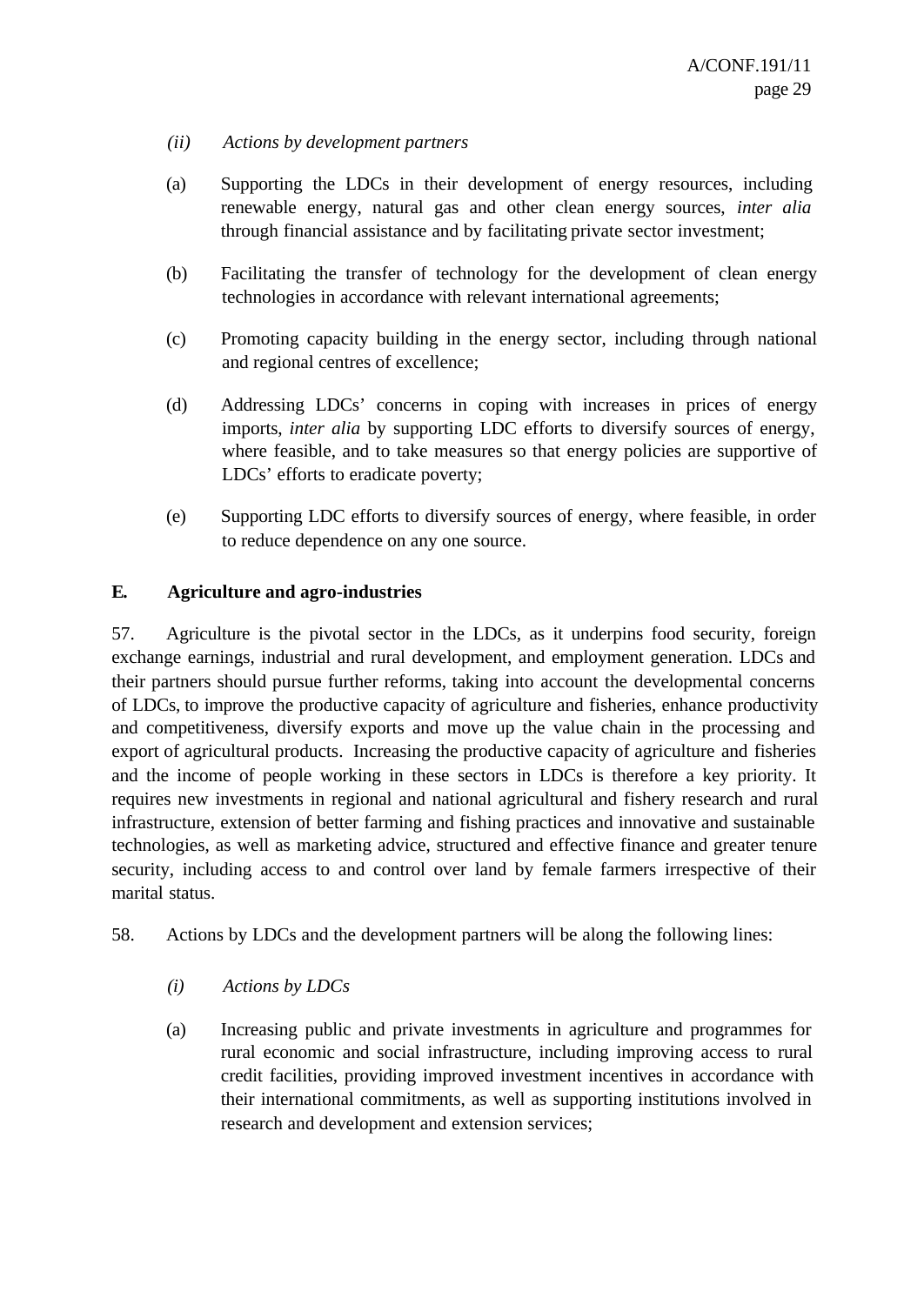- (b) Strengthening and supporting national, subregional and regional institutions for agriculture and rural development and facilitating their adaptation to changing conditions;
- (c) Increasing access of the poor, particularly women, to support services and productive resources, particularly land, water, credit and extension services;
- (d) Encouraging structural adaptations in production, processing and marketing systems so as to respond to evolving consumption patterns and to reduce costs and build on complementarities between production of cash and food crops and livestock, fisheries and forestry;
- (e) Taking appropriate measures to implement national programmes of action derived from the United Nations Convention to Combat Desertification, in particular measures to conserve soil fertility and forestry and rehabilitate marginal lands;
- (f) Facilitating access of farmers to appropriate high-yield varieties of seeds for both food staples and cash crops;
- (g) Facilitating access of products to domestic and external markets;
- (h) Promoting agro-based industries as a means to improve agricultural technology, raise rural incomes and foster stronger linkages between agriculture and industry;
- (i) Diversifying production and exports from low value-added to high value-added products;
- (j) Strengthening farmers' capacities so as to improve crop intensity, land cultivation, production, harvesting and storage systems;
- (k) Developing agricultural marketing systems and storage and other related facilities and services.
- *(ii) Actions by development partners*
- (a) Providing support for LDCs' undertakings to improve agricultural productivity and increase competitiveness, *inter alia* through ODA and increased foreign direct investment;
- (b) Facilitating access of LDCs to appropriate agricultural technologies and practices;
- (c) Supporting LDCs' actions for the implementation of the national programmes of action deriving from the United Nations Convention to Combat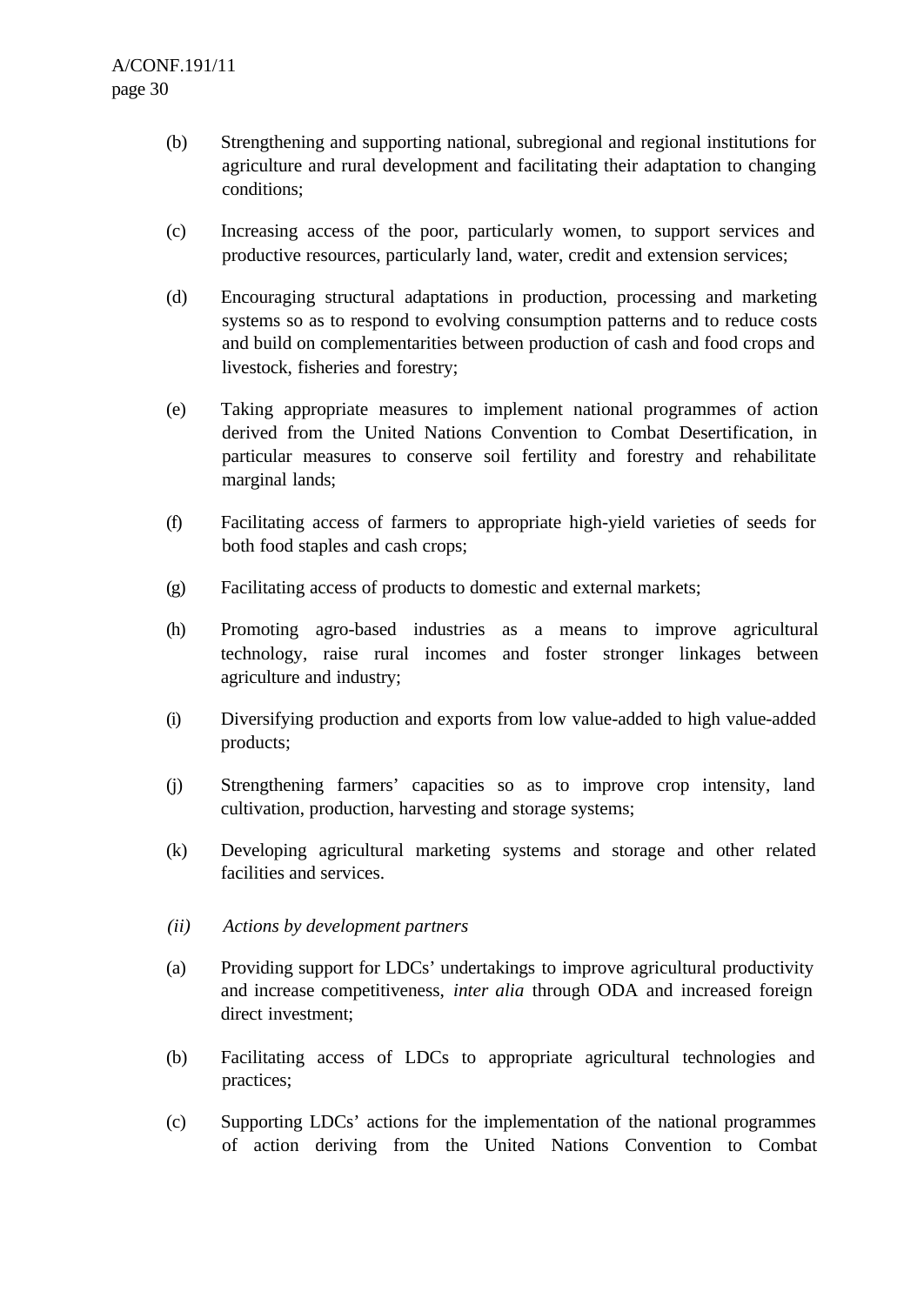Desertification, in particular measures to conserve soil, fertility and forestry and rehabilitate marginal lands;

- (d) Supporting the mechanization of agriculture for higher productivity;
- (e) Supporting LDCs in developing irrigation infrastructure to reduce heavy dependence on rainfall;
- (f) Supporting development and expansion of social services and physical infrastructure to augment agricultural production;
- (g) Providing support for LDC R&D policies and actions by, among others, improving access to advanced scientific and technological breakthroughs in the field of agriculture, including biotechnologies.

## **F. Manufacturing and mining**

59. Manufacturing is critical to the pursuit of sustained growth in the LDCs because of their potential to enhance technological capacities, advance the diversification of production and exports, add value to exports, and foster intersectoral and inter-industry linkages. For a number of LDCs, mining is an important actual or potential source of foreign exchange earnings. Recent reforms, which lead to modernizationof manufacturing and mining industry, have enhanced prospects of private foreign and domestic investment in mining.

- 60. Actions by LDCs and the development partners will be along the following lines:
	- *(i) Actions by LDCs*
	- (a) Enhancing public investment with a view to supporting rehabilitation and sustainable development of the manufacturing sector and fostering domestic and foreign private investment;
	- (b) Employing selective, performance-related and time-bound protection of infant industries while seeking to end infant industry protection as soon as possible. Such protection should be used strictly as a transitional provision to address market failures such as public and private monopolies and promote learning and capacity-building for future competitiveness;
	- (c) Creating a framework, including by removing barriers discouraging private sector initiatives, that fosters horizontal and vertical ties among manufacturing firms and promotes collective efficiency, stimulates learning, and facilitates their access to infrastructure, training, information and financial intermediation;
	- (d) Developing capacity, including through public/private partnerships, to undertake geological mapping, maintain an updated data bank on mineral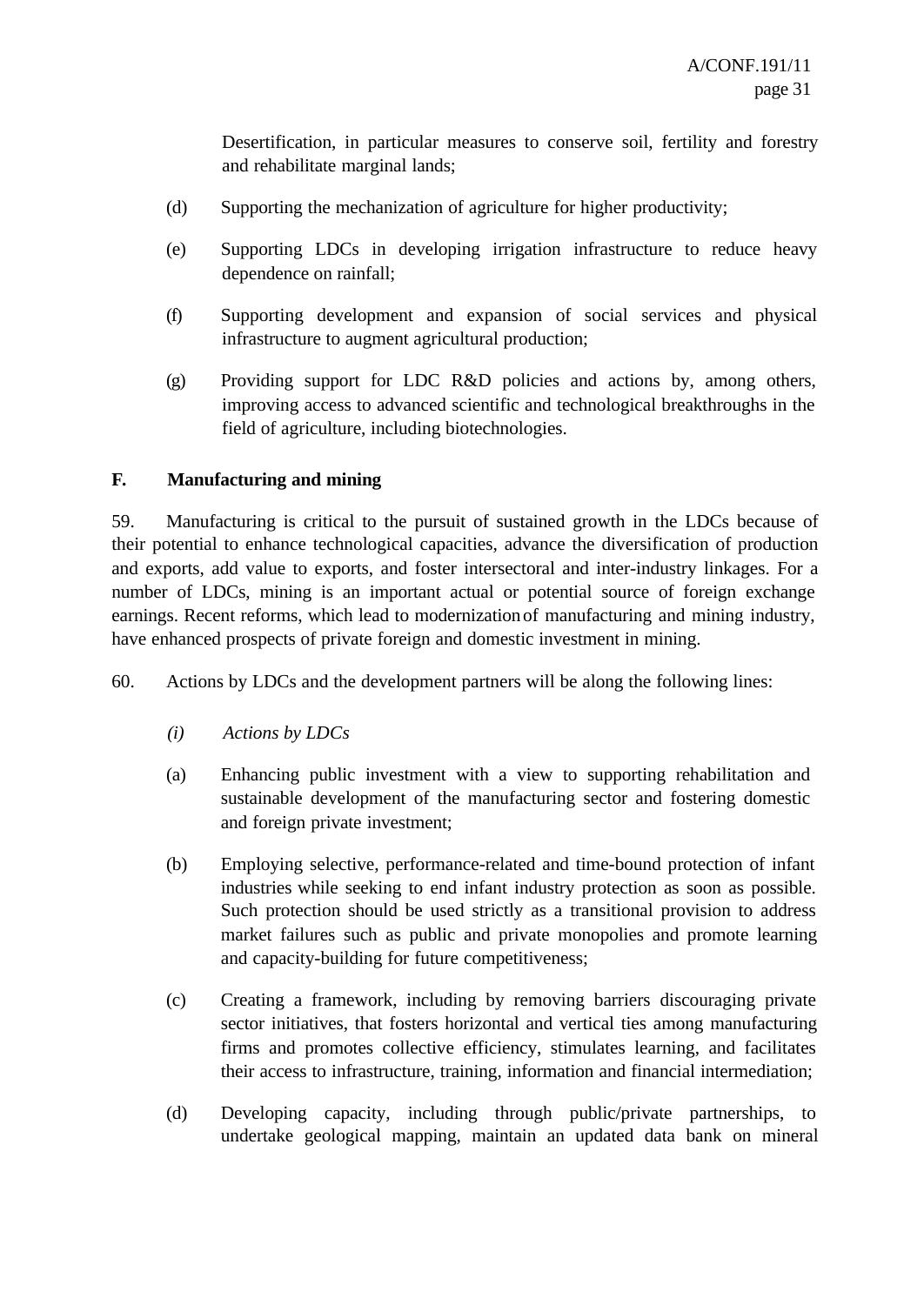resources, and provide physical infrastructure in known mineral-rich areas with a view to stimulating private-sector involvement in mining;

- (e) Encouraging local processing and value adding, including through diversification, and assisting informal, small-scale artisanal mining entities to upgrade into organized, formal small-scale mining units.
- *(ii) Actions by development partners*
- (a) Supporting LDCs' efforts to increase public and private investment, and the transfer of environmentally sound technologies on favourable terms, including concessional and preferential terms as mutually agreed and in accordance with relevant international agreements, in the manufacturing and processing sector;
- (b) Providing technical support for geological mapping and compilation of basic data on local mineral potential, product adaptation and market studies for small and medium-scale mines, as well as acquisition of new technologies, skills and modern methods of management by small-scale mining entities, including facilitating LDC partnerships with private investors.

## **G. Rural development and food security**

61. Lack of food security is the most typical face of poverty for both urban and rural people in LDCs. Some 70 per cent of the poor and food-insecure are rural dwellers, many of whom are small farmers who produce on the brink of survival, or landless people trying to sell their labour. Poverty eradication is critical in improving access to food. Food and nutritional security must be part of a larger framework of sustainable rural development and of poverty eradication. In many countries, women are responsible for the bulk of food production, but they need the right to own land and to inherit land, *inter alia* in order to obtain credit and training, as well as tools, and to increase the productivity of the land and to be able to better feed themselves and their families. All efforts will be made towards advanced implementation of the target of the World Food Summit to reduce by half the number of undernourished people by 2015. The high rate of HIV/AIDS prevalence in rural areas is having devastating effects on agricultural productivity and food security and needs to be addressed.

62. Actions by LDCs and the development partners will be along the following lines:

- *(i) Actions by LDCs*
- (a) Reviewing and revising, as appropriate, their national plans, programmes and strategies with a view to achieving food security and rural development;
- (b) Strengthening local institutions and enacting policies and legislation that provide for more equitable and secure access to ownership and control of natural resources, particularly land, water, fisheries and forests, by both women and men;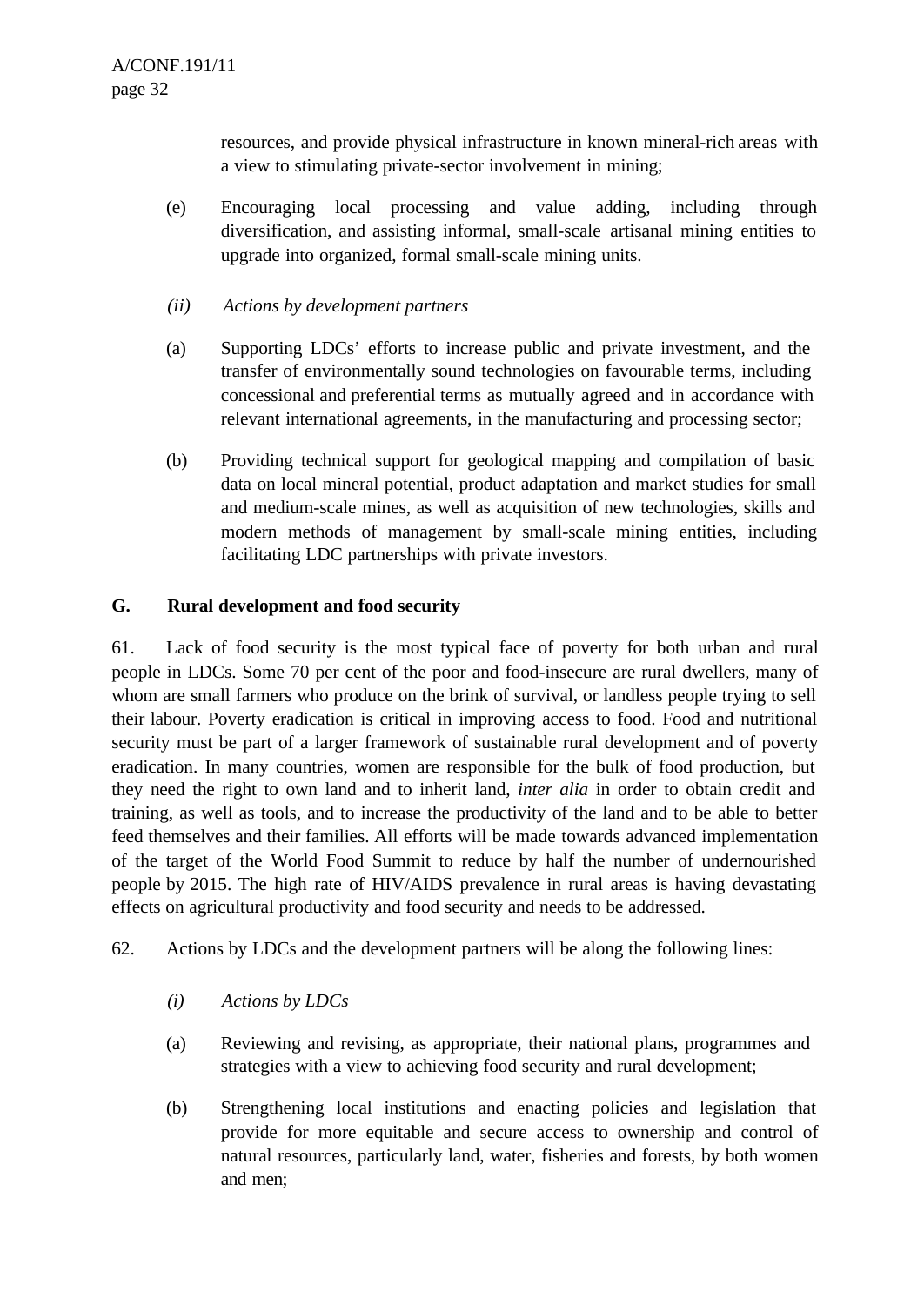- (c) Strengthening agriculture and rural development support institutions and facilitating their adaptation to changing conditions, in consultation with users and giving due importance to gender-based and other inequalities in access to services;
- (d) Promoting rural industries as a means to improve agricultural technology and raise rural incomes;
- (e) Supporting and encouraging grassroots development activities, rural cooperatives and peasants' initiatives;
- (f) Providing facilities for rural credit;
- (g) Continuing the process of liberalizing trade, expanding the sources of food supply and encouraging efficiencies in agricultural production, which will expand economic growth and food security;
- (h) Improving transport infrastructure and free flow of information with a view to more effective movement of food from surplus to deficit regions;
- (i) Developing integrated nutrition projects for vulnerable sections of LDCs' population;
- (j) Undertaking legislative and administrative reforms to give women full and equal access to economic resources, including the right to inheritance and ownership of land and other property, credit, natural resources and appropriate technology.
- *(ii) Actions by development partners*
- (a) Assisting countries in reviewing and formulating national plans for achieving food security and rural development;
- (b) Providing technical and other forms of assistance to LDCs to attain food security and implement rural development programmes;
- (c) Providing support to programmes and initiatives in LDCs, *inter alia* through ODA to improve rural credit facilities and enhance investment in rural economic and social infrastructure;
- (d) Facilitating food security through bilateral, regional and multilateral approaches, including purchase in regional markets in LDCs;
- (e) Fully and effectively implementing the Decision on Measures Concerning the Possible Negative Effects of the Reform Programme on Least-Developed and Net-Food-Importing Developing Countries adopted in Marrakech in 1994 and endorsed by the World Food Summit in 1996;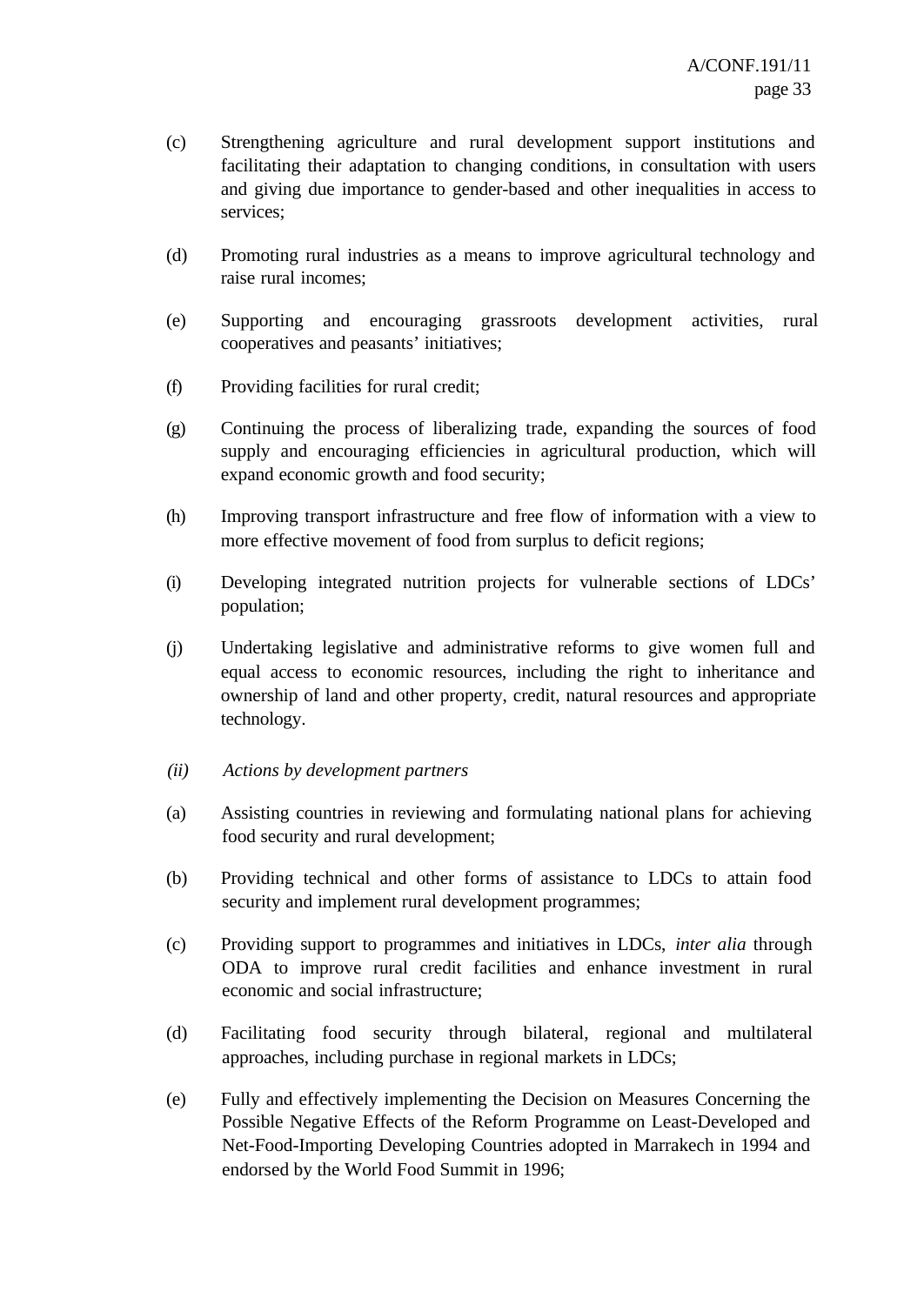- (f) Considering helping LDCs to cope with rising food requirements, including through market-based mechanisms providing insurance for small-scale farmers against sudden terms-of-trade losses on agricultural export markets;
- (g) Assisting LDCs' efforts to boost food production productivity to the benefit of the poor;
- (h) Providing adequate food aid to LDCs facing severe food shortages, including food emergencies, and extending assistance to early warning systems, while seeking to avoid disruption of domestic food production.

## **H. Sustainable tourism**

63. International tourism is one of the few economic sectors through which LDCs have managed to increase their participation in the global economy. It can be an engine of employment creation, poverty eradication, ensuring gender equality, and protection of the natural and cultural heritage. These facts principally result from the existence, in most LDCs, of significant comparative advantages that are conducive to viable tourism specialization. Yet, tourism is not among priority sectors for socio-economic development in many LDCs.

- 64. Actions by LDCs and the development partners will be along the following lines:
	- *(i) Actions by LDCs*
	- (a) Promoting a climate conducive to tourism;
	- (b) Recognizing the potential of the tourism sector in national development strategies, and ensuring effective participation of domestic tourism authorities in the national decision-making process;
	- (c) Determining the most desirable tourism product specialization in order to guide potential investors in their decisions;
	- (d) Promoting domestic and foreign investment in the tourism industry and related sectors with full respect for natural and cultural heritage;
	- (e) Taking measures to facilitate local tourism operators' access to and participation in global information and distribution systems;
	- (f) Formulating strategies to achieve the most beneficial linkages between tourism and land, sea and, particularly, air transport.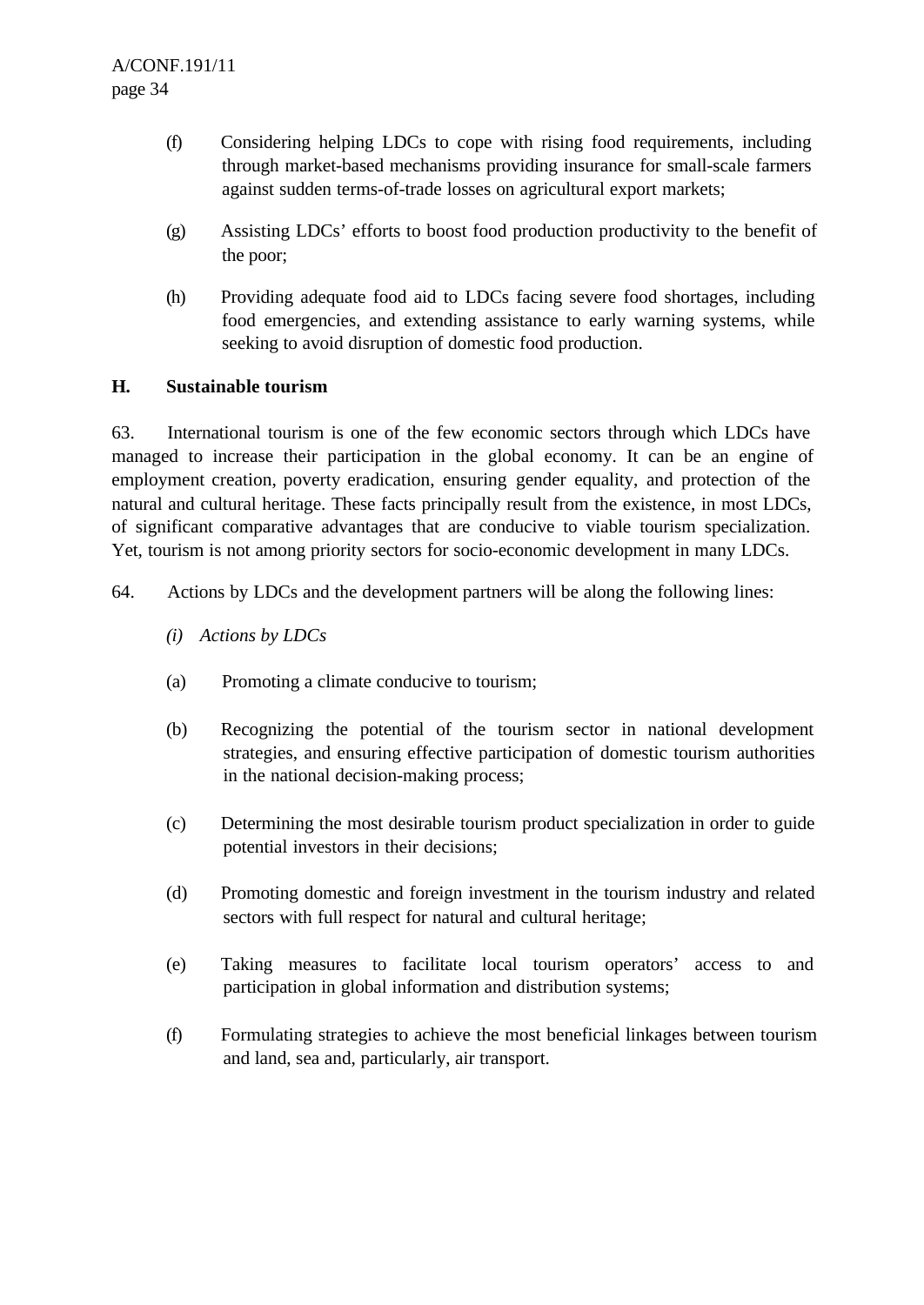- *(ii) Action by development partners*
- (a) Supporting LDCs' efforts to encourage investment in the tourism industry and enterprise development in the wider tourism economy, in particular through increased access to finance and the development of local human resources;
- (b) Assisting LDCs in their efforts to enhance their economic efficiency, competitiveness and the sustainability of tourism operations, in particular by assisting their efforts to access and participate in global distribution systems and use appropriate technology;
- (c) Assisting LDCs in their efforts to promote synergy between transport and tourism, with particular reference to air transport;
- (d) Considering providing financial, technical and/or other forms of assistance to support LDCs' efforts to strengthen their national capacities in the field of tourism.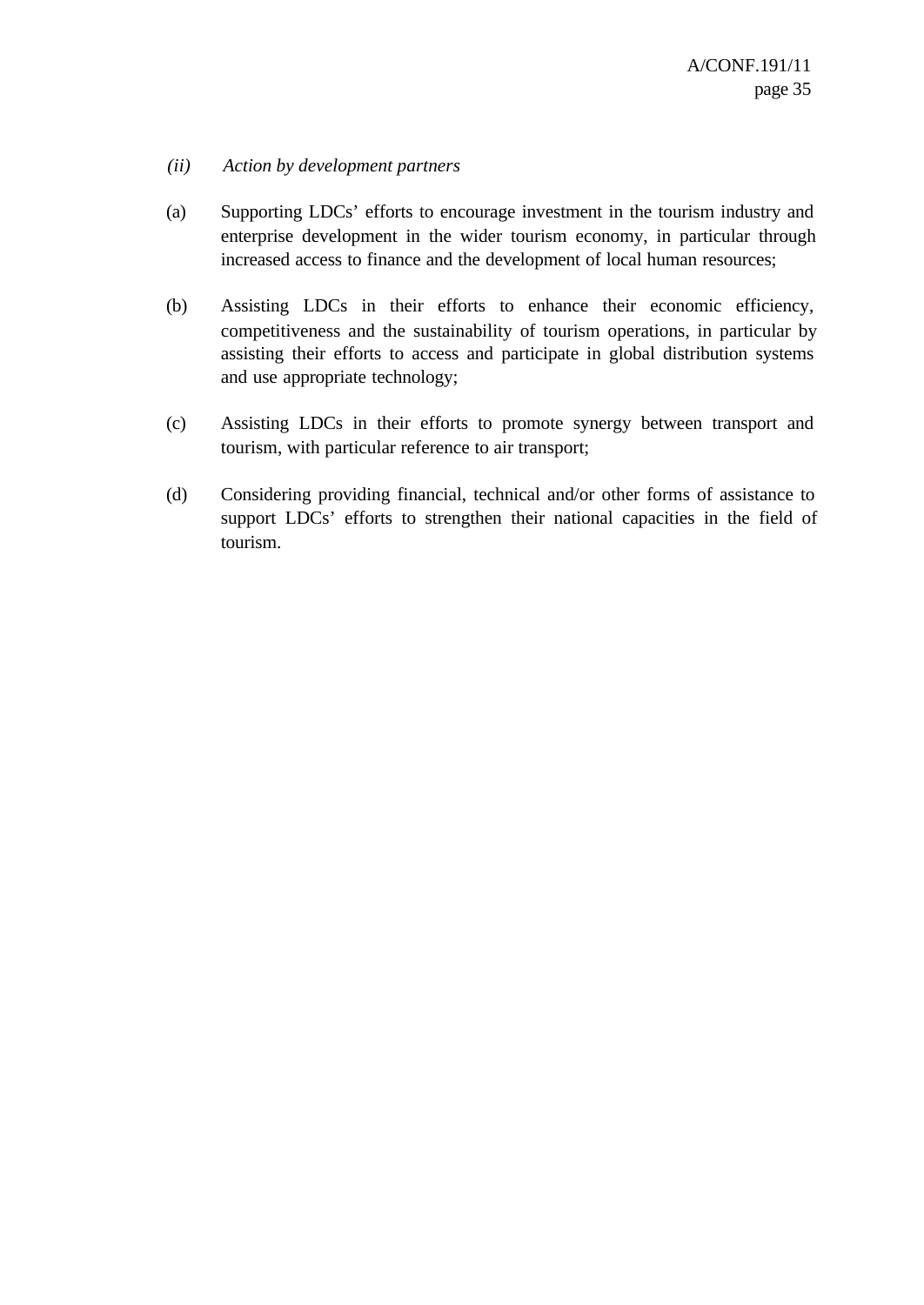#### **Commitment 5: Enhancing the role of trade in development**

65. Trade will increasingly continue to be relied upon by LDCs to generate the resources for financing growth and development to complement those from ODA and private capital flows. The share of trade in GDP remains relatively high in most LDCs compared with other developing countries. However, the participation of LDCs in international trade is severely limited by a number of factors, in particular demand and supply-side constraints, as well as unfavourable market access conditions in markets affecting the products of greatest export interest to them, which largely explain their marginal share of 0.4 per cent of world trade in 1998. Coping with increased global market competitiveness also presents an important and great policy challenge to LDCs, and how they respond to it will be decisive in their success in regional and global integration strategies. Concrete action by the LDCs themselves, as well as their development partners, will therefore be required in order to overcome these constraints and transform trade into a powerful engine for growth and poverty eradication, as well as an effective instrument for drawing benefits from globalization and trade liberalization. Coherent actions by the United Nations, the Bretton Woods institutions and the World Trade Organization along with the actions of Governments remain an essential element of overall policy reform. Integration into the world economy is an insufficient but necessary precondition for long-term sustainability of poverty eradication. Integration of LDCs into the global economy can only be achieved through an integrated approach, including trade and macroeconomic policy, private sector development, finance, infrastructure, education and other supply-side measures. Regional integration, compatible with multilateral trade rules, can be an important stepping stone for LDCs to integrate themselves into the world economy and can help make liberalization work by enhancing the credibility and transparency of policy reforms. Regional integration can contribute to increasing the size of markets and thus make them more attractive to FDI.

# **A. Trade, commodities and regional trading arrangements**

66. The actions below relate to external trade and related areas, commodities and regional trading arrangements, and should be read in conjunction with policies and actions under other commitments.

- *(i) Actions by LDCs*
- 67. Actions by LDCs will include:
	- (a) Strengthening efforts to integrate trade policies into national development policies towards poverty eradication;
	- (b) Capacity-building in trade policy and related areas such as tariffs, customs, competition, investment and technology, including through the use of the Integrated Framework for Trade-related Technical Assistance for LDCs (IF);
	- (c) Improving economic openness and policy predictability, as well as sound macro-economic policy;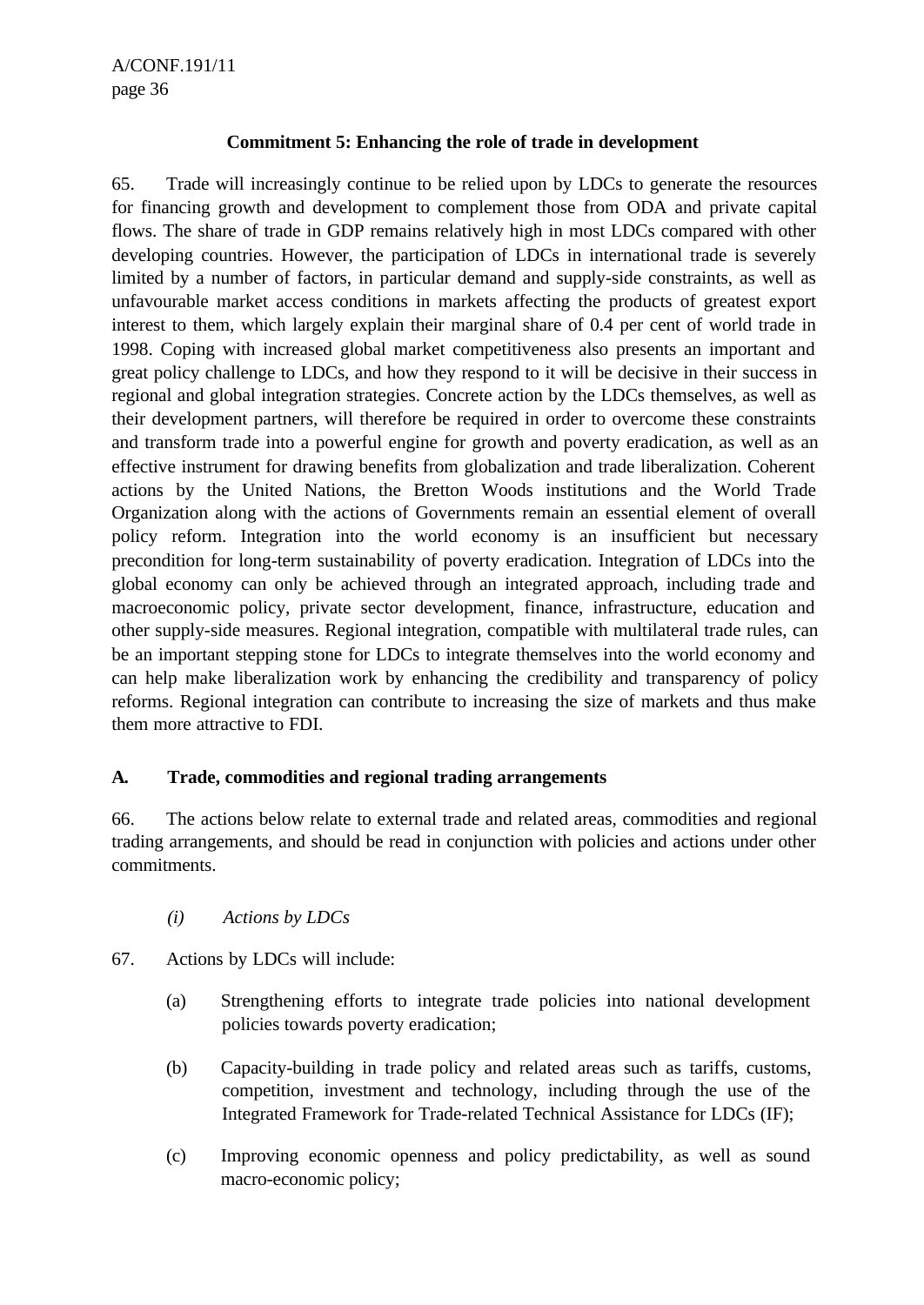- (d) Developing human and institutional capacities for effective and informed participation in the multilateral trading system and for effective negotiations on trade, finance, technology transfer and related areas;
- (e) Removing procedural and institutional bottlenecks that increase transaction costs, including through efforts to improve efficiency, efficacy and transparency by the implementation of trade facilitation measures and improving standards and quality control;
- (f) Taking advantage of market access opportunities through the identification and strengthening of lead subsectors in order to exploit actual and potential supply capacity;
- (g) Promoting trade and the competitiveness of exports in order to facilitate the integration of domestic enterprises into the international economy;
- (h) Intensifying horizontal and vertical diversification, including local processing of primary commodities;
- (i) Promoting subregional and regional cooperation, including for export promotion, and improving transport infrastructure to reduce costs and increase trade flows, taking into account the needs of landlocked LDCs and transit neighbours;
- (j) Implementing measures to enable women in LDCs, especially women entrepreneurs, to exploit the opportunities created by trade policy reforms and to mitigate any negative effects on them of these reforms;
- (k) Ensuring that food, agricultural trade, and overall trade policies are conducive to fostering food security for all through fair and market oriented agricultural trading system.
- *(ii) Actions by development partners*

68. Development partners will aim, including through actions within relevant multilateral fora, at:

- (a) Assisting LDCs in capacity-building in trade policy and related areas such as tariffs, customs, competition, investment and technology, particularly through the use of the Integrated Framework for Trade-related Technical Assistance for LDCs (IF);
- (b) Assisting LDCs in developing human and institutional capacities for effective negotiations and informed participation in the multilateral trading system in order that LDCs reap maximum benefits from it;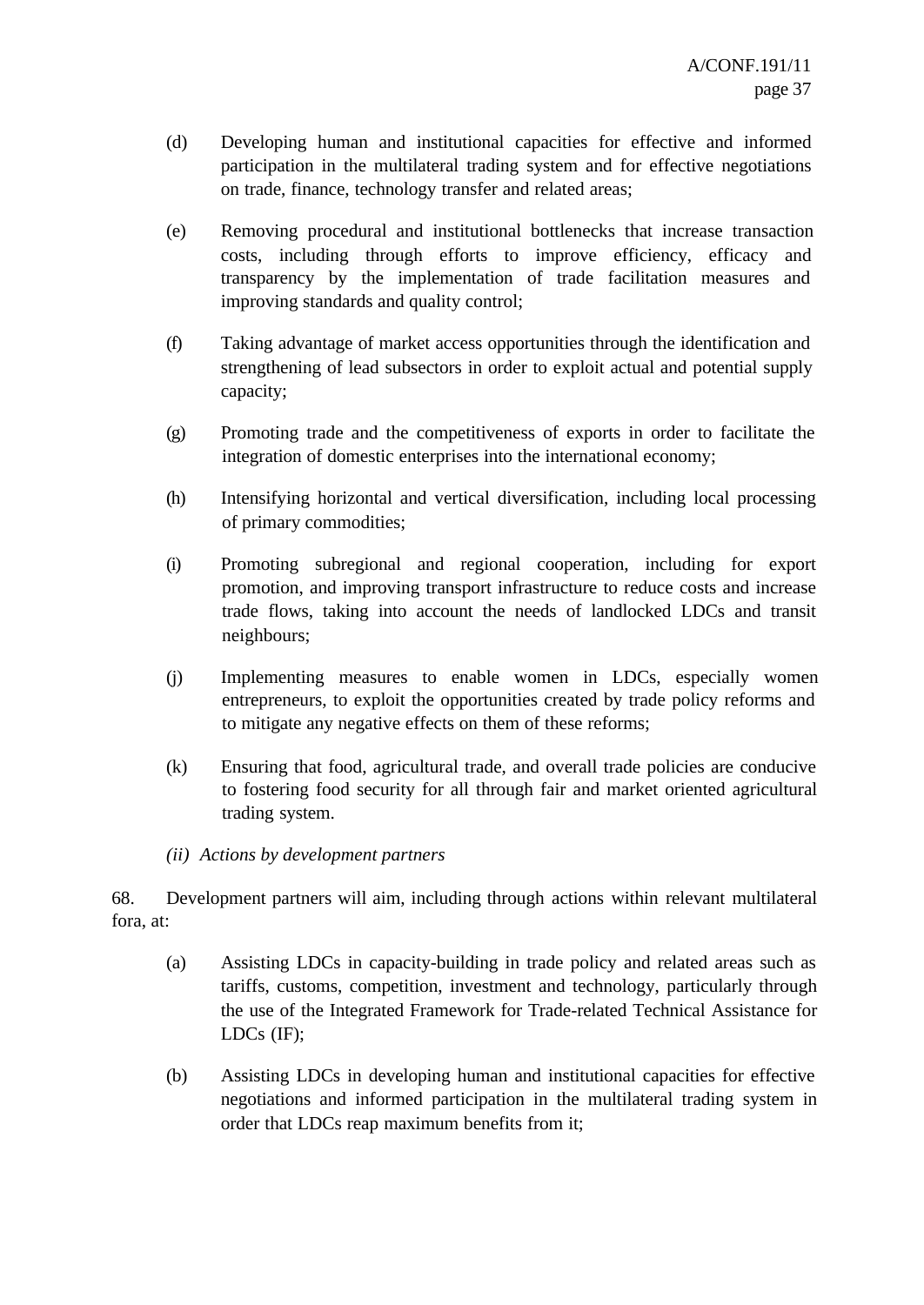- (c) Assisting LDCs in removing procedural and institutional bottlenecks that increase transaction costs, including through efforts to improve efficiency, efficacy and transparency by the implementation of trade facilitation measures and improving standards and quality control;
- (d) Assisting LDCs in intensifying horizontal and vertical diversification, including local processing of primary commodities;
- (e) Providing financial, technical and/or other forms of assistance in support of LDCs' efforts to improve their transport infrastructure, particularly the efforts of island and landlocked LDCs, so as to reduce costs and increase trade flows;
- (f) Supporting, *inter alia* through financial, technical and/or other forms of assistance, LDCs' efforts to promote subregional and regional cooperation, including for export promotion;
- (g) Assisting LDCs in their efforts to implement measures to enable women in LDCs, especially women entrepreneurs, to exploit the opportunities created by trade policy reforms and to mitigate any negative effects on them of these reforms;

## *Market access*

(h) Improving preferential market access for LDCs by working towards the objective of duty-free and quota-free market access for all LDCs' products. This will apply in the markets of developed countries. Improvements in market access for LDCs should be granted on a secure and predictable basis. They should be combined with simplified rules of origin that provide transparency and predictability so as to help ensure that LDCs benefit from the market access granted, and multi-donor programmes, such as the Integrated Framework for Trade-related Technical Assistance (IF), to upgrade LDCs' production and export capacities and capabilities. Consideration should also be given to proposals for developing countries to contribute to improved market access for LDCs' exports;

## *Special and differential treatment*

- (i) Implementing in full and as a matter of priority the special and differential measures in favour of LDCs as contained in the Final Act of the Uruguay Round. New measures for LDCs should also be considered as part of future multilateral trade negotiations;
- (j) Continuing to improve the generalized system of preferences (GSP) for LDCs, *inter alia* by reducing administrative and procedural complexities and by making it more predictable;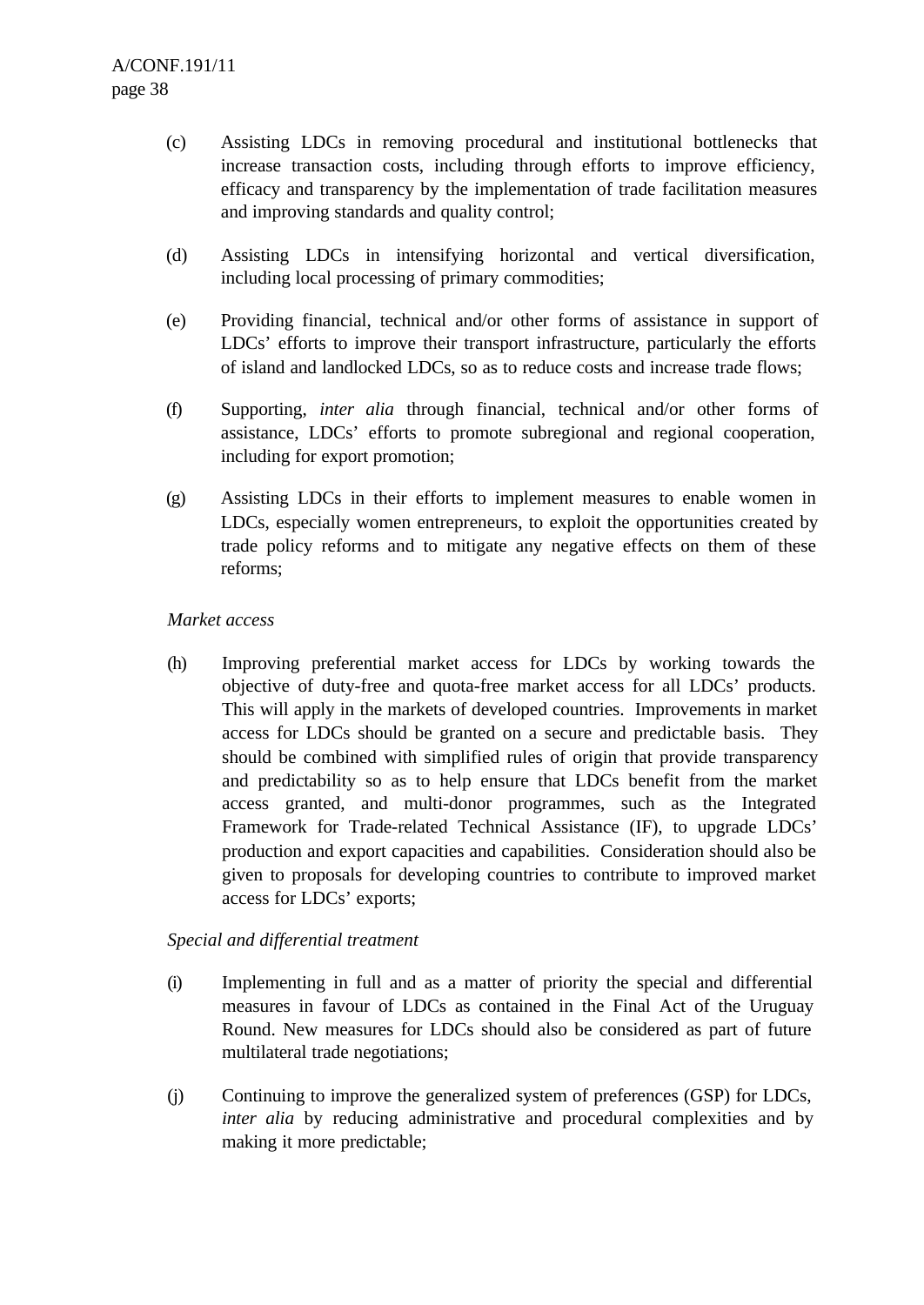- (k) In any appropriate negotiations, examining the possibility of strengthening the effectiveness of non-actionable categories of subsidies in order to take into account the needs of LDCs;
- (l) Increasing support to enhance agricultural production and productivity;
- (m) Strengthening, as required, technical assistance for the implementation of multilateral trade agreements and considering making such technical assistance an integral part of commitments to be taken in future trade agreements. Technical cooperation in areas related to the implementation of existing or possible new WTO agreements should complement LDCs' trade policy reforms;
- (n) Providing technical assistance for the implementation of the WTO Agreements on Technical Barriers to Trade and on Sanitary and Phytosanitary Measures with a view to responding to the special problems faced by the LDCs;

## *Accession to WTO*

- (o) As some developing countries, including a considerable number of LDCs, are not members of WTO, facilitating the accession process on the basis of terms that take into account their stage of development and the basic principles of special and differential treatment. In the meantime, supporting efforts of LDCs already seeking to accede, which will include:
	- (i) Ensuring that the accession process is more effective and less onerous and tailored to their specific economic conditions, *inter alia* by streamlining WTO procedural requirements;
	- (ii) Providing for automatic eligibility of all acceding LDCs for all provisions on special and differential treatment in existing WTO agreements;
	- (iii) In view of LDCs' special economic situation and their development, financial and trade needs, WTO members should exercise restraint, where appropriate, in seeking concessions in the negotiations on market access for goods and services in keeping with the letter and spirit of the provisions of the Ministerial Decision on Measures in Favour of the Least Developed Countries;
	- (iv) Seeking from LDCs in the accession stage only commitments that are commensurate with their level of development;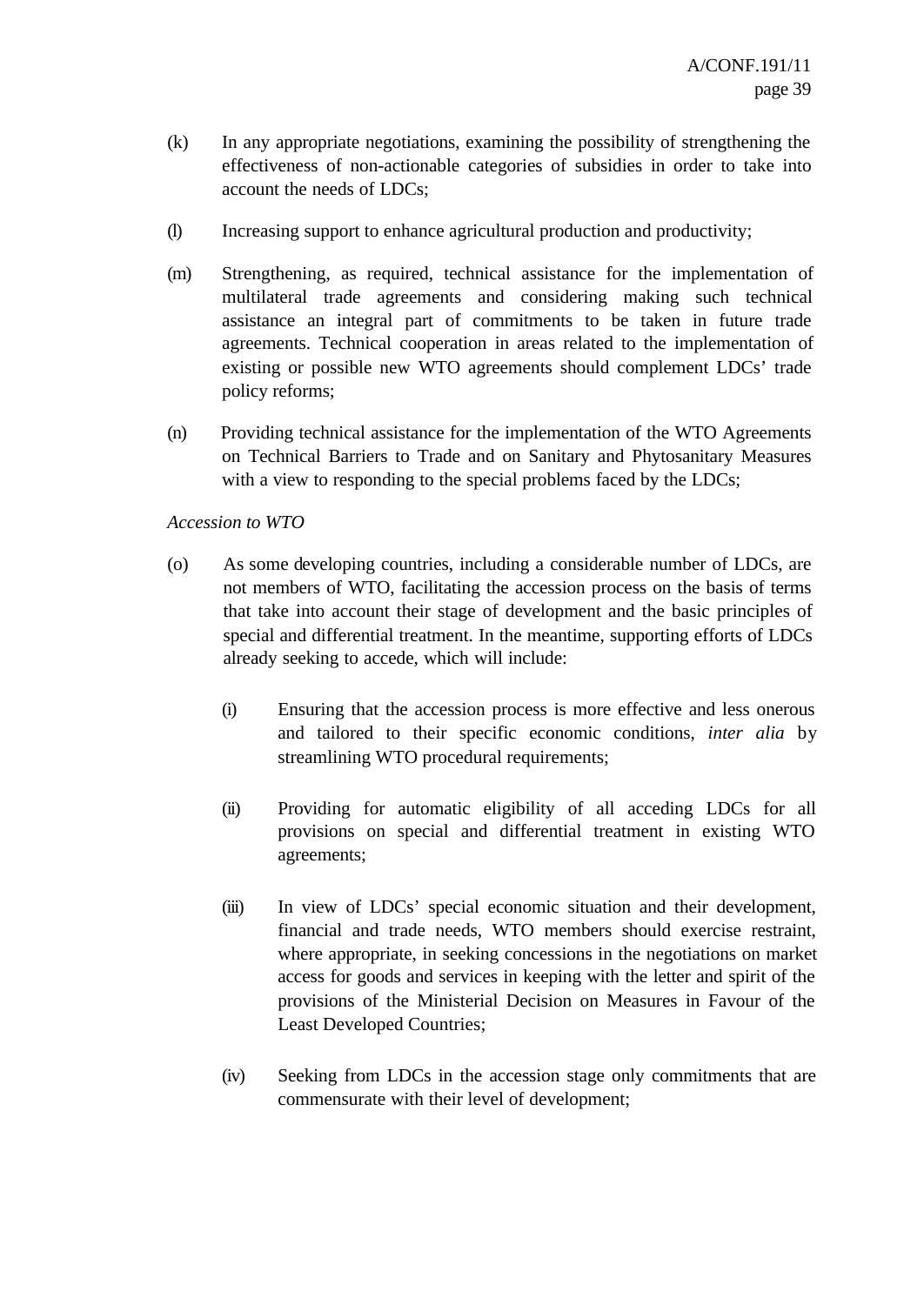- (v) Continuing to provide adequate and predictable assistance to LDCs for their accession process, including technical, financial or other forms of assistance;
- (vi) Accelerating the accession process for LDCs that are in the process of accession to WTO.

#### *Standard-setting and quality control*

- (p) Continuing to provide support for effective participation by LDCs in international standard-setting organizations in order to address their concerns;
- (q) Providing assistance to LDCs in developing infrastructure to ensure quality control and conformity with international standards of their products;
- (r) Adhering to international standards, guidelines and recommendations when applying sanitary and phytosanitary (SPS) measures and other technical standards as laid out in the SPS Agreement, and avoiding taking unilateral actions in a manner inconsistent with the Agreement;
- (s) Taking measures, where appropriate, to compensate for trade losses incurred by the LDCs as a result of unilateral SPS trade measures found to be inconsistent with the SPS Agreement, or, in the case of disputes among non-WTO members, measures inconsistent with agreed international standards and guidelines;

## *Commodities*

- (t) LDCs are particularly vulnerable to high fluctuations in resource flows through their exposure to external terms of trade shocks. The recent downward swing in the prices of primary commodities and the upward swing in petroleum prices are only the latest examples of the effect of volatility of commodity prices on the poorest countries. Diversification of the export base would therefore help LDCs to overcome one of the most important weaknesses of their development. Furthermore, economic development in LDCs would benefit from policies aimed at developing the informal sector and the small and medium-size enterprises in LDCs;
- (u) Supporting capacity building in the areas of research and development, production, processing and marketing of commodities, including addition of non-traditional commodities where market niches offer fresh opportunities;
- (v) Supporting diversification programmes in LDCs, including by strengthening activities covered by the Second Account of the Common Fund for Commodities and adaptive research and development (R&D) on production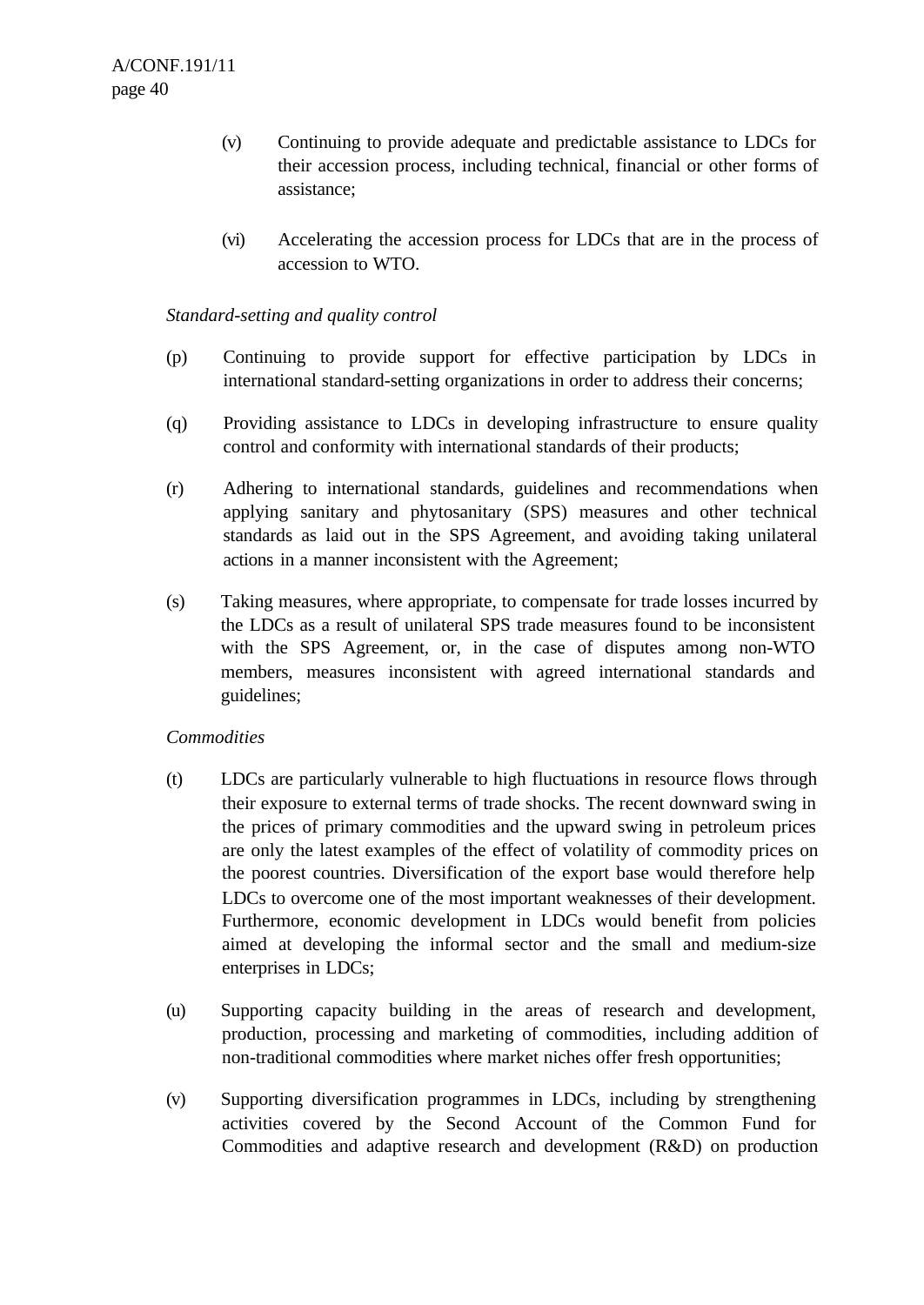and processing aimed particularly at smallholders and small and medium-sized enterprises in these countries;

- (w) Continuing to provide technical and financial support to enhance the productive capacities of LDCs through stimulating investment, human resources development and enhancing technological capacities with a view to increasing the commodity exports of LDCs;
- (x) Providing assistance, including financial, technical and/or other forms of assistance, to LDCs in their efforts to create essential infrastructure to facilitate the functioning of liberalized domestic and regional markets;
- (y) Encouraging private sector initiatives and supporting the establishment of partnerships with foreign companies as *inter alia* a vehicle for the transfer of production and marketing skills;
- (z) Supporting LDCs' efforts in building institutional and technical capacities to gain access to and make use of modern risk management techniques and tools;
- (aa) Continuing to provide compensatory financing in order to mitigate adverse consequences of commodity price volatility on LDC economies;
- (bb) Supporting LDCs' efforts to develop and take advantage of niche markets for goods such as horticultural, meat, fish and organic products and handicrafts, as well as cultural products;

## *Regional trading arrangements*

- (cc) Taking appropriate account in regional integration arrangements of particular constraints that LDCs face as a result of their different level of development and supporting them to enhance their production, supply and trading capacities, as well as their capacity to attract investment; providing support to the process of trade and investment liberalization and macro-economic and structural policy reform, as well as programmes at the regional level intended to enhance the benefits of integration for LDCs; and providing support to concrete joint subregional projects involving LDCs and non-LDCs participating in a subregional trade arrangement and intended to enhance the benefits of integration for LDCs;
- (dd) Making use of the flexibilities provided for in multilateral trade rules relating to regional trade arrangements involving LDCs with the aim of fostering their smooth and beneficial integration into the world economy;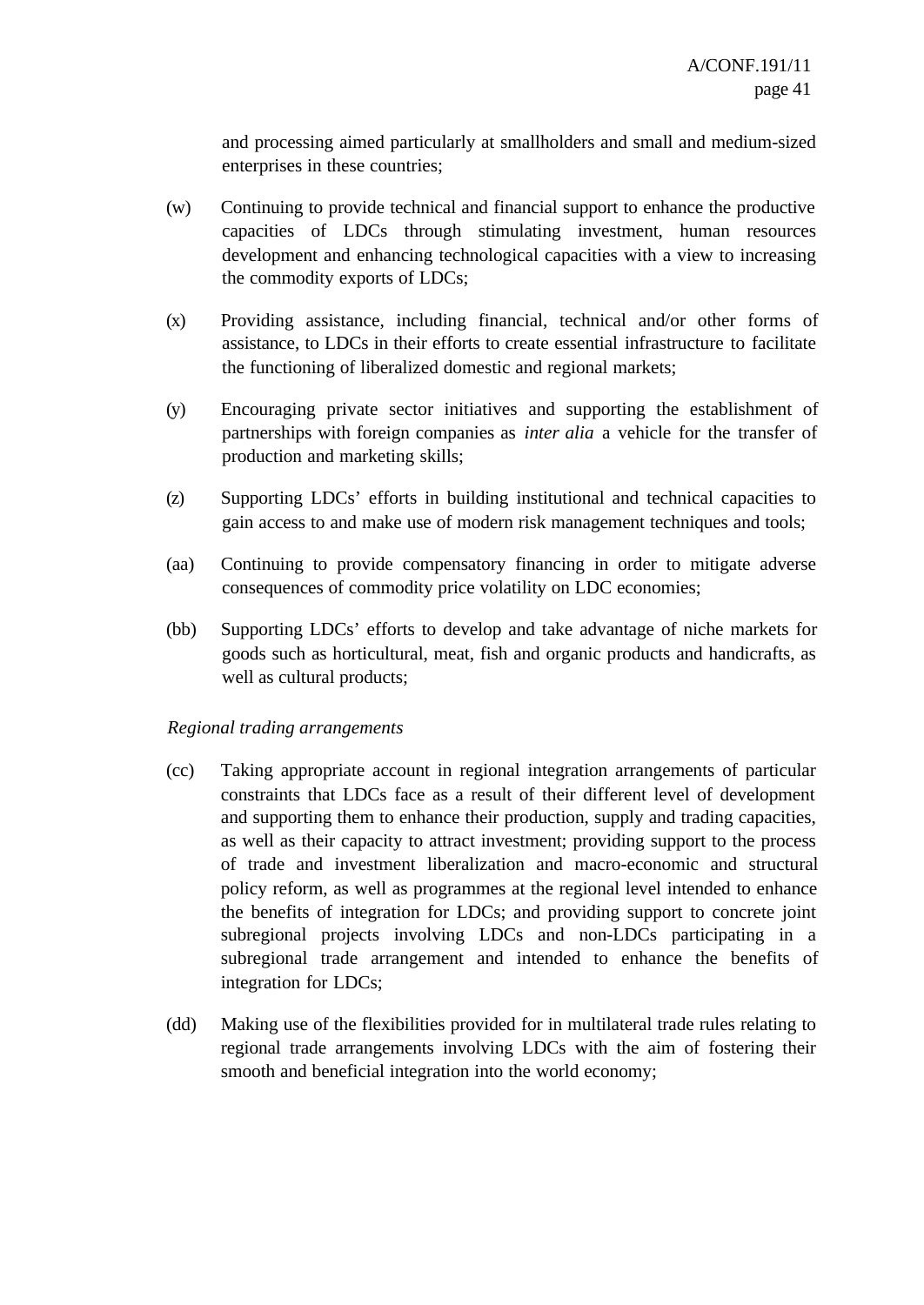*Integrated Framework (IF) and other trade-related technical cooperation*

- (ee) Integrating trade and trade-related technical assistance in country-specific strategies;
- (ff) Implementing expeditiously and effectively the Integrated Framework for Trade-related Technical Assistance for LDCs, taking account of the pilot scheme;
- (gg) Encouraging new and additional contributions to the IF Trust Fund, as well as providing stable and predictable funding for the implementation of the Integrated Framework, including where appropriate considering an increase from the regular budgets of the core agencies, as well as through bilateral programmes;
- (hh) Continuing to implement existing programmes for coordinated trade-related technical assistance such as the Joint Integrated Technical Assistance Programme (JITAP) by providing systematic and sustained assistance to the Programme and considering expanding it to cover other African LDCs;
- (ii) Providing technical and financial assistance to help LDCs create institutional and human capacities in production, processing and increasing domestic valueadded, marketing and management know-how in the field of international trade.

## **B. Services**

69. Services such as tourism, transport and business services are increasingly important to LDCs, both as a direct source of foreign exchange earnings and for the expansion of the production base and diversification of exports. Tradable services are important to all LDCs, in particular to small island LDCs, which have a limited capacity for merchandise production. The development of niche markets for goods or services in which LDCs may have a comparative advantage represents an opportunity for LDCs to diversify their exports.

70. Actions by LDCs and the development partners will be along the following lines:

- *(i) Actions by LDCs*
- (a) Encouraging the strengthening and development of domestic and international services, including the new and emerging ones such as those that rely on telecommunications and ICTs, e.g. data processing services;
- (b) Improving the availability and efficiency of infrastructure facilities to support services trade;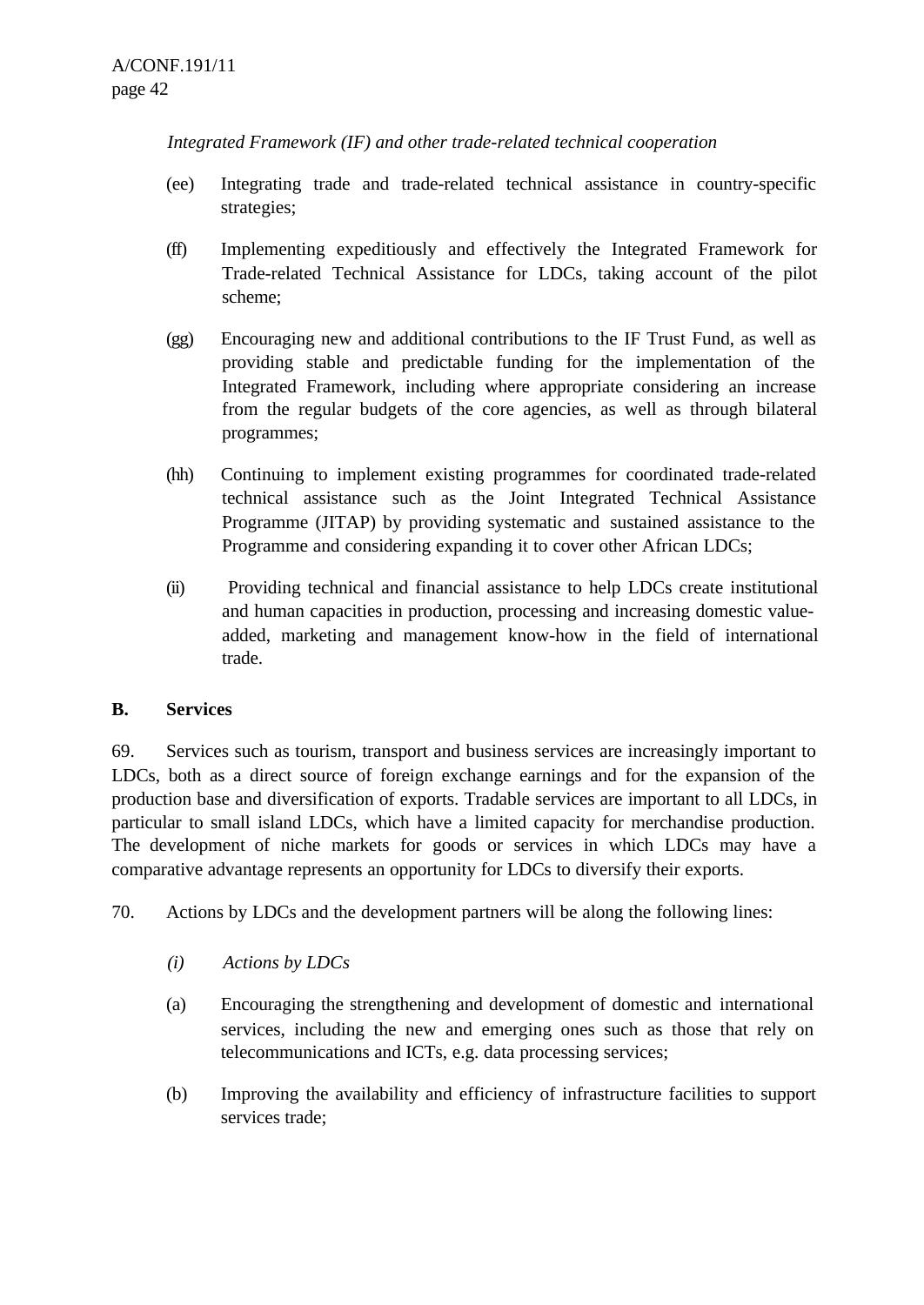- (c) Establishing appropriate institutional and legal frameworks to promote development of the domestic supply capacity in services and to ensure the creation of a competitive environment;
- (d) Promoting regional trade in services among developing countries through harmonized legislation in selected services sectors for regional liberalization.
- *(ii) Actions by development partners*
- (a) Supporting, through financial, technical and/or other forms of assistance, individual LDC efforts to develop the infrastructure for tradable services in which they have a comparative advantage;
- (b) Assisting LDCs' efforts to improve export promotion and marketing;
- (c) Supporting LDCs' efforts in modernizing facilities and equipment, as well as upgrading skills in information technology, including through transfer of technology to service sectors in accordance with relevant WTO Agreements;
- (d) Providing support for LDCs in their strengthening of local banking systems and other financial services to make them competitive;
- (e) Assisting LDCs through financial, technical and/or other forms of assistance to enhance their supply capacity in tradable services, especially in tourism, air transport and other sectors of interest to LDCs;
- (f) Removing restrictions and enhancing market access opportunities for service exports from LDCs, as provided for in relevant WTO Agreements in areas of export interest to them.

# **C. Reducing the impact of external economic shocks**

71. The LDCs are structurally more exposed than most other developing countries to external economic shocks. LDCs also suffer the consequences of major global and regional economic and financial disturbances and increases in the prices of critical imports such as energy products. The typical export dominance of a single commodity or service sector makes their economies particularly vulnerable to adverse physical or economic shocks.

- 72. Actions by LDCs and the development partners will be along the following lines:
	- *(i) Actions by LDCs*
	- (a) Pursuing balanced policies that seek to limit transmission of external shocks into the domestic economy while promoting gradual liberalization;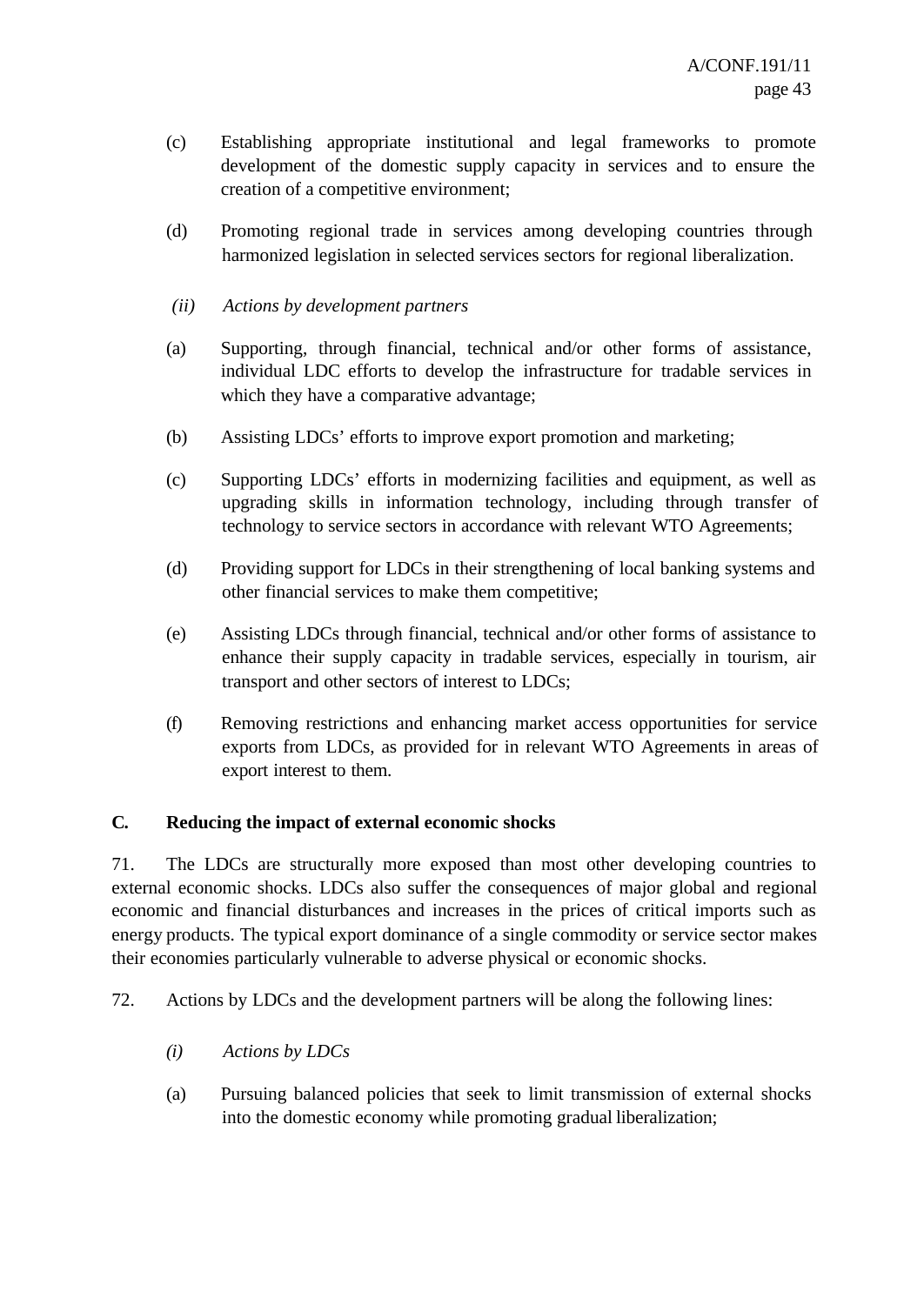- (b) Developing safety nets to protect the poor and vulnerable segments of the population against the consequences of external shocks;
- (c) Intensifying efforts to improve international competitiveness, including through trade facilitation measures and the use of electronic commerce and other facilities based on modern technology;
- (d) Encouraging diversification in economic activities that are less prone to adverse external economic shocks, based on local competitive advantages. Diversification efforts should take place within a broader and integrated approach;
- (e) Strengthening domestic financial systems through the implementation of an appropriate framework of rules and regulations, including through adequate prudential and supervisory mechanisms.
- *(ii) Actions by development partners*
- (a) Pursuing policies that aim at minimizing the risks of adverse external economic shocks and promoting a more predictable and stable international economic environment;
- (b) Continuing to provide contingency and short-term emergency financial assistance, including balance-of-payments support through appropriate institutions, with a view to assisting LDCs to cope with the consequences of serious external shocks;
- (c) Assisting LDCs in their efforts to strengthen their financial systems.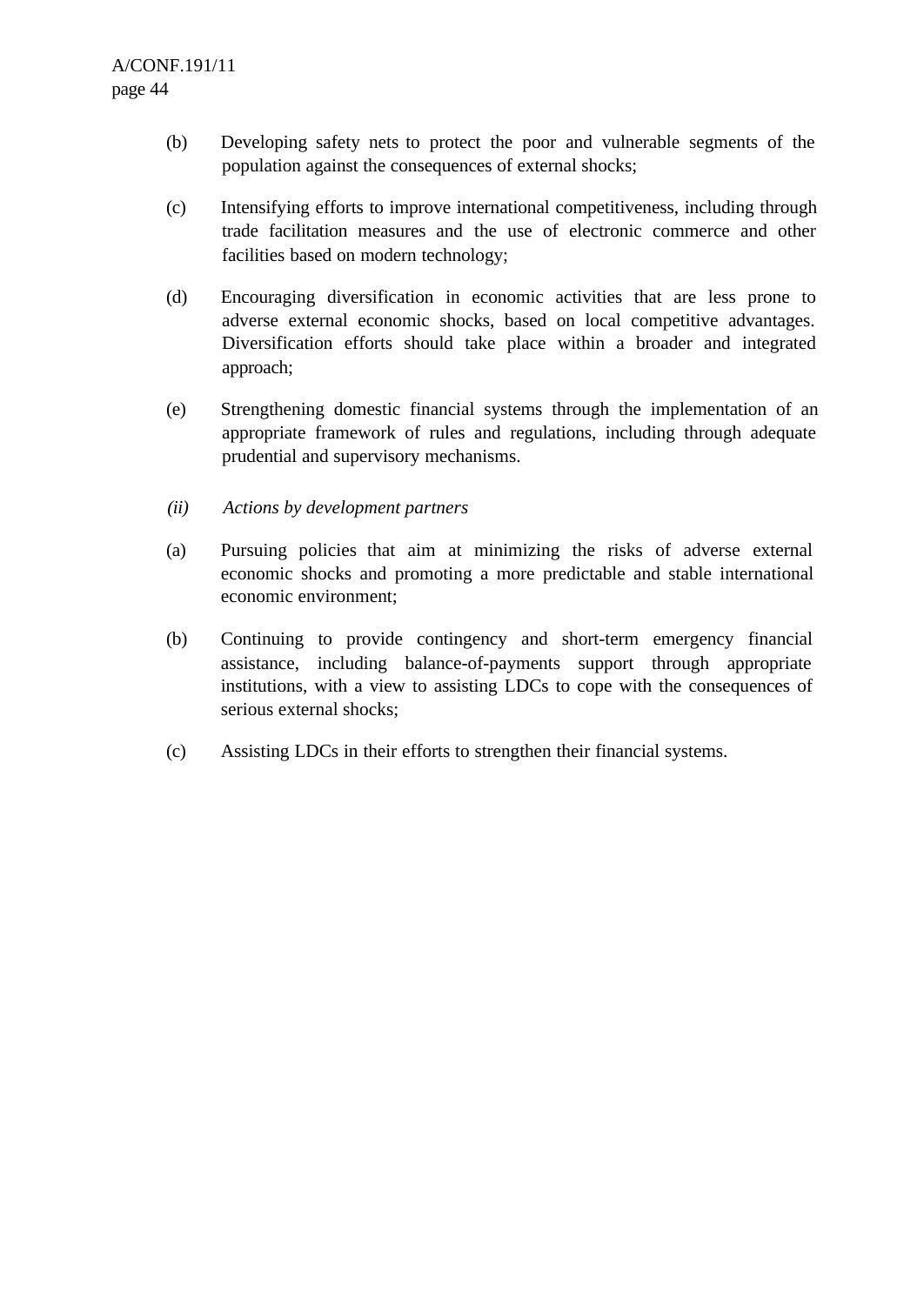#### **Commitment 6: Reducing vulnerability and protecting the environment**

73. Long-term threats to the global environment are a common concern of all countries, and there is an urgent need to address this issue on the basis of the principle of common but differentiated responsibility. The LDCs are acutely vulnerable to a variety of natural shocks, including natural disasters, and severe structural handicaps, and are susceptible to global environmental phenomena such as the loss of biological diversity and adverse effects of climate change which *inter alia* exacerbates drought, desertification and sea level rise. LDCs are at present contributing the least to the emission of greenhouse gases, while they are the most vulnerable and have the least capacity to adapt to the adverse effects of climate change. Such vulnerabilities generate considerable uncertainties and impair the development prospects of these countries, and they tend to affect the poor most, in particular women and children. Environmental degradation in LDCs also results from poverty that deprives households, village communities or enterprises of the means and technology required to preserve the environment. Economic growth, social development and poverty eradication are the first and overriding priorities in LDCs and are themselves essential to meeting national and global sustainability objectives. Eradicating poverty is an indispensable requirement for sustainable development and has to be addressed in an integrated and comprehensive manner, taking fully into account the legitimate priority needs of LDCs.

#### **A. Protecting the environment**

74. LDC-specific objectives defined in Agenda 21 and Rio + 5, as well as commitments from multilateral environmental agreements, must be the basis for actions.

- 75. Actions by LDCs and the development partners will be along the following lines:
	- *(i) Actions by LDCs*
	- (a) Developing and implementing national strategies for sustainable development, with the assistance of development partners, so as to reverse trends in the loss of national environmental resources;
	- (b) Increasing efforts to ensure integrated responses to environmental and economic constraints, in the light of country-specific environmental and economic constraints and profiles of poverty and vulnerability;
	- (c) Strengthening the institutional and technological capacity to promote sustained economic growth and sustainable development by increasing the ability of policy makers to formulate and implement relevant legislation and environmental management plans**;**
	- (d) Strengthening the important role of women in land and forest management and in the choice and dissemination of appropriate technology;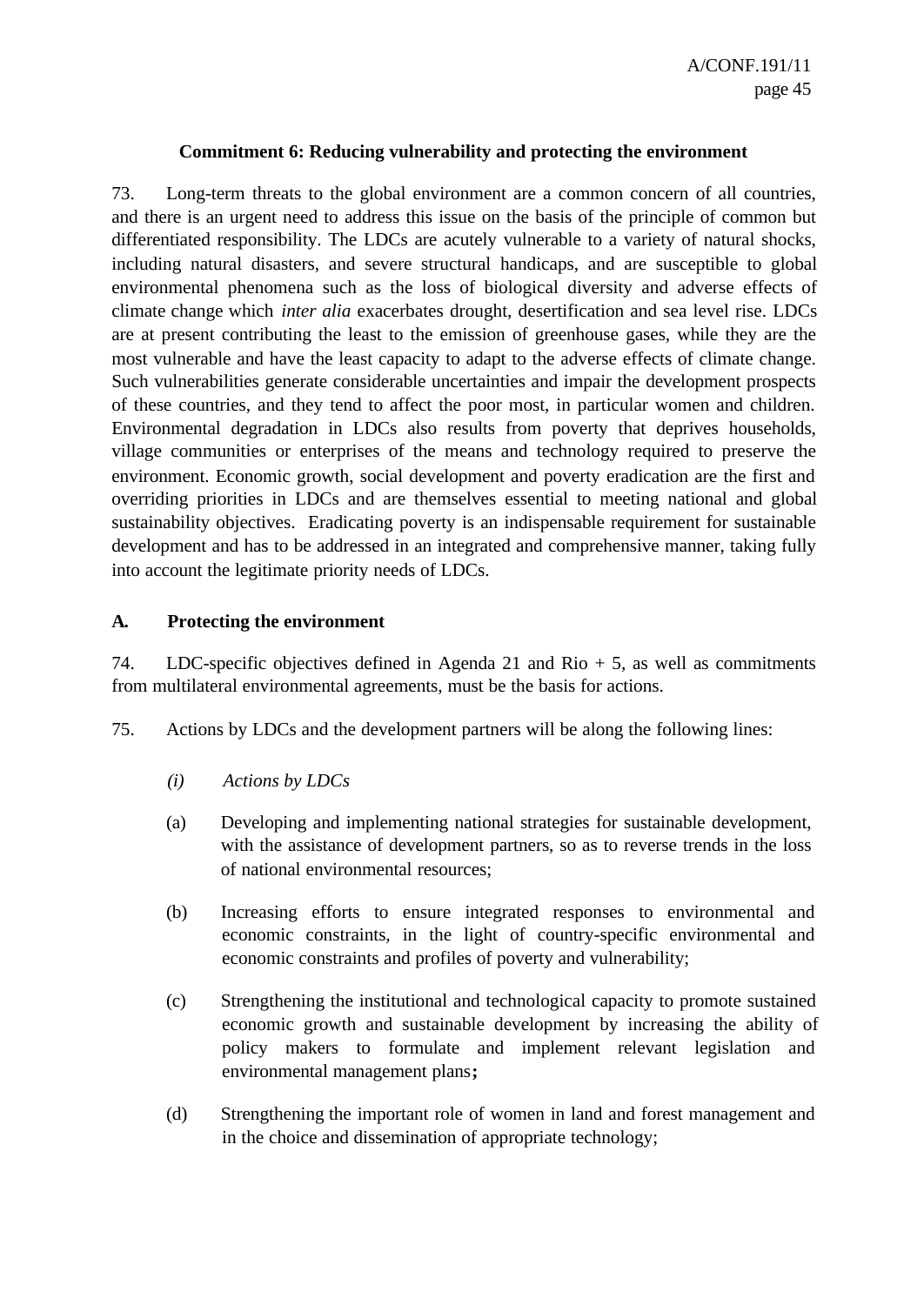- (e) Encouraging sensitization and advocacy activities through greater reliance on local communities and their traditional knowledge and practices, civil society and educational institutions;
- (f) Building their capacity in order to be able to respond adequately to existing and new environmental challenges;
- (g) Identifying the special vulnerabilities and possible adaptation measures that need to be fully integrated into the country's development strategies, including development cooperation programmes.
- *(ii) Actions by development partners*
- (a) Continuing to make available financial resources from all sources, including new and additional resources on an adequate and predictable basis and technical or other resources and facilitating and financing access to and transfer of environmentally sound technologies on favourable terms, including concessional and preferential terms, as mutually agreed, and supporting LDCs' efforts in environmental protection in the context of sustainable development;
- (b) Bringing to fruition the principles of the Rio Declaration on Environment and Development by, *inter alia*, and where appropriate**,** granting special priority to LDCs in international support, as well as facilitating relevant actions as recommended in the Programme for the Further Implementation of Agenda 21 and implementing multilateral environmental agreements to which they are parties, *inter alia* the United Nations Convention to Combat Desertification. This involves, among other elements, financial transfers and capacity-building efforts, including for the development and dissemination of modern and nonpolluting energy resources, as well as improved technology for traditional energy resources, including fuel wood, especially in rural areas;
- (c) Renewing the international community's commitment towards LDCs to continue to support the formulation of national environmental policies, development of human resources and institutional capacities, and environmental data bases;
- (d) Supporting the strengthening of the capacity of the LDCs to participate in international environmental negotiations;
- (e) Providing assistance, through financial, technical and/or other forms of assistance, to LDCs' efforts to develop and implement national strategies for sustainable development in every country so as to reverse the current trends in the loss of national environmental resources;
- (f) Supporting the LDCs in their efforts to integrate the environmental component into national development policies and strategies;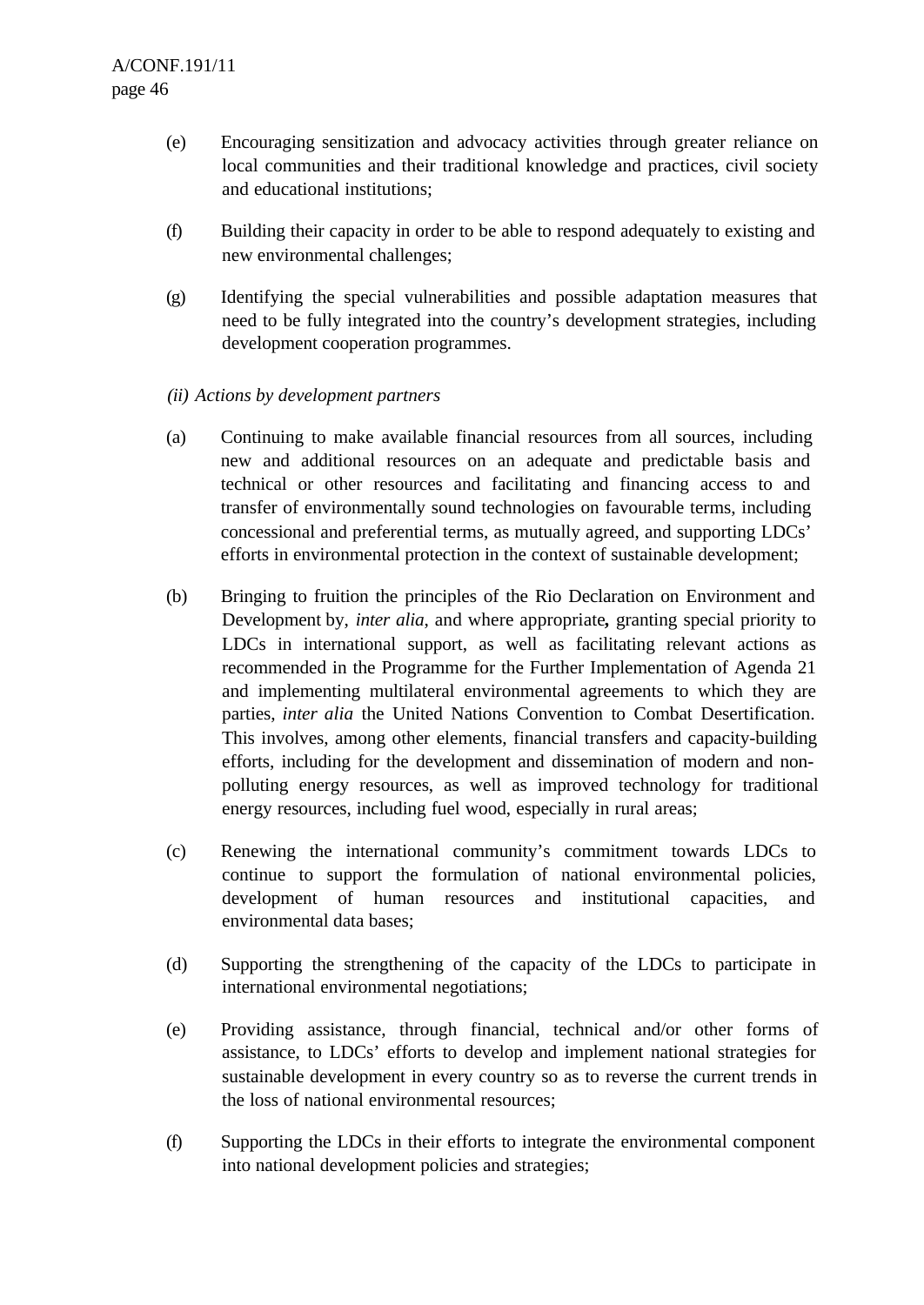(g) Assisting LDCs in establishing public-private sector partnerships to address environmental challenges.

## **B. Alleviating vulnerability to natural shocks**

76. Post-emergency action, using effective and flexible mechanisms, must ease the transition from the emergency phase to the development phase, promote the socio-economic reintegration of the parts of the population affected, remove as far as possible the causes of the crisis and strengthen institutions and ownership by local and national actors of their role in formulating a sustainable development policy. Both LDCs and development partners should encourage the involvement of the private sector, *inter alia* in the areas of disaster mitigation and disaster preparedness.

- 77. Actions by LDCs and the development partners will be along the following lines:
	- *(i) Actions by LDCs*
	- (a) Strengthening disaster mitigation policies and mechanisms, with a particular focus on the poor, especially women and children, and with the involvement of local communities and NGOs in disaster mitigation, early warning systems and preparedness and relief efforts;
	- (b) Pursuing or intensifying efforts to strengthen national early warning and forecasting mechanisms, implementing preventive measures and sensitizing relevant parts of the population to the benefits of disaster preparedness and prevention;
	- (c) Developing and implementing comprehensive disaster mitigation and preparedness, policies and actions. Such policies should also respond to prolonged disasters with a slow onset such as drought, which often has very severe economic, environmental and social impacts;
	- (d) Considering the creation of innovative financial instruments, such as special insurance schemes, to facilitate post-disaster reconstruction with a view to maintaining standards of living and productive capacities in the LDCs.
	- *(ii) Actions by development partners*
	- (a) Giving priority attention to the LDCs in the substantive programme and institutional arrangements for implementing the new International Strategy for Disaster Reduction;
	- (b) Providing assistance for disaster mitigation, at the request of affected countries, as well as for improving the capacity of LDCs to identify mitigation scenarios and establishing protective measures and contingency plans;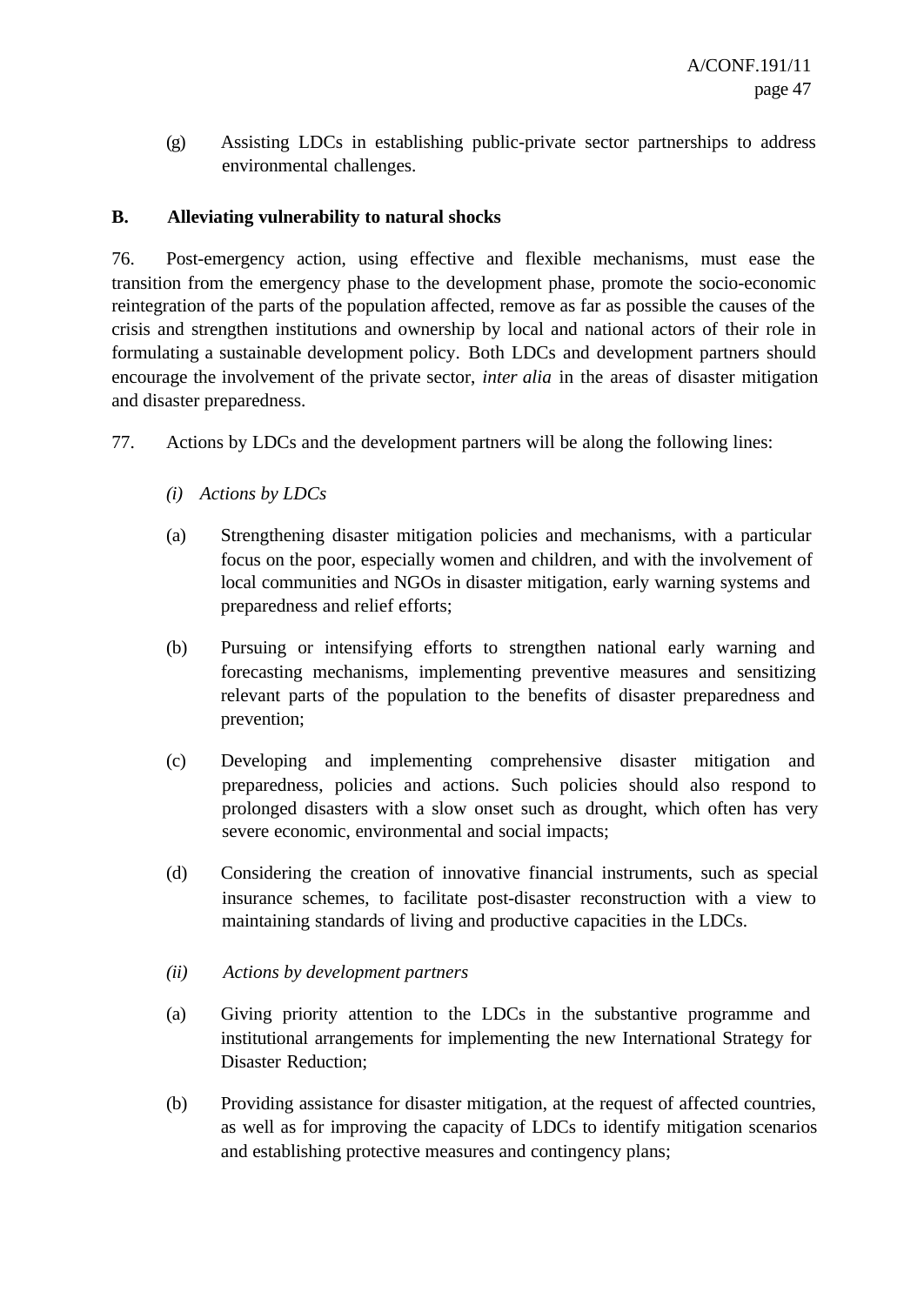- (c) Supporting LDCs' enhancement of capacity to effectively participate in and benefit from regional and international early warning and disaster mitigation and response networks, including through satellite-driven technologies;
- (d) Sharing operationally useful disaster information, including satellite data, as widely as possible within the international disaster relief community, through appropriate programmes such as the UN web site ReliefWeb.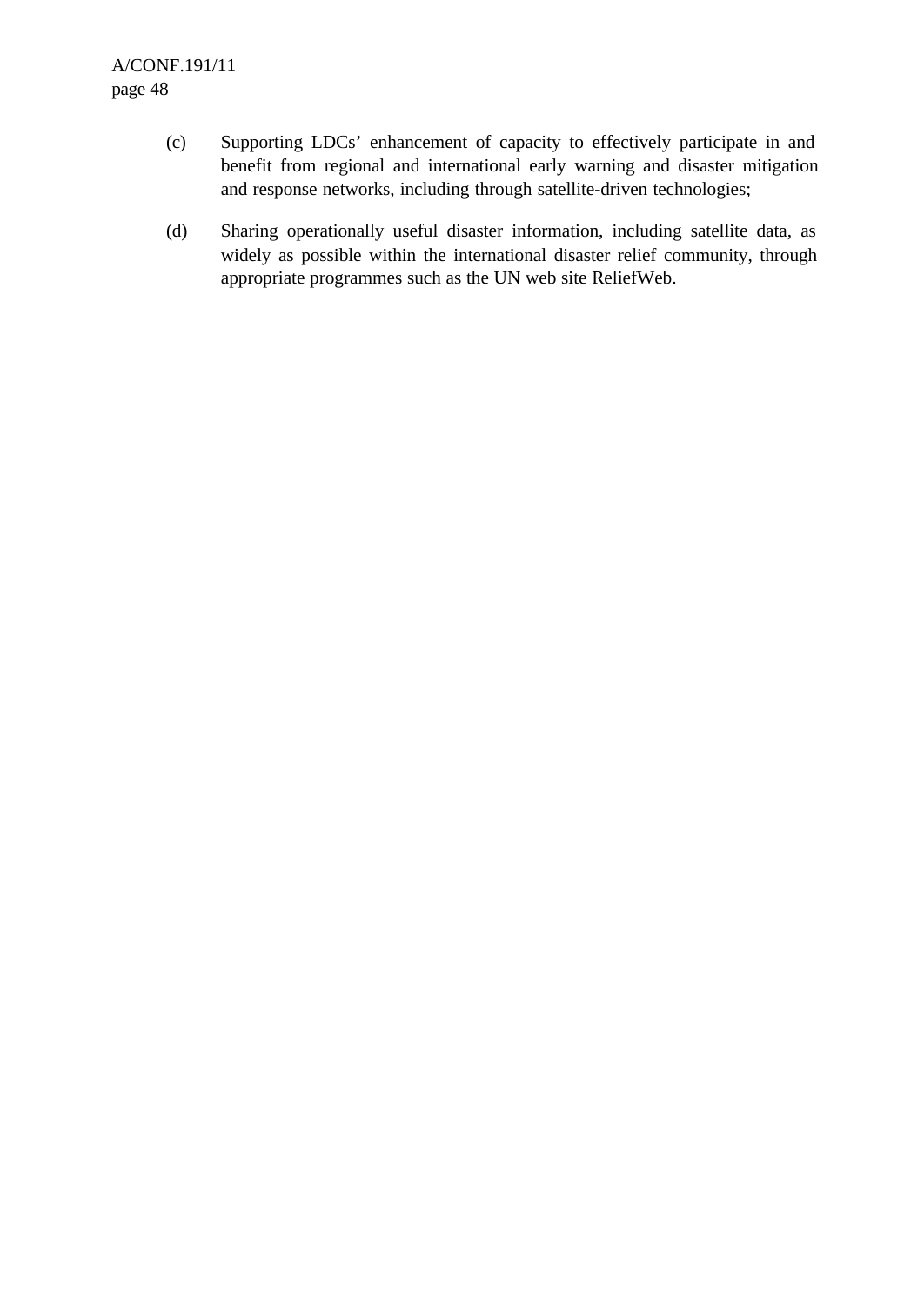## **Commitment 7: Mobilizing financial resources**

78. An enabling environment with peaceful solution of conflicts and respect for internationally recognized human rights, including the right to development, provides the best context for domestic and international resource mobilization. Equally, it requires the definition of a clear and consistent set of public objectives, sound macroeconomic policies, efficient management of public revenue and expenditure, better allocation of resources and incentives to prevent capital flight and to encourage private savings and tax reforms, and a solid framework to implement stabilization or economic reform programmes.

79. There is an immediate need to mobilize the financial resources that are required to implement the objectives and priorities as well as the targets that are set out in this Programme of Action aimed at the sustainable development of the LDCs. However, there is very limited scope, in the foreseeable future, to meet the multiple development finance requirements of LDCs with domestic resources because of sluggish growth or economic stagnation, widespread poverty and a weak domestic corporate sector. The large investment requirements of LDCs imply a need for new and additional resources and efforts to increase ODA to LDCs supportive of national programmes of action, including poverty eradication strategies.

#### **A. Domestic resource mobilization**

80. The key to increasing domestic resource mobilization and reducing dependence on external finance lies in achieving a firm structural basis which would sustain high per capita growth rates.

- *(i) Action by LDCs*
- (a) Taking the necessary measures to stimulate domestic savings, with the goal of increasing domestic savings rates;
- (b) Developing efficient and appropriate financial systems, including microfinance, and an appropriate legal and regulatory framework;
- (c) Establishing stronger links between financial sector and development goals and priorities;
- (d) Promoting innovative financial mechanisms such as microcredit programmes to mobilize savings and deliver financial services to the poor, including smallholders and the self-employed, particularly women, within an appropriate legal and regulatory framework;
- (e) Strengthening efforts at enforcing prudential regulations governing banks and other financial institutions and providing central banks and other regulatory bodies with appropriate legal authority and supervisory and surveillance capacity to enforce compliance with relevant laws and regulations;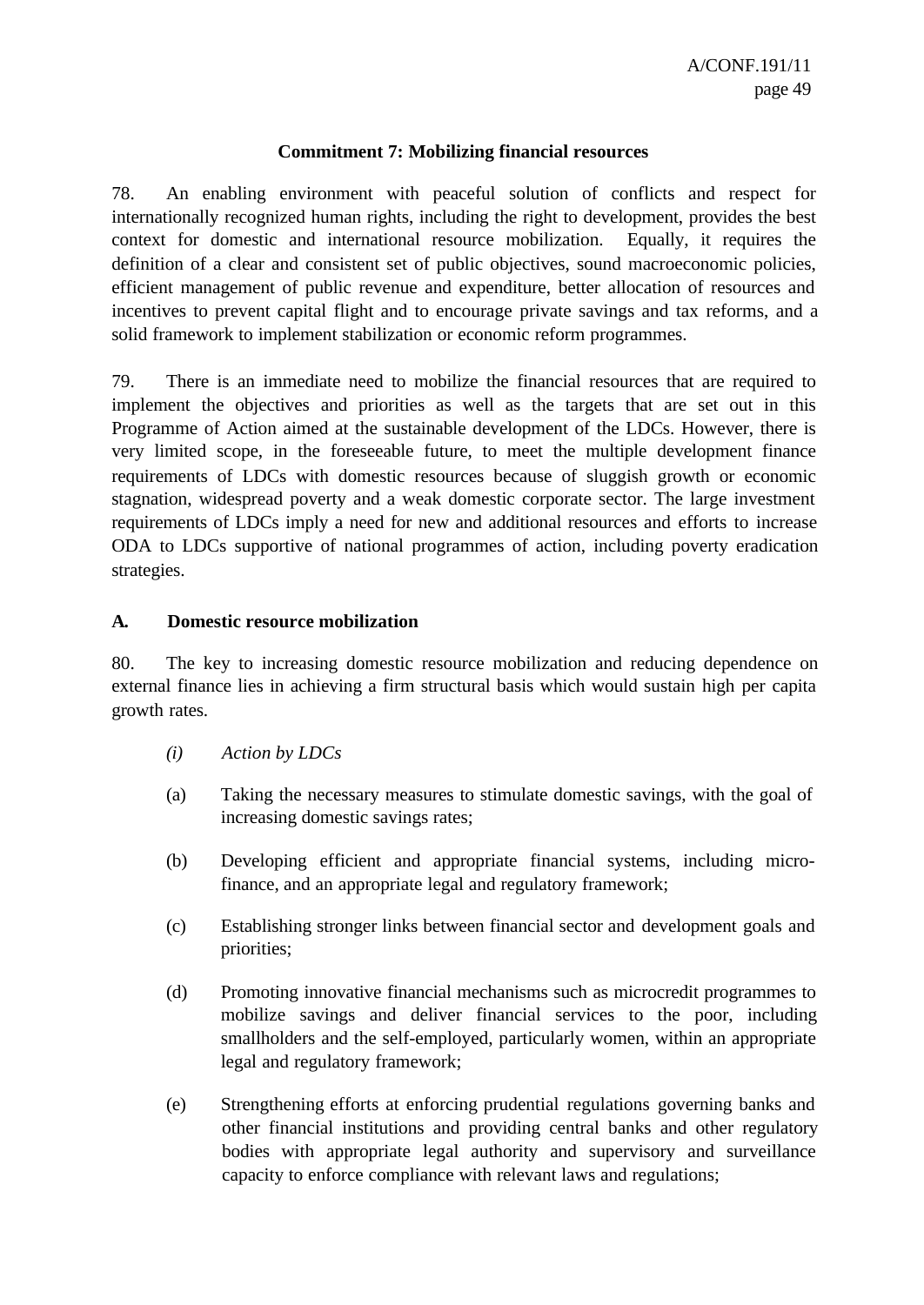- (f) Continuing to improve the performance and competitiveness of both private and public sector banks through recapitalization, expanding private participation, providing managerial training, strengthening accounting and audit practices and developing modern management information systems;
- (g) Improving the efficiency and equity of tax collection systems, and whenever possible aiming at broadening the tax base, and enhancing the effectiveness and transparency of public expenditure, bearing in mind the interests of the poor;
- (h) Enacting policies actively seeking to attract flight capital back from abroad;
- (i) Preventing corruption, bribery and money laundering, illegal transfer of funds and other illicit activities by both public and private entities.
- *(ii) Actions by development partners*
- (a) Supporting LDC efforts to ensure that aid and debt relief measures support rather than undermine domestic resource mobilization efforts. This implies constant attention to the productivity and sustainability of investments financed through aid, as well as awareness of the fiscal implications of aid and debt relief;
- (b) Promoting mechanisms through which domestic resource mobilization in LDCs can be enhanced by making use of aid resources;
- (c) Supporting the efforts of LDCs in the areas of financial sector development and reform and in improving access of the poor to credit;
- (d) Assisting the efforts of all LDCs to strengthen institutional capacity and regulatory frameworks for preventing corruption, bribery, money laundering and illegal transfer of funds, as well as for the repatriation of those funds to the countries of origin.

## **B. Aid and its effectiveness**

81. Despite the positive effects that domestic policies can achieve in mobilization of local resources, ODA will remain a critical resource for achieving the objectives, goals and targets of this Programme of Action. It is essential to consider fully both the quantitative and qualitative aspects of aid and the effective coordination of this aid. An essential condition for achieving this objective and reducing aid dependency in LDCs is the improvement of aid volumes and aid effectiveness. Also, increasing national ownership through better integration of external aid into macroeconomic and sectoral programmes is crucial, as are relevant auditing, accounting and management practices. National programmes of action offer possible frameworks for this task.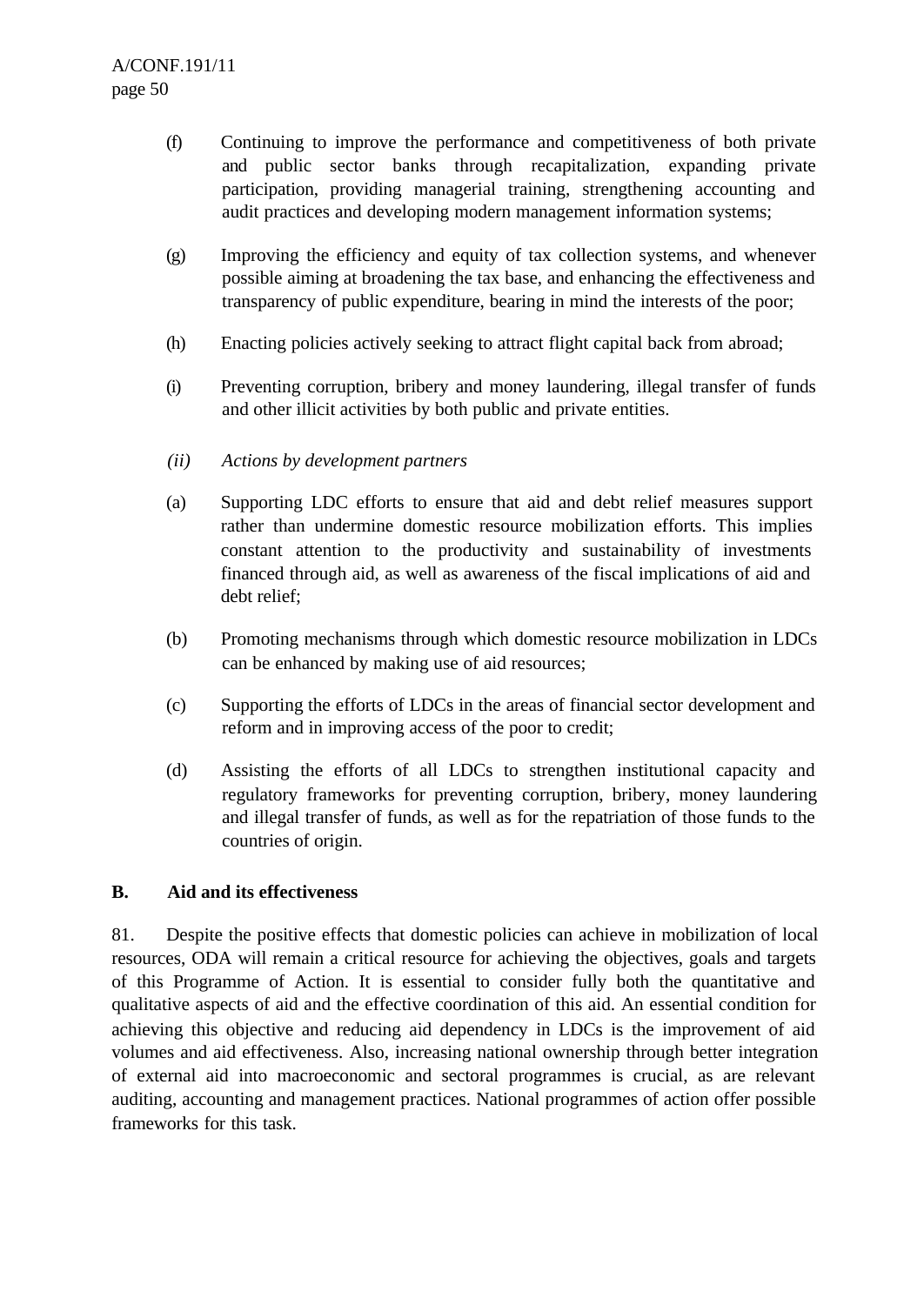*(i) Actions by LDCs*

#### 82. LDCs will seek to:

- (a) Set up, in the context of national development strategies, the necessary public sector auditing and accounting systems, coherent budgets and medium-term expenditure plans;
- (b) Integrate and coordinate aid within national plans and priorities and enhance administrative capacity;
- (c) Design, implement and regularly update national development strategies through dialogue between government and national stakeholders to enhance national policy ownership;
- (d) Identify sectors where ODA can have the most significant catalytic effect on efforts to eradicate poverty, and foster sustained economic growth and sustainable development;
- (e) Establish, with the assistance of development partners, information systems to monitor the use and effectiveness of external resources, including ODA;
- (f) Support institutional arrangements that encourage public-private partnerships.
- *(ii) Actions by development partners*

83. Donor countries will implement the following actions that they committed to at the second United Nations Conference on the Least Developed Countries as soon as possible:

- (a) Donor countries providing more than 0.20 per cent of their GNP as ODA to LDCs: continue to do so and increase their efforts;
- (b) Other donor countries which have met the 0.15 per cent target: undertake to reach 0.20 per cent expeditiously;
- (c) All other donor countries which have committed themselves to the 0.15 per cent target: reaffirm their commitment and undertake either to achieve the target within the next five years or to make their best efforts to accelerate their endeavours to reach the target;
- (d) During the period of the Programme of Action, the other donor countries: exercise individual best efforts to increase their ODA to LDCs with the effect that collectively their assistance to LDCs will significantly increase;
- (e) Support LDCs' efforts to develop information systems which record, at the recipient country level, indicators and other relevant information relating to aid effectiveness, both for individual donors and for the donor community as a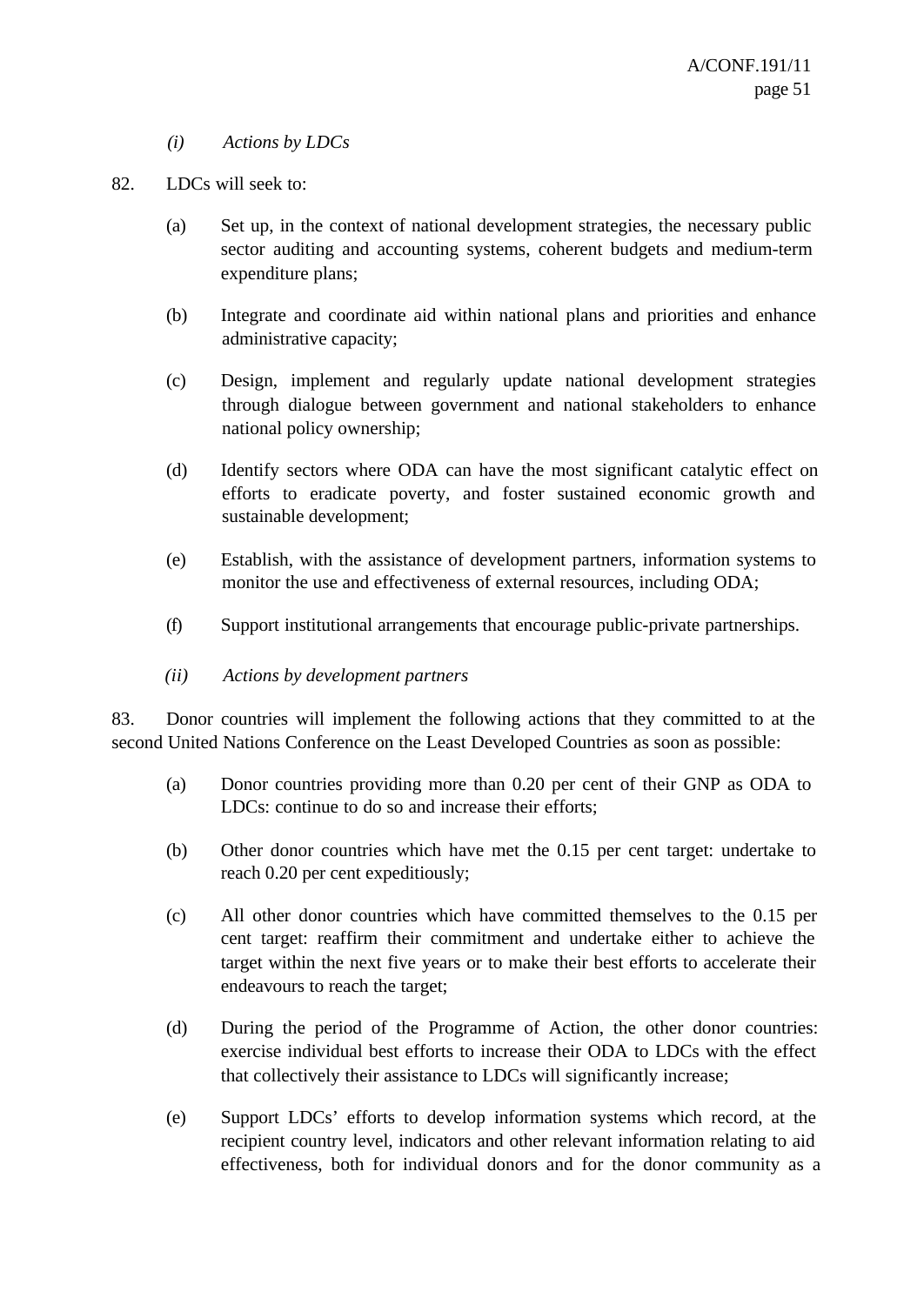whole, by providing logistical equipment for establishing such information systems and training and the maintenance of such systems.

84. To better respond to national development programmes, including poverty eradication strategies, and on a mutually agreed basis, donors have agreed to:

- (a) Implement the OECD-DAC recommendation to untie aid to LDCs, which will significantly increase the value of aid in an expeditious manner as agreed in the OECD in May 2001;
- (b) Improve aid transparency through internal reviews and OECD-DAC peer reviews. These reviews may examine indicators to capture the quality as well as the quantity of the assistance;
- (c) Work with LDCs, particularly through close consultations at the national level to better measure progress towards achieving international development goals, which could play an important role in strengthening the impact of ODA on the reduction of world poverty;
- (d) Encourage greater participation of recipient countries in discussions on international aid policy in order to strengthen partnerships and enhance the effectiveness of ODA;
- (e) Seek to enhance the value of their development assistance by increasing the proportion of goods and services sourced in the recipient LDC or from other LDCs or developing countries to help boost pro-poor economic growth in these countries.

## **C. External debt**

85. The external debt overhang in the majority of LDCs constitutes a serious obstacle to their development efforts and economic growth. Debt service takes up a large part of scarce budgetary resources that could be directed to productive and social areas, and the debt overhang harms the internal and external investment climate. The situation is aggravated further by effects of external financial turbulence, volatility of export earnings, and increases in the prices of essential imports. Since the Second UN Conference on LDCs, the total amount of LDCs' debt has increased.

86. The serious debt problems of LDCs necessitate a comprehensive solution, including the full, speedy and effective implementation of the enhanced HIPC initiative and other debt relief measures, measures to address structural causes of indebtedness, and provision of ODA, with a view to ensuring that these countries do not fall back into arrears. The full implementation of these actions is crucial. Actions taken by multilateral and bilateral creditors to provide faster, deeper and broader debt relief for HIPCs are useful steps towards solving serious debt problems. The steps taken by the donor community, particularly by members of the Paris Club and other bilateral creditors, to address external debt problems, including a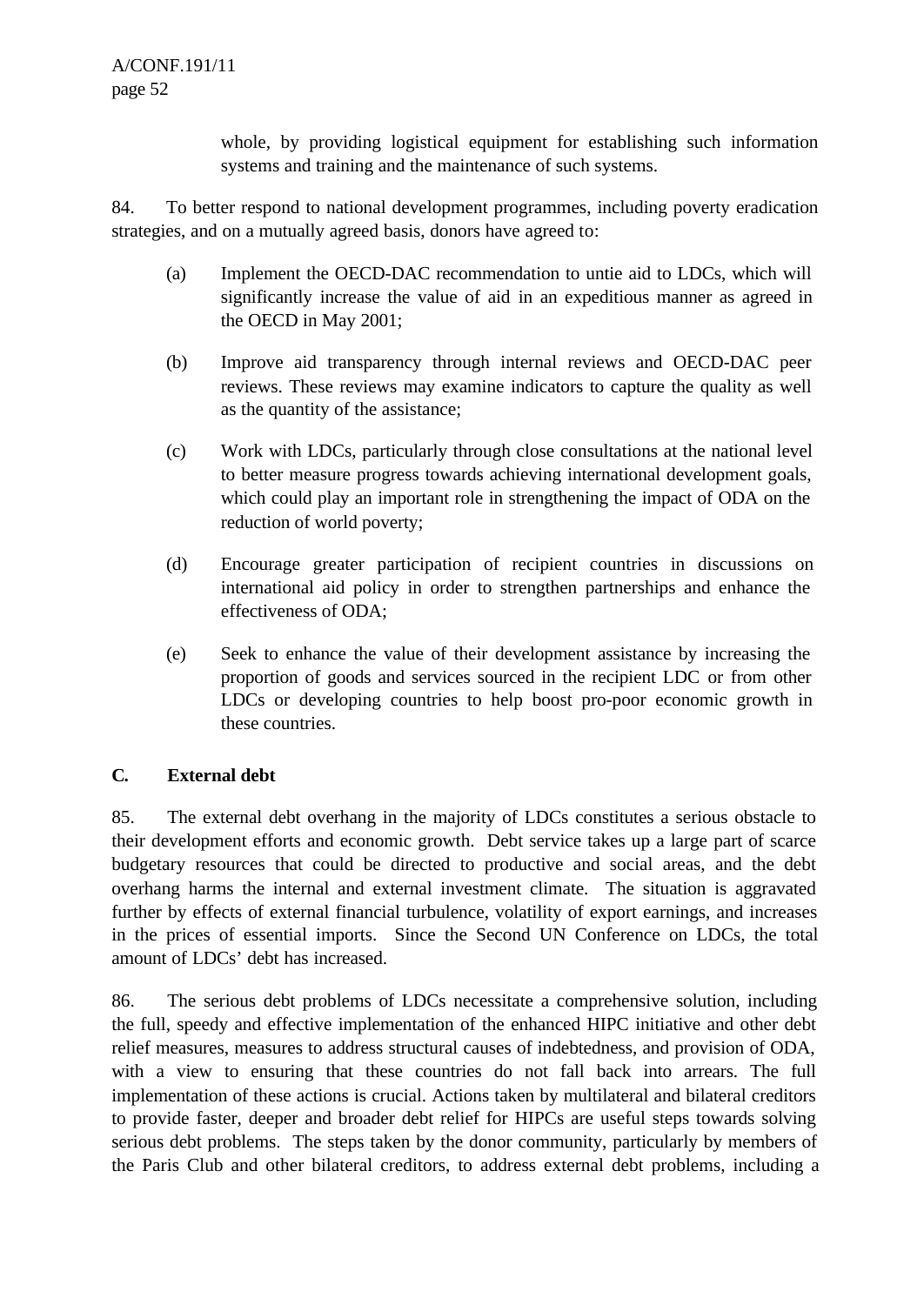moratorium on debt service payments by LDCs, are welcome. The debtor LDCs will aim at maximizing benefits from debt relief by creating a conducive national framework including fiscal reforms, a budgetary framework, sectoral adjustments, contributing to poverty eradication and faster economic growth, export growth, increased investment, enhanced productive capacities, employment and productivity, savings and international competitiveness. Efforts should be continued through transparent procedures to monitor and review LDCs' debt sustainability on the basis of appropriate and objective criteria.

- 87. Action by LDCs and the development partners will be along the following lines:
	- *(i) Action by LDCs*
	- (a) Taking measures to enhance a conducive national policy framework that contributes effectively to poverty eradication and promotes faster economic growth, including fiscal reforms, establishment of a medium-term budgetary framework, sectoral adjustments, faster export growth and increasing investment, productive capacities, employment and productivity, savings and international competitiveness;
	- (b) Using resources released by debt relief as well as other sources of development finance in a manner that fully takes into account the interests of the poor and also promotes long-term economic growth and beneficial integration of LDCs into the global economy;
	- (c) Designing and implementing nationally-owned development policies and strategies including, where appropriate, Poverty Reduction Strategy Papers (PRSPs), with full participation of all stakeholders;
	- (d) Initiating joint action with their development partners on the debt situation, including a comprehensive assessment of their debt problems and debt sustainability;
	- (e) Sustaining and intensifying efforts to improve debt management capability *inter alia* by regularly consulting with creditors and development partners on the debt problem.
	- *(ii) Action by development partners*
	- (a) Effectively implementing the enhanced HIPC Initiative and providing adequate financial resources expeditiously for the speedy and full implementation of the enhanced HIPC Initiative, and providing new and additional resources necessary to fulfil the future financial requirements of the enhanced HIPC Initiative, on the basis of fair and equitable burden-sharing;
	- (b) Encouraging Non-Paris Club official creditors to participate in debt relief measures to assist LDCs;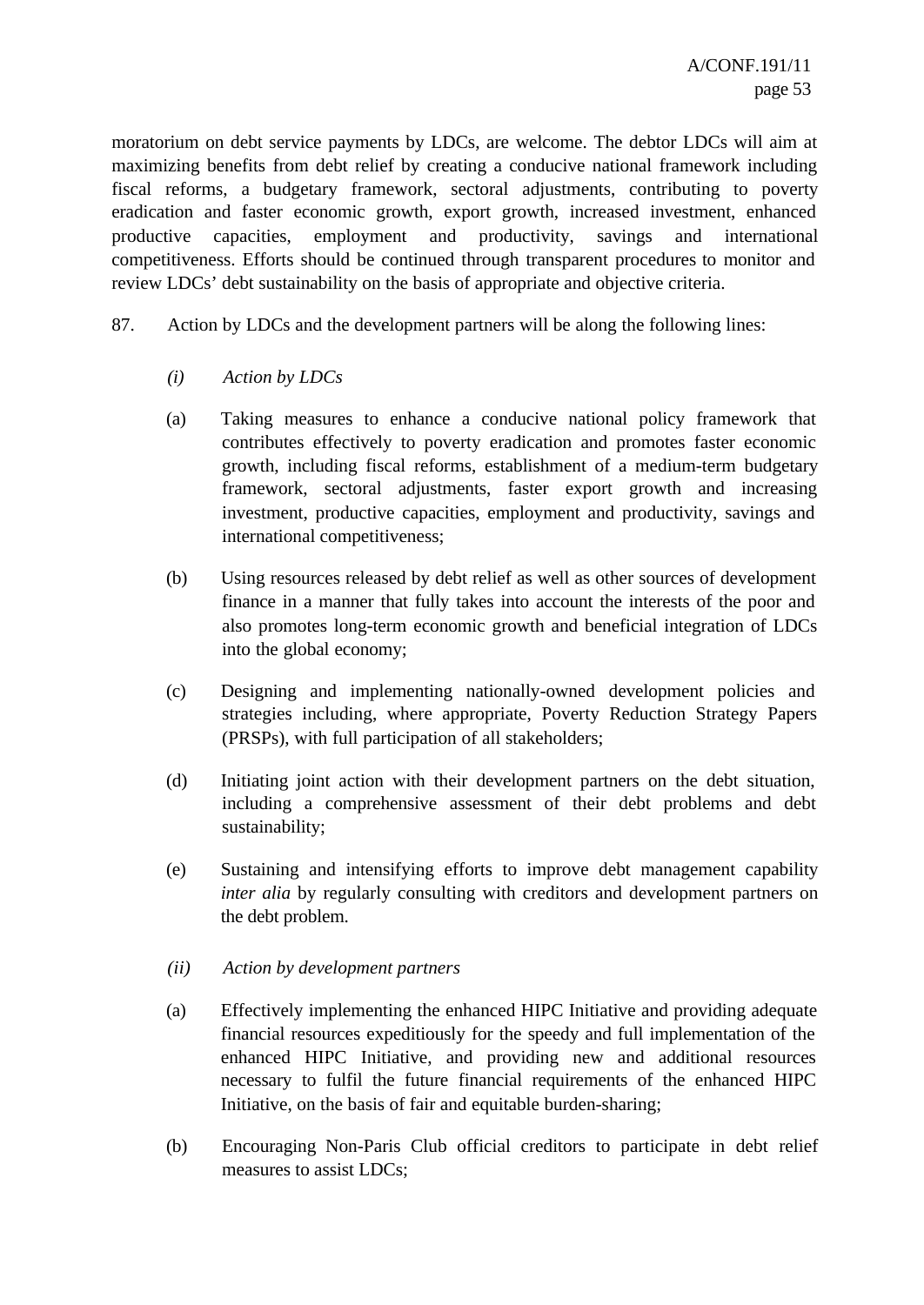- (c) Making expeditious progress towards full cancellation, in the context of enhanced HIPC, of outstanding official bilateral debt owed by HIPC LDCs;
- (d) Implementing the enhanced programme of debt relief for the heavily indebted poor countries without further delay and agreeing to cancel all official bilateral debts of those countries in return for their making demonstrable commitments to poverty eradication;
- (e) Writing off multilateral debt in the context of the enhanced HIPC for LDCs that are HIPCs should be a high priority, and mobilizing sufficient resources for this purpose;
- (f) Considering on a case by case basis debt relief measures for LDCs which are not HIPCs as an integral part of development processes;
- (g) Providing debt relief to post-conflict countries under the enhanced HIPC as soon as possible, within the flexibility provided under the HIPC framework;
- (h) Encouraging creditors in a position to do so to consider a moratorium on debt service payments for LDCs in exceptional cases;
- (i) Reviewing and continuing to monitor LDCs' debt sustainability in the appropriate fora on the basis of objective criteria and transparent analysis;
- (j) Actively assisting LDCs to build their capacities in the area of debt management;
- (k) Assisting LDCs in their efforts to use resources released by debt relief as well as other sources of development finance in a manner that fully takes into account the interests of the poor and also promotes long-term economic growth and beneficial integration of LDCs into the global economy;
- (l) Supporting LDCs' efforts in designing and implementing nationally-owned development policies and strategies, including, where appropriate, Poverty Reduction Strategy Papers (PRSPs), with full participation of all stakeholders;
- (m) Assisting LDCs in ensuring that the benefits of debt relief are used within nationally owned development policies and poverty eradication strategies with a view to attaining long-term economic growth and beneficial integration of LDCs into the global economy;
- (n) Considering the implementation of mechanisms for debt relief, such as debt swaps and other relevant debt management and relief tools, with such debt relief fully reflecting priorities of national poverty eradication strategies;
- (o) Assisting LDCs to enhance their capacity to access facilities for commercial debt relief such as the World Bank's debt reduction facility.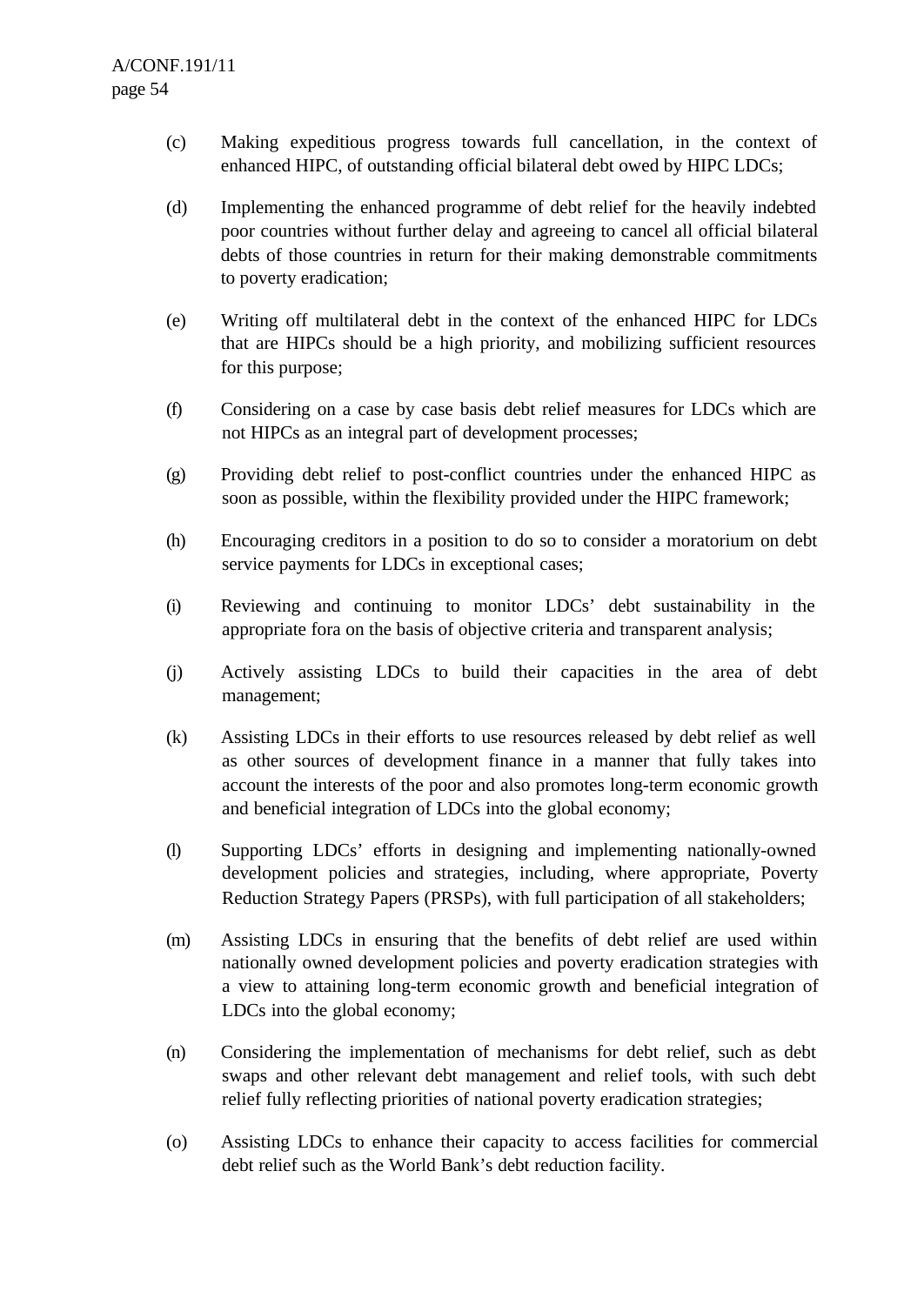#### **D. FDI and other private external flows**

88. Long-term foreign private capital flows have a complementary and catalytic role to play in building domestic supply capacity as they lead to tangible and intangible benefits, including export growth, technology and skills transfer, employment generation and poverty eradication.

89. Policies to attract FDI are essential components of national development strategies. In this context, a stable economic, legal and institutional framework is crucial in order to attract foreign investment and to promote sustainable development through investment. In this regard a conducive international financial environment is also crucial.

90. Promoting a conducive macro-economic environment, good governance and democracy, as well as strengthening structural aspects of the economy and improved institutional and human capacities, are important also in the context of attracting FDI and other private external flows. Development partners would need to provide a range of support measures, complementing LDCs' efforts to attract FDI.

- 91. Action by LDCs and the development partners will be along the following lines:
	- *(i) Action by LDCs*
	- (a) Strengthening the enabling environment for private sector development and foreign investment flows; of particular importance is a supportive regulatory and legal framework for new and existing FDI along with the necessary institutional infrastructure and capacity to implement and maintain it;
	- (b) Designing and implementing policies that reduce risks which deter foreign investment, including through the negotiation of bilateral and regional investment treaties and accession to international conventions providing investment guarantees and insurance, as well as dispute settlement;
	- (c) Attracting foreign capital, especially FDI, towards the building of supply capacity;
	- (d) Encouraging linkages between domestic businesses and foreign affiliates with a view towards helping to disseminate appropriately tangible and intangible assets, including technology, to domestic enterprises;
	- (e) Taking appropriate action for the avoidance of double taxation;
	- (f) Improving the timely availability, as well as reliability, of investment information and statistics, including those related to investment opportunities and the regulatory framework.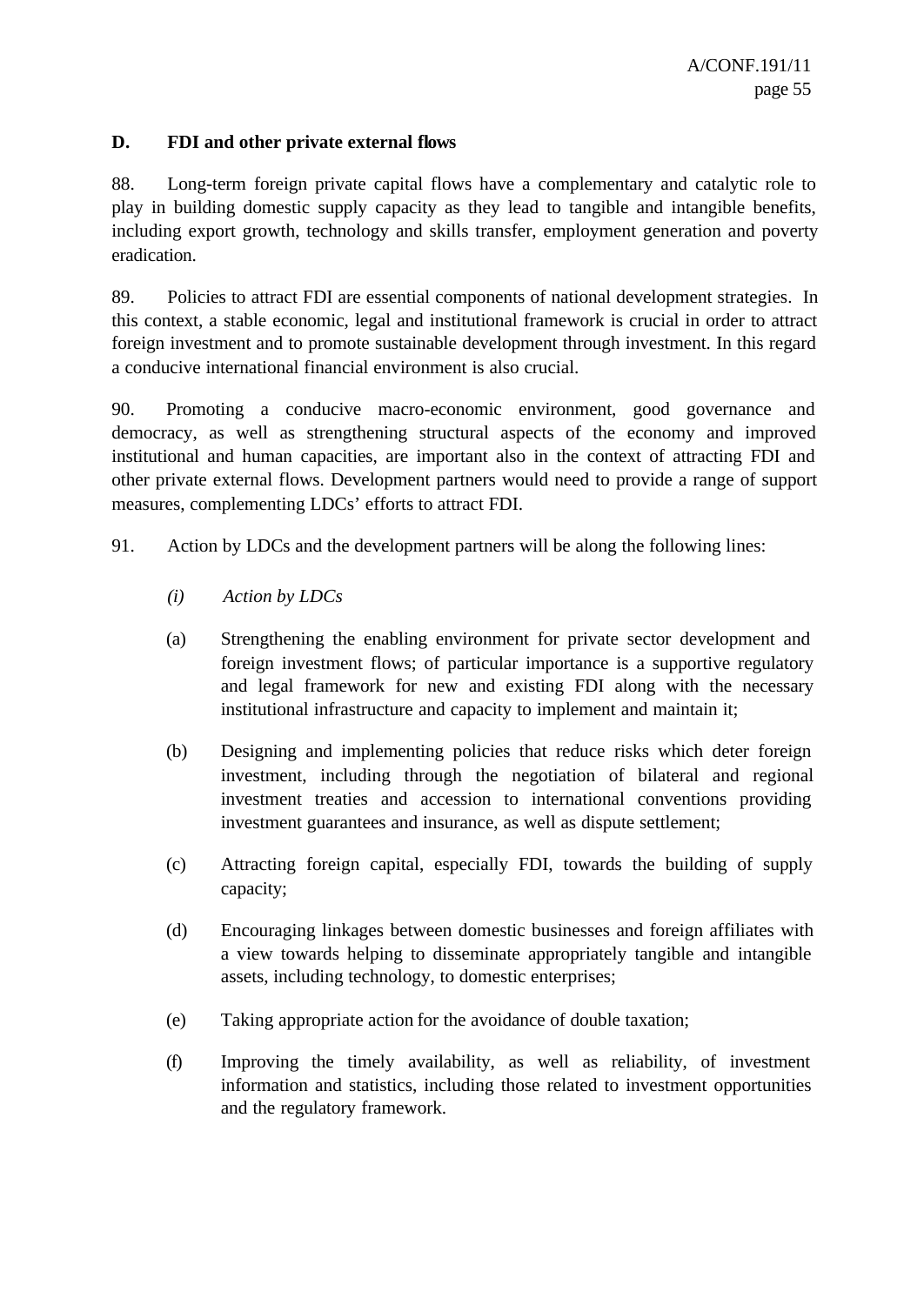- *(ii) Action by development partners*
- (a) Encouraging increased non-official flows, including investment flows, to LDCs;
- (b) Supporting LDCs in devising and implementing appropriate FDI strategies and policy frameworks and institutions through the development of a comprehensive approach to FDI and actions aimed at improving the regulatory framework and the availability of reliable investment information;
- (c) Supporting LDCs' efforts to attract foreign businesses and their affiliates, encouraging the appropriate dissemination of tangible and intangible assets, including technology, to domestic enterprises in LDCs;
- (d) Assisting LDCs in human resource development so as to enable them to attract and benefit from FDI and to participate effectively in negotiations on international agreements in this regard;
- (e) Supporting LDCs' efforts towards infrastructure development to attract FDI flows;
- (f) Identifying and implementing best practices for encouraging and facilitating FDI to LDCs;
- (g) Supporting initiatives in the development of public and private venture capital funds for LDCs;
- (h) Assisting LDCs in establishing foreign investment advisory bodies in their own countries, as a one-stop shop which would be responsible for providing information, service and administrative support to potential foreign investors;
- (i) Improving coordination among relevant international organizations on advisory services for investment to the LDCs, with possible participation of the private sector, *inter alia* by supporting global investment advisoryservices;
- (j) Facilitating FDI flows to LDCs by underwriting, as appropriate, perceived political and commercial risks in these countries.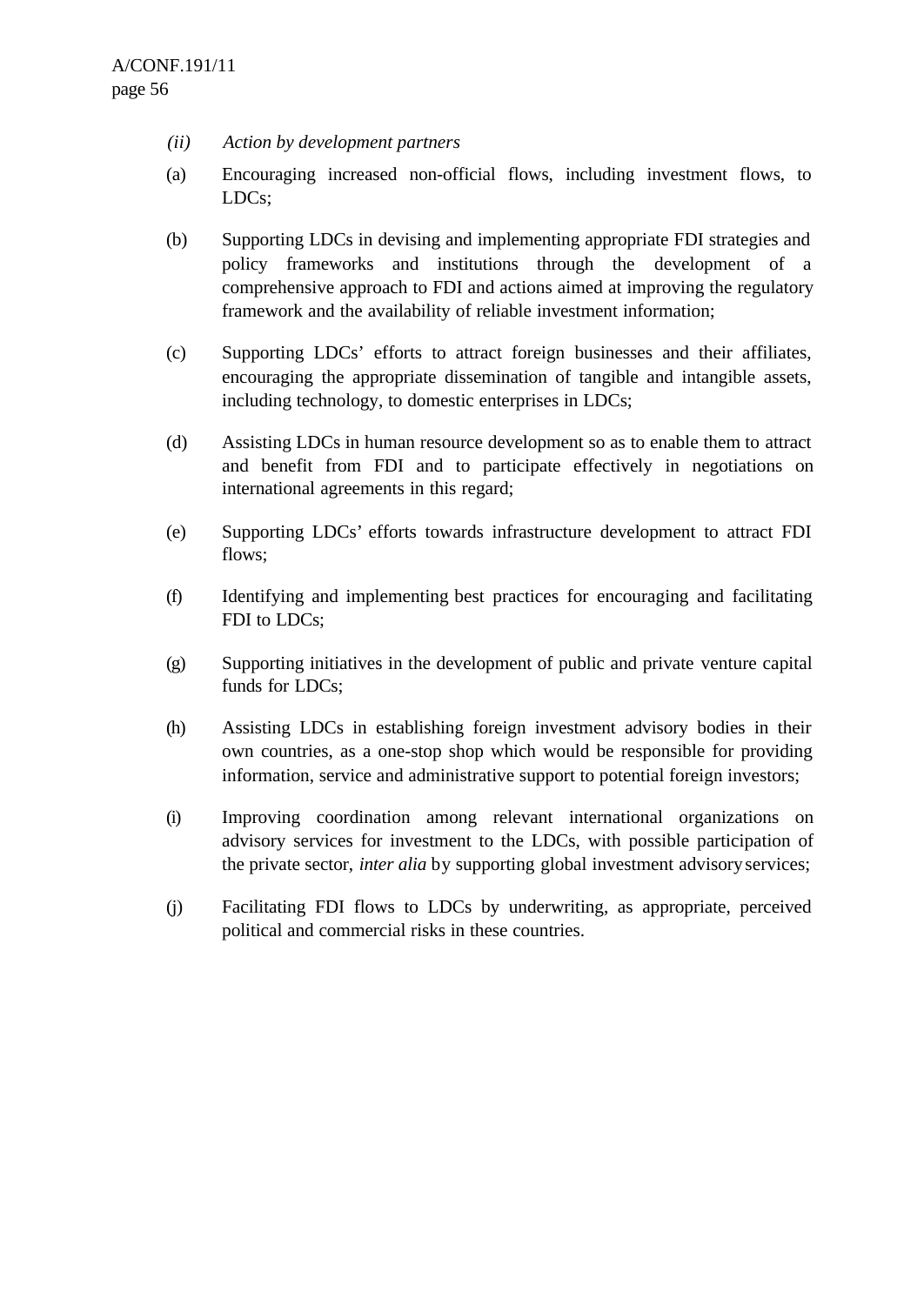## **III. ARRANGEMENTS FOR IMPLEMENTATION, FOLLOW-UP AND MONITORING AND REVIEW**

#### **A. Main orientations for implementation and follow-up**

92. Success in attaining the objectives of the Programme of Action will depend critically on the effective functioning of the arrangements for its implementation, followup, monitoring and review at the national, regional and global levels. The main thrusts of these three tracks of follow-up will be:

- (a) At the national level, each LDC with the support of its development partners will promote implementation of the actions contained in the Programme of Action by translating them into specific measures within their national development framework and poverty eradication strategy, including, where they exist, Poverty Reduction Strategy Papers (PRSPs), common country assessments (CCAs), and the United Nations Development Assistance Framework (UNDAF), and with the involvement of civil society, including the private sector, on the basis of a broad-based inclusive dialogue;
- (b) Regional follow-up should focus on cooperation between LDCs and other countries at the regional and subregional levels;
- (c) The global-level follow-up should be primarily concerned with assessing the economic and social performance of LDCs, monitoring the implementation of commitments by LDCs and their partners, reviewing the functioning of implementation and follow-up mechanisms at country, subregional, regional and sectoral levels, and policy developments at the global level with implications for LDCs.

93. Follow-up, monitoring and review of the Programme of Action along the above tracks should involve all relevant stakeholders. They should be conducted in a coherent and mutually supportive manner. Consequently, well-functioning linkages should be built among different levels of follow-up. Through these processes, the actions identified in the Programme of Action will also be regularly adapted to new and evolving developments.

94. The goals and targets set out in the Programme of Action will be used to review and evaluate performance of LDCs and their development partners in implementing the various commitments. Besides follow-up mechanisms identified below, such performance reviews could be facilitated by independent peer reviews of the application of commitments by individual LDCs and their partners as part of the follow-up at national, sectoral, subregional, regional and global levels.

95. The follow-up and monitoring of the Programme of Action should contribute to coordinated follow-up of the implementation of recommendations and commitments of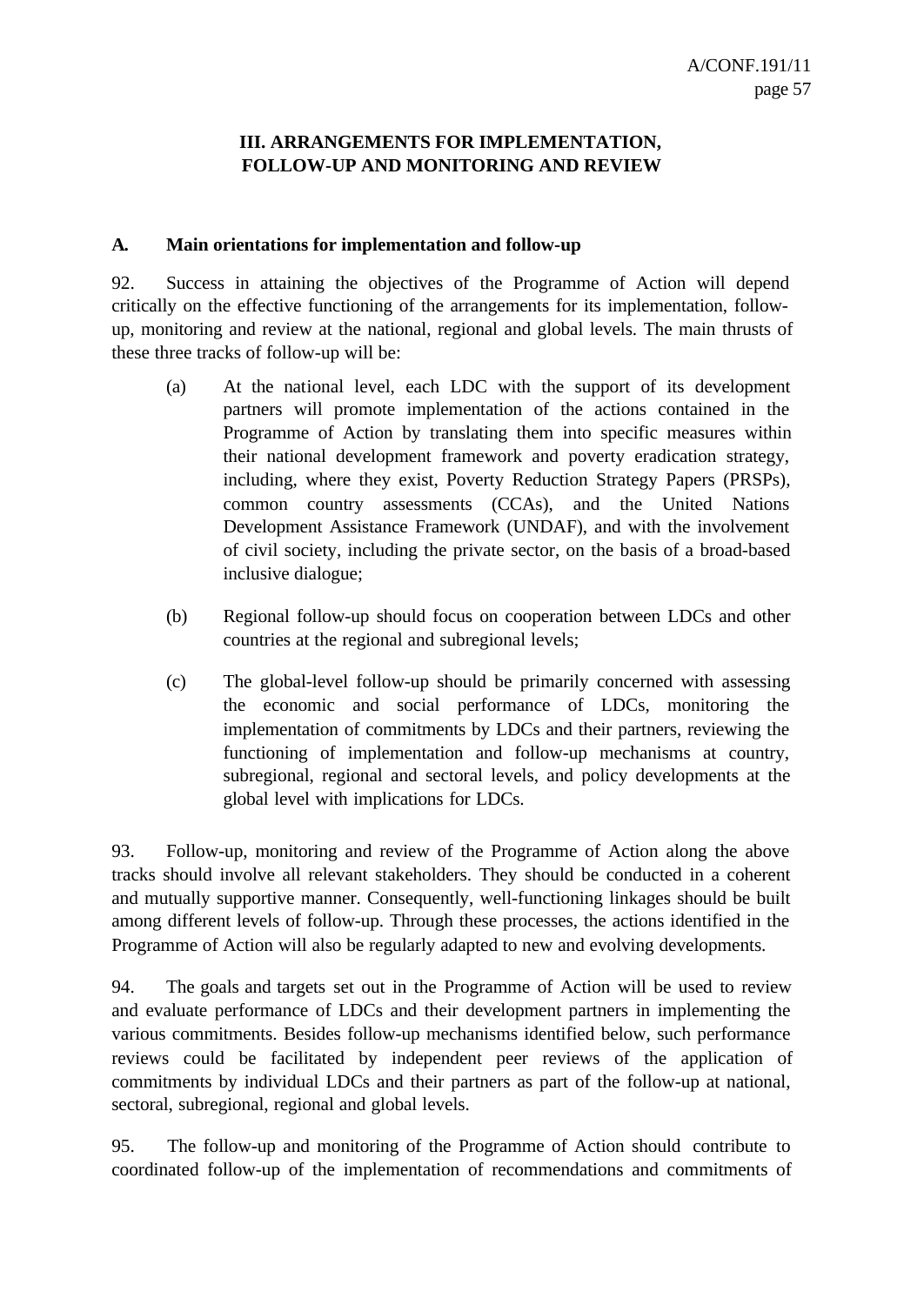global summits and conferences, including their major reviews, and the United Nations Millennium Declaration, as well as of other major agreements and initiatives on development as they relate to LDCs.

# **Role of the United Nations system**

96. As long-time partners in the development process of LDCs, the organizations of the United Nations system, including the Bretton Woods institutions, have a special role to play in the implementation of the Programme of Action. The experience, expertise and resources of the system, including at the field level, should be appropriately utilized for this purpose. The efforts at the country level by the UN system organizations, in particular within the framework of the Resident Coordinator system, to help LDCs translate goals and targets of major global conferences and summits into concrete actions in the light of national priorities, provide an opportunity for the promotion of an effective follow-up to the commitments of the Programme of Action. This process should be strengthened.

97. The organizations of the UN system as well as other relevant multilateral organizations are invited to continue to accord high priority to LDCs, to integrate the provisions of the Programme of Action appropriately in their work programmes, and to undertake within their respective mandates multi-year programming of actions in favour of LDCs. Their executive bodies are invited to organize sectoral appraisals of the Programme of Action at regular intervals in their respective areas of competence and make available the outcomes of such appraisals to the annual global reviews. These organizations are also invited to participate fully in reviews of the Programme of Action at the national, subregional, regional and global levels.

98. The Secretary-General of the United Nations is requested to ensure at the secretariat level the full mobilization and coordination of all parts of the United Nations system to facilitate coordinated implementation as well as coherence in the follow-up and monitoring of the Programme of Action at the national, regional, subregional and global levels. The ACC as well as the United Nations Development Group are invited to consider how to improve the effectiveness and efficiency of UN system-wide follow-up and monitoring of the Programme of Action. The system of focal points in each United Nations organization, which were set up in the context of preparations for the Conference, may be kept active in the context of review and follow-up of the implementation of the Programme of Action during the decade.

# **B. National, regional and global level arrangements**

# *National level*

# *(i) Arrangements by LDCs*

99. The implementation and follow-up of the Programme of Action at the national level are of primary importance. The LDC Governments should undertake this task within their respective national development framework and poverty eradication strategy, including, where they exist, PRSPs, CCAs and UNDAF, and with the involvement of civil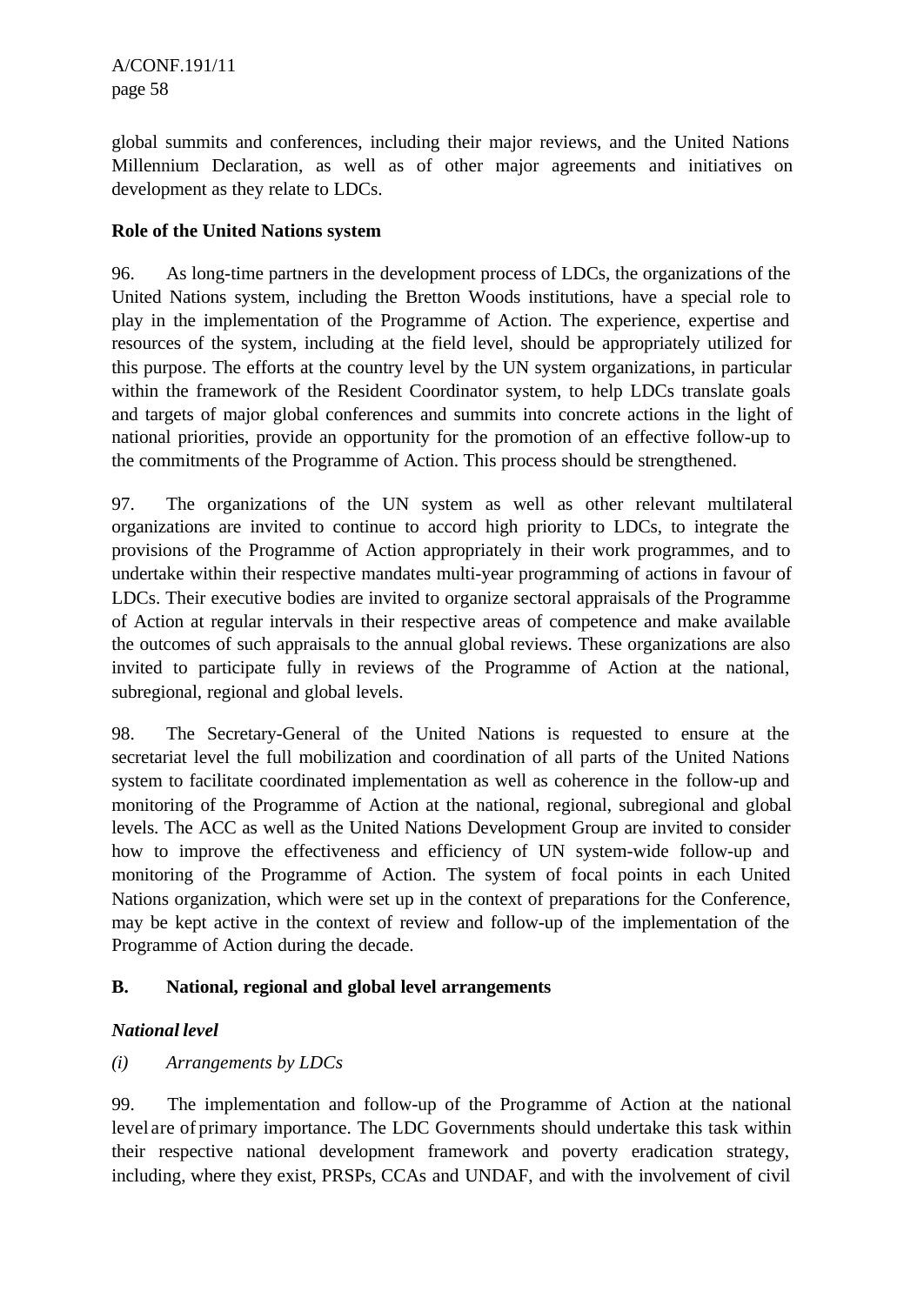society, including the private sector, on the basis of a broad-based inclusive dialogue. The development partners should support agreed objectives and policies designed by LDCs on the basis of the Programme of Action and existing national development and cooperation frameworks. On the basis of each LDC's commitment to these long-term policy framework and plans, development partners commit to extend adequate support for their implementation, including financial and technical support.

100. In some LDCs, national arrangements are already in place for broad-based and inclusive dialogue on development issues and policies. These forums are critical to ensuring genuine consensus and national ownership of national programmes of action and need to be fully supported. Other LDCs should follow this example by developing such national forums. The National Preparatory Committees set up for the preparations for the Conference with the participation of representatives from the public sector and the civil society, including the private sector, should be incorporated into these forums. The national forums, working in close collaboration with development partners, could provide a platform for regular and systematic follow-up and monitoring of the implementation of commitments by individual LDCs and their development partners at the national level, as well as providing inputs to follow-up at the global, regional, subregional and sectoral levels.

101. Success of LDCs in implementing this Programme of Action at the national level will depend *inter alia* on effective human, institutional and technical capacity relating to policy developments, monitoring of implementation and co-ordination. The UN Resident Coordinator system and the country teams, as well country-level representatives of the Bretton Woods Institutions, and other bilateral and multilateral donors and other development partners are encouraged to collaborate with and provide support to the national development forums.

## *(ii) Country review process*

102. The existing country review mechanisms such as the World Bank's consultative group and UNDP's round-table meetings should continue as principal coordination forums for development cooperation, as well as for mobilizing external development resources for LDCs, based on national development frameworks. These mechanisms should be strengthened and organized on a more systematic basis and should cover all LDCs. They should be broadened so as to encompass all donors.

103. The country review process should also provide support to strengthen linkages between the macroeconomic framework and sectoral strategies. Sectoral policies and strategies should be used more widely as a tool for aid coordination. There should be strong complementarities between the country review process and the national forums.

104. Effective aid coordination is a key element for maximizing the efficiency of external support under the overall leadership of LDC Governments. Efforts, including those aimed at harmonization and simplification of donors procedures, should be made to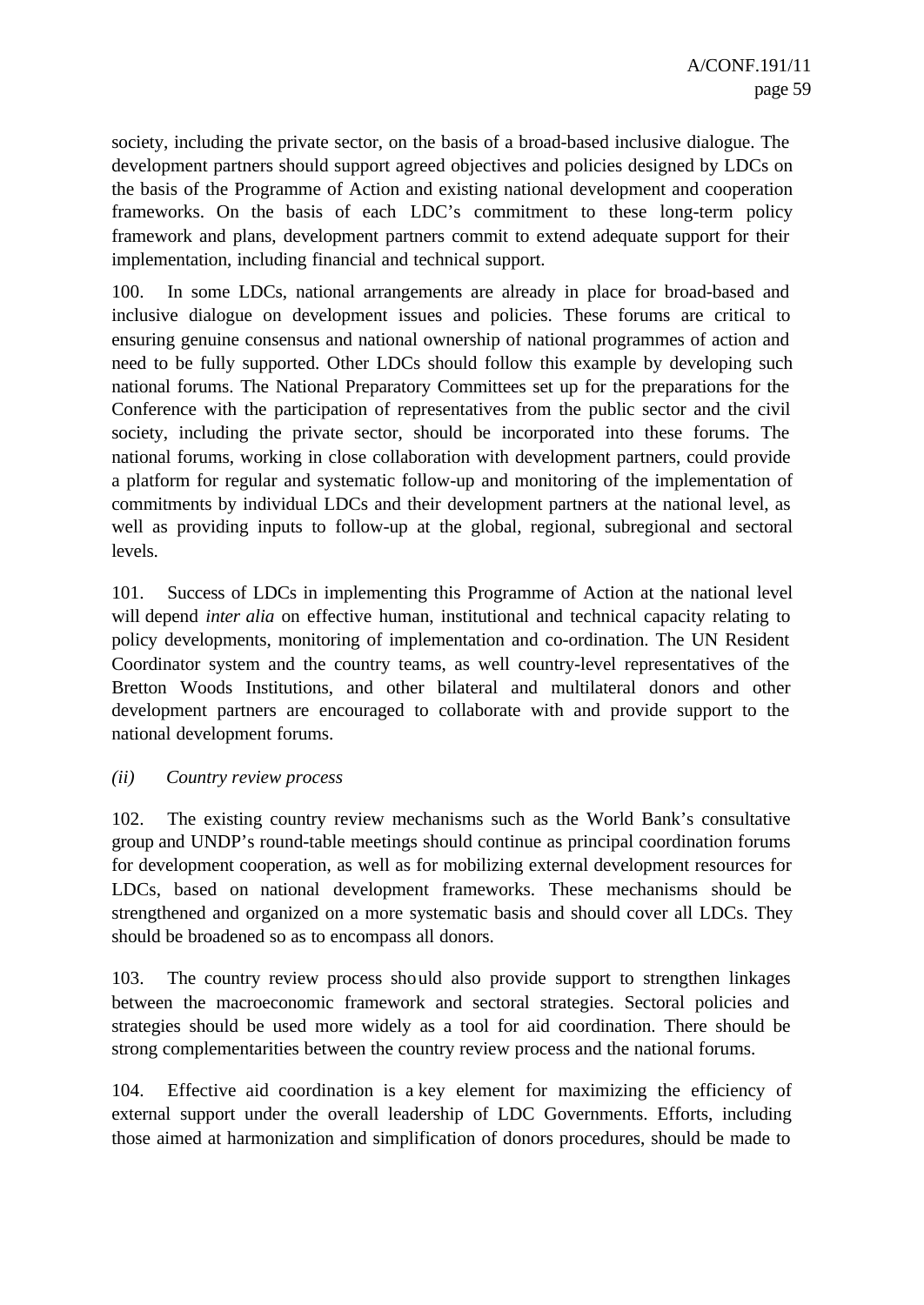avoid inappropriate or unnecessary parallel systems of targeting, programming and coordinating the allocation of resources.

## *Subregional and regional levels*

105. The relevant United Nations regional economic commissions should undertake, in close coordination with the global-level and country-level follow-up processes and in cooperation with subregional and regional development banks and subregional and regional intergovernmental organizations, periodic subregional and regional monitoring and review of progress in the implementation of the Programme of Action. They should offer an opportunity for LDCs of their respective regions, together with neighbouring developing countries as well as other countries in the same region, to exchange experiences and seek solutions to common development problems at the national, subregional, regional and global levels.

106. Subregional and regional-level follow-up should also promote subregional and regional policy responses to take better account of the needs of LDCs. It should assist LDCs in meeting demands of global competition by appropriately adapting existing regional and subregional frameworks and linkages in the area of trade, finance and investment, while at the same time improving the quality of their international economic integration.

107. The relevant United Nations regional commissions should continue to ensure that the needs and problems of the LDCs are addressed as part of their ongoing work, and in this manner should contribute to the follow-up process at the national and global levels. Attention should be given to any need for strengthening capacities of the regional commissions in undertaking subregional and regional follow-up activities.

108. Regional and where appropriate subregional development banks, regional and subregional organizations of developing countries and regional and subregional intergovernmental organizations are invited to give full attention in their economic analysis and monitoring to the problems, needs and achievements of LDCs and to provide appropriate inputs to the global-level follow-up and review process.

## *Global level*

109. The commitments undertaken in the Programme of Action should be appropriately reflected in the review of major global summits and conferences and the follow-up to the Millennium Declaration, as well as in forthcoming conferences and events and in their final outcomes. Arrangements for monitoring, follow-up and review at the global level are an integral part of the overall process, being all complementary and supportive to the above-mentioned arrangements at the country, subregional and regional levels.

110. As in the case of the past Programmes of Action, the General Assembly should monitor the implementation of the new Programme of Action under a specific item on its agenda. In this respect, substantive preparations for, as well as review and monitoring of, the implementation of the Programme of Action should be carried out by relevant bodies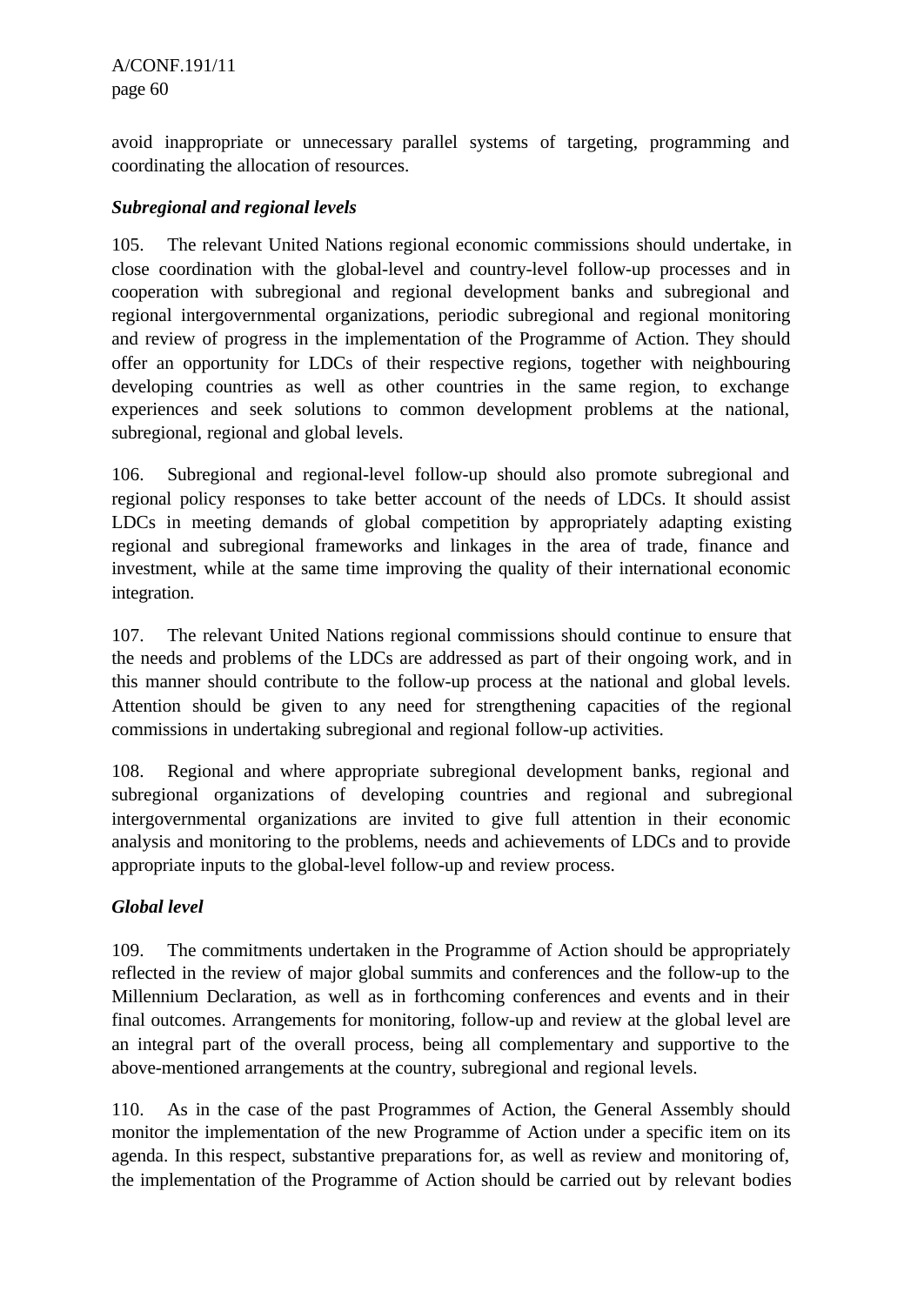of the UN system, and consideration should be given to strengthening coordination of actions of the UN system for the implementation of the Programme under the aegis of the Economic and Social Council.

111. The Economic and Social Council is invited to consider for final decision by the General Assembly: (a) the creation of an annual agenda item on the review and coordination of the implementation of the Programme of Action for the LDCs, allocated to its coordination segment; (b) the examination at regular intervals of this review and coordination at its high-level segment; (c) undertaking effective preparations for this annual review by the Economic and Social Council, bearing in mind the established procedures of the Economic and Social Council for such preparation, as well as drawing on the contribution of governmental and individual experts.

112. Consideration of each annual review should include: (a) follow-up, monitoring and assessment of progress in the implementation of the Programme of Action at national, subregional, regional and global levels through reporting by Governments, as well as by the secretariats and intergovernmental bodies of the UN system and of other relevant subregional, regional and international organizations and institutions, on the implementation of the Programme of Action on LDCs; (b) fostering international cooperation in support of the Programme of Action, including coordination among donors and among organizations referred to above; and (c) elaborating new policies and measures in light of changing domestic and external circumstances facing LDCs.

113. The governing bodies of the organizations of the UN system, as well as other multilateral organizations, are invited to mainstream the implementation of this Programme of Action within their programmes of work, as well as in their intergovernmental processes. The existing intergovernmental processes of these organizations, such as the Sessional Committee of the Trade and Development Board and the WTO's Sub-Committee on LDCs, should continue. In particular, the Trade and Development Board is invited to consider converting its Sessional Committee on LDCs into a Standing Committee in order to address, within the mandate of the Board, substantive issues related to the implementation of the Programme of Action. These governing bodies are also invited to bring to the attention of the Economic and Social Council progress made by their respective organizations in implementing this Programme of Action.

114. The United Nations General Assembly is invited to consider conducting a comprehensive review of the Programme of Action at a moment to be decided upon. The General Assembly, towards the end of the decade, is also invited to consider holding a fourth UN Conference on LDCs in order to make a comprehensive appraisal of the implementation of this Programme and to decide on subsequent action.

115. There is a critical need for an effective mechanism to support intergovernmental review and follow-up of the implementation of the Programme of Action; to mobilize the UN system organizations, as well as other relevant multilateral organizations; and to facilitate substantive LDC participation in appropriate multilateral forums.